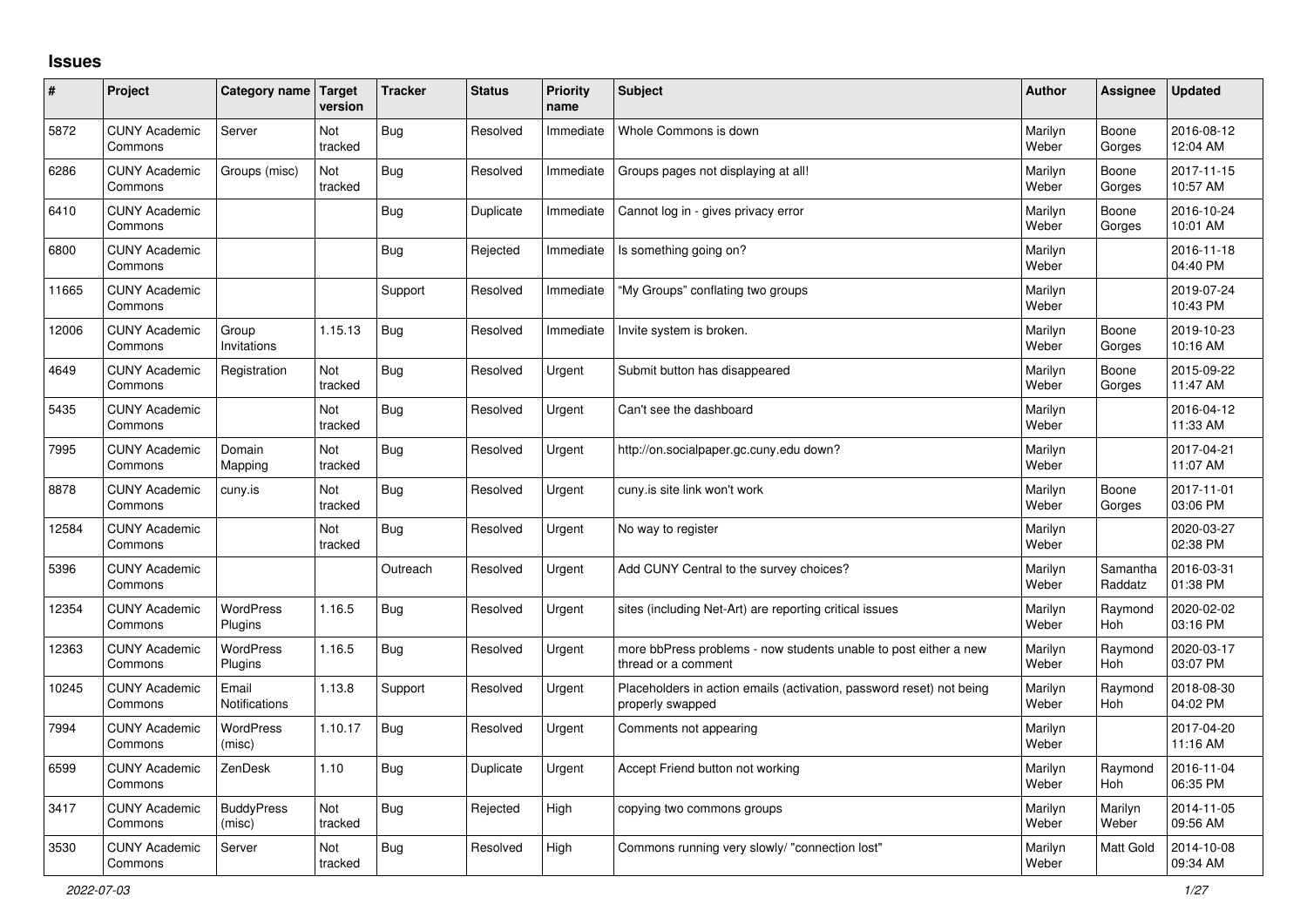| $\vert$ # | Project                         | Category name Target       | version        | <b>Tracker</b> | <b>Status</b> | <b>Priority</b><br>name | <b>Subject</b>                                                                        | <b>Author</b>    | Assignee        | <b>Updated</b>         |
|-----------|---------------------------------|----------------------------|----------------|----------------|---------------|-------------------------|---------------------------------------------------------------------------------------|------------------|-----------------|------------------------|
| 4880      | <b>CUNY Academic</b><br>Commons | Password<br>Reset          | Not<br>tracked | Support        | Resolved      | High                    | CUNY Central person having password trouble                                           | Marilyn<br>Weber |                 | 2015-11-10<br>12:40 PM |
| 4918      | <b>CUNY Academic</b><br>Commons | ZenDesk                    | Not<br>tracked | Bug            | Resolved      | High                    | Re-directing Help Requests                                                            | Marilyn<br>Weber | Raymond<br>Hoh  | 2015-11-23<br>11:15 AM |
| 5713      | <b>CUNY Academic</b><br>Commons | <b>WordPress</b><br>(misc) | Not<br>tracked | Bug            | Abandoned     | High                    | Site freezing                                                                         | Marilyn<br>Weber | Boone<br>Gorges | 2017-11-15<br>10:58 AM |
| 13633     | <b>CUNY Academic</b><br>Commons |                            | Not<br>tracked | Bug            | Resolved      | High                    | PublicsLab site down                                                                  | Marilyn<br>Weber |                 | 2020-11-30<br>02:01 PM |
| 13715     | <b>CUNY Academic</b><br>Commons |                            | Not<br>tracked | Bug            | Resolved      | High                    | https://ulysses.commons.gc.cuny.edu down                                              | Marilyn<br>Weber |                 | 2020-12-22<br>03:02 PM |
| 6101      | <b>CUNY Academic</b><br>Commons | <b>Public Portfolio</b>    |                | Bug            | Resolved      | High                    | Profile update problems                                                               | Marilyn<br>Weber | Boone<br>Gorges | 2016-12-01<br>03:50 PM |
| 6107      | <b>CUNY Academic</b><br>Commons |                            |                | <b>Bug</b>     | Resolved      | High                    | site redirect?                                                                        | Marilyn<br>Weber | Boone<br>Gorges | 2016-09-29<br>03:45 PM |
| 9276      | <b>CUNY Academic</b><br>Commons |                            |                | <b>Bug</b>     | Resolved      | High                    | problem adding a member to a group - wrong username?                                  | Marilyn<br>Weber |                 | 2018-02-25<br>12:47 PM |
| 12393     | <b>CUNY Academic</b><br>Commons | <b>WordPress</b><br>(misc) |                | Support        | Resolved      | High                    | size limit for files                                                                  | Marilyn<br>Weber |                 | 2020-02-18<br>10:13 AM |
| 13656     | <b>CUNY Academic</b><br>Commons |                            |                | <b>Bug</b>     | Resolved      | High                    | site down                                                                             | Marilyn<br>Weber |                 | 2020-12-11<br>12:50 PM |
| 14008     | <b>CUNY Academic</b><br>Commons |                            |                | <b>Bug</b>     | Resolved      | High                    | invisible user                                                                        | Marilyn<br>Weber |                 | 2021-02-18<br>05:53 PM |
| 15022     | <b>CUNY Academic</b><br>Commons |                            |                | Support        | Rejected      | High                    | ArabStages                                                                            | Marilyn<br>Weber |                 | 2021-12-06<br>10:16 AM |
| 15685     | <b>CUNY Academic</b><br>Commons |                            |                | Support        | <b>New</b>    | High                    | problem with chrome?                                                                  | Marilyn<br>Weber |                 | 2022-04-25<br>03:40 PM |
| 14799     | <b>CUNY Academic</b><br>Commons |                            | 1.18.19        | Support        | Resolved      | High                    | install the official Classic Widgets?                                                 | Marilyn<br>Weber |                 | 2021-09-22<br>02:17 PM |
| 14526     | <b>CUNY Academic</b><br>Commons | Registration               | 1.18.12        | <b>Bug</b>     | Resolved      | High                    | registration interface won't show a space to enter nonCUNY code                       | Marilyn<br>Weber |                 | 2021-06-03<br>04:02 PM |
| 13878     | <b>CUNY Academic</b><br>Commons | Group cloning              | 1.18.4         | Support        | Resolved      | High                    | When creating Group + Site and choosing 'Clone existing', cannot<br>advance to step 2 | Marilyn<br>Weber | Jeremy<br>Felt  | 2021-02-02<br>11:02 AM |
| 13675     | <b>CUNY Academic</b><br>Commons | Group Library              | 1.18.1         | Bug            | Resolved      | High                    | broken Library                                                                        | Marilyn<br>Weber |                 | 2020-12-09<br>05:02 PM |
| 13227     | <b>CUNY Academic</b><br>Commons | Group Library              | 1.17.2         | <b>Bug</b>     | Resolved      | High                    | folder not appearing in library                                                       | Marilyn<br>Weber |                 | 2020-08-21<br>04:22 PM |
| 13173     | <b>CUNY Academic</b><br>Commons | Group Library              | 1.17.1         | Support        | Resolved      | High                    | all uploads to the library are silent                                                 | Marilyn<br>Weber |                 | 2020-08-10<br>04:12 PM |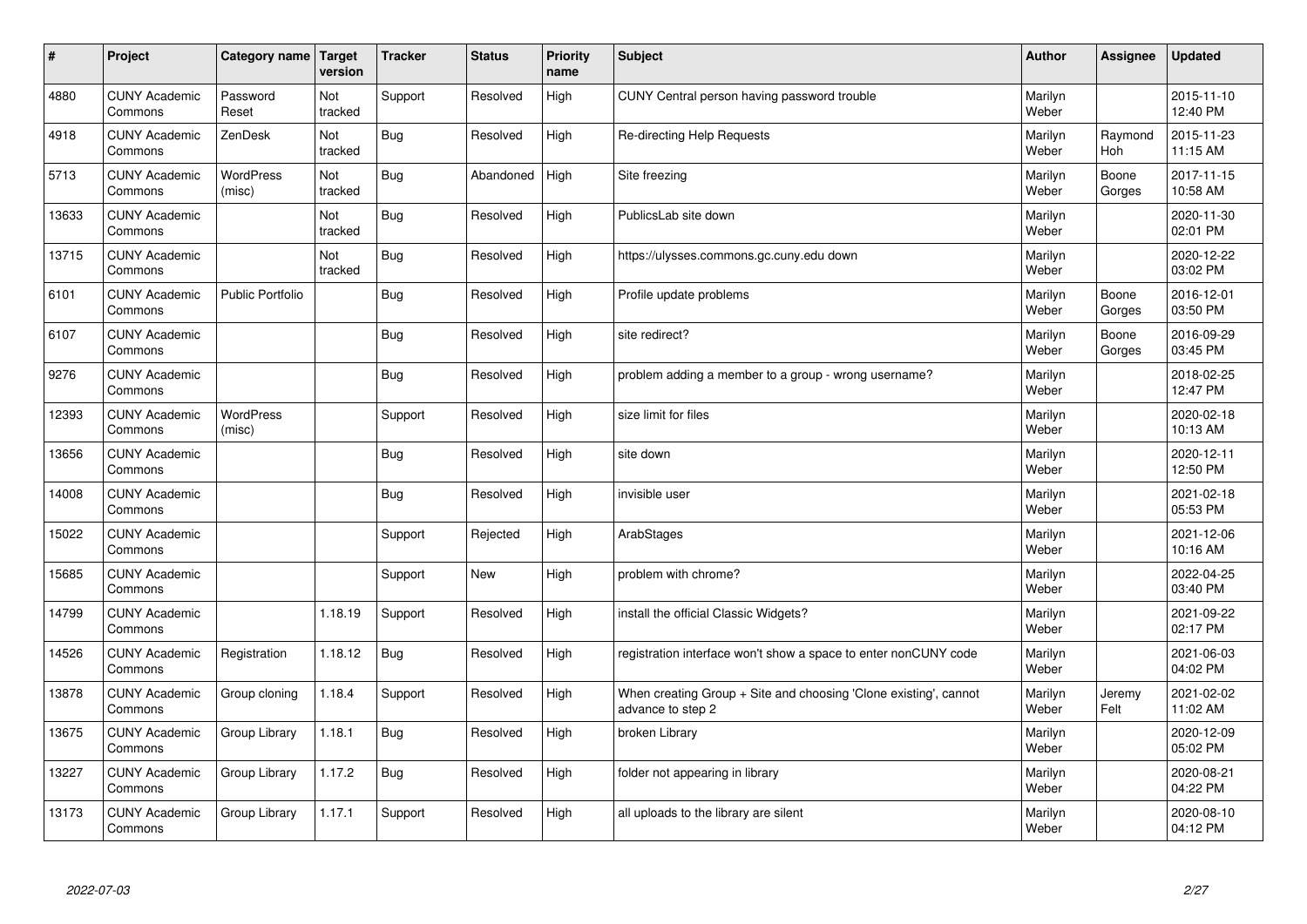| $\sharp$ | Project                         | Category name   Target            | version        | <b>Tracker</b> | <b>Status</b> | <b>Priority</b><br>name | <b>Subject</b>                                                                          | <b>Author</b>    | Assignee              | <b>Updated</b>         |
|----------|---------------------------------|-----------------------------------|----------------|----------------|---------------|-------------------------|-----------------------------------------------------------------------------------------|------------------|-----------------------|------------------------|
| 12483    | <b>CUNY Academic</b><br>Commons |                                   | 1.16.7         | Bug            | Resolved      | High                    | post error                                                                              | Marilyn<br>Weber |                       | 2020-02-28<br>02:44 PM |
| 9828     | <b>CUNY Academic</b><br>Commons | Domain<br>Mapping                 | 1.13.3         | <b>Bug</b>     | Resolved      | High                    | redirecting problem                                                                     | Marilyn<br>Weber | Raymond<br><b>Hoh</b> | 2018-05-24<br>02:39 PM |
| 9768     | <b>CUNY Academic</b><br>Commons |                                   | 1.13.2         | <b>Bug</b>     | Resolved      | High                    | search function on the Directory page                                                   | Marilyn<br>Weber | Boone<br>Gorges       | 2018-05-14<br>08:45 PM |
| 8934     | <b>CUNY Academic</b><br>Commons | Reply By Email                    | 1.12.4         | Support        | Resolved      | High                    | RBE "could not post" email should have info about attempted From<br>address             | Marilyn<br>Weber | Raymond<br>Hoh        | 2017-12-12<br>11:25 AM |
| 8917     | <b>CUNY Academic</b><br>Commons | Group Files                       | 1.12.3         | <b>Bug</b>     | Resolved      | High                    | Files not downloading from Groups properly                                              | Marilyn<br>Weber | Boone<br>Gorges       | 2017-11-29<br>10:04 PM |
| 8620     | <b>CUNY Academic</b><br>Commons | ZenDesk                           | 1.11.11        | <b>Bug</b>     | Resolved      | High                    | 'Send us a message" not working                                                         | Marilyn<br>Weber | Raymond<br>Hoh        | 2017-08-29<br>04:13 PM |
| 8125     | <b>CUNY Academic</b><br>Commons | <b>WordPress</b><br><b>Themes</b> | 1.10.19        | Bug            | Resolved      | High                    | careerplan admin page failing to load with "currently unable to handle<br>this request" | Marilyn<br>Weber |                       | 2017-07-13<br>12:54 PM |
| 7684     | <b>CUNY Academic</b><br>Commons | Reply By Email                    | 1.10.12        | <b>Bug</b>     | Resolved      | High                    | trying to post too often error                                                          | Marilyn<br>Weber | Raymond<br>Hoh        | 2017-02-28<br>12:43 PM |
| 7100     | <b>CUNY Academic</b><br>Commons | WordPress<br>Plugins              | 1.10.5         | <b>Bug</b>     | Resolved      | High                    | Cincopa plugin problem                                                                  | Marilyn<br>Weber | Boone<br>Gorges       | 2016-12-19<br>10:32 AM |
| 6602     | <b>CUNY Academic</b><br>Commons | ZenDesk                           | 1.10           | Bug            | Resolved      | High                    | Add Friend button not working                                                           | Marilyn<br>Weber | Raymond<br><b>Hoh</b> | 2016-11-04<br>12:14 PM |
| 6039     | <b>CUNY Academic</b><br>Commons | Membership                        | 1.9.28         | <b>Bug</b>     | Resolved      | High                    | User cannot change her email                                                            | Marilyn<br>Weber |                       | 2016-09-19<br>03:03 PM |
| 4657     | <b>CUNY Academic</b><br>Commons | Group Forums                      | 1.8.18         | <b>Bug</b>     | Resolved      | High                    | Submit button disappears in new post mode in forum                                      | Marilyn<br>Weber | Raymond<br>Hoh        | 2015-12-01<br>11:15 PM |
| 4962     | <b>CUNY Academic</b><br>Commons | Events                            | 1.8.18         | Bug            | Resolved      | High                    | Problems with text entry field in the Events Calendar                                   | Marilyn<br>Weber | Raymond<br>Hoh        | 2015-12-01<br>06:57 PM |
| 4734     | <b>CUNY Academic</b><br>Commons | <b>BuddyPress</b><br><b>Docs</b>  | 1.8.13         | Bug            | Resolved      | High                    | Problems with "Create New Doc"                                                          | Marilyn<br>Weber | Boone<br>Gorges       | 2015-10-09<br>07:53 AM |
| 3593     | <b>CUNY Academic</b><br>Commons | Registration                      | 1.7.2          | <b>Bug</b>     | Resolved      | High                    | registration problems                                                                   | Marilyn<br>Weber | Boone<br>Gorges       | 2014-11-01<br>02:57 PM |
| 3121     | <b>CUNY Academic</b><br>Commons | <b>WordPress</b><br>Themes        | 1.5.21         | Bug            | Resolved      | High                    | Add Academica theme?                                                                    | Marilyn<br>Weber | Boone<br>Gorges       | 2014-03-24<br>11:04 AM |
| 2994     | <b>CUNY Academic</b><br>Commons | <b>BuddyPress</b><br>(misc)       | 1.5.16         | Bug            | Resolved      | High                    | 'My forums" link gives "page not found" error                                           | Marilyn<br>Weber | Boone<br>Gorges       | 2014-01-29<br>03:44 PM |
| 2777     | <b>CUNY Academic</b><br>Commons | <b>WordPress</b><br>(misc)        | Not<br>tracked | Bug            | Resolved      | Normal                  | Hero slide access                                                                       | Marilyn<br>Weber | Boone<br>Gorges       | 2013-09-07<br>12:26 PM |
| 3001     | <b>CUNY Academic</b><br>Commons | <b>WordPress</b><br>(misc)        | Not<br>tracked | Support        | Resolved      | Normal                  | shortlink requested                                                                     | Marilyn<br>Weber | Boone<br>Gorges       | 2014-01-30<br>01:26 PM |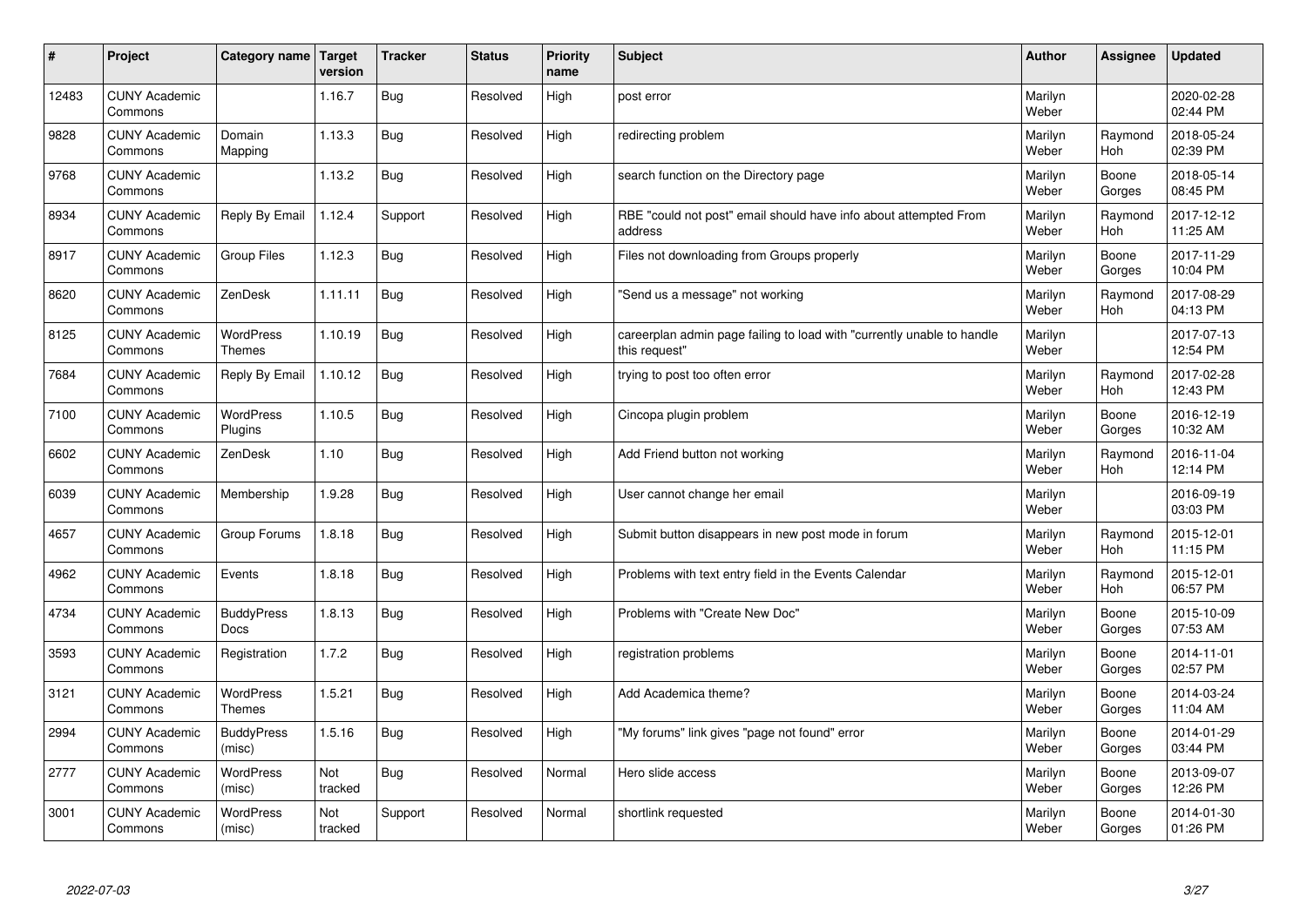| #    | Project                         | Category name   Target            | version        | <b>Tracker</b> | <b>Status</b> | Priority<br>name | <b>Subject</b>                                             | <b>Author</b>    | <b>Assignee</b>   | <b>Updated</b>         |
|------|---------------------------------|-----------------------------------|----------------|----------------|---------------|------------------|------------------------------------------------------------|------------------|-------------------|------------------------|
| 3029 | <b>CUNY Academic</b><br>Commons | cuny.is                           | Not<br>tracked | Support        | Resolved      | Normal           | shortlink request                                          | Marilyn<br>Weber | Boone<br>Gorges   | 2014-02-12<br>10:03 AM |
| 3035 | <b>CUNY Academic</b><br>Commons | <b>Ground Control</b>             | Not<br>tracked | Publicity      | Deferred      | Normal           | Ground Control article                                     | Marilyn<br>Weber | Marilyn<br>Weber  | 2015-03-21<br>08:54 PM |
| 3036 | <b>CUNY Academic</b><br>Commons | <b>Ground Control</b>             | Not<br>tracked | Publicity      | Deferred      | Normal           | <b>Ground Control</b>                                      | Marilyn<br>Weber | Dominic<br>Giglio | 2015-03-21<br>09:10 PM |
| 3037 | <b>CUNY Academic</b><br>Commons | <b>Ground Control</b>             | Not<br>tracked | Publicity      | Resolved      | Normal           | <b>Ground Control</b>                                      | Marilyn<br>Weber | scott voth        | 2016-01-26<br>05:23 PM |
| 3038 | <b>CUNY Academic</b><br>Commons | <b>Ground Control</b>             | Not<br>tracked | Publicity      | Resolved      | Normal           | <b>Ground Control</b>                                      | Marilyn<br>Weber | <b>Matt Gold</b>  | 2016-01-26<br>05:10 PM |
| 3039 | <b>CUNY Academic</b><br>Commons | <b>Ground Control</b>             | Not<br>tracked | Publicity      | Resolved      | Normal           | <b>Ground Control</b>                                      | Marilyn<br>Weber | Sarah<br>Morgano  | 2016-01-26<br>05:19 PM |
| 3040 | <b>CUNY Academic</b><br>Commons | <b>Ground Control</b>             | Not<br>tracked | Publicity      | Resolved      | Normal           | <b>Ground Control</b>                                      | Marilyn<br>Weber | Micki<br>Kaufman  | 2016-01-26<br>05:16 PM |
| 3041 | <b>CUNY Academic</b><br>Commons | <b>Ground Control</b>             | Not<br>tracked | Publicity      | Resolved      | Normal           | <b>Ground Control</b>                                      | Marilyn<br>Weber | Chris Stein       | 2016-01-26<br>04:52 PM |
| 3138 | <b>CUNY Academic</b><br>Commons | Documentation                     | Not<br>tracked | <b>Bug</b>     | Resolved      | Normal           | Codex documentation                                        | Marilyn<br>Weber | scott voth        | 2016-03-04<br>08:49 AM |
| 3592 | <b>CUNY Academic</b><br>Commons | <b>WordPress</b><br>(Permissions) | Not<br>tracked | Publicity      | Resolved      | Normal           | Oops - Announcing 1.6!                                     | Marilyn<br>Weber | Boone<br>Gorges   | 2014-10-22<br>03:03 PM |
| 3620 | <b>CUNY Academic</b><br>Commons | Groups (misc)                     | Not<br>tracked | Bug            | Resolved      | Normal           | admins of The Group for Group Admins                       | Marilyn<br>Weber |                   | 2014-11-03<br>08:38 AM |
| 4577 | <b>CUNY Academic</b><br>Commons | Registration                      | Not<br>tracked | Bug            | Resolved      | Normal           | New users are not getting their email verification         | Marilyn<br>Weber | Boone<br>Gorges   | 2016-01-26<br>03:30 PM |
| 4881 | <b>CUNY Academic</b><br>Commons | ZenDesk                           | Not<br>tracked | Bug            | Resolved      | Normal           | ZenDesk emails not being sent                              | Marilyn<br>Weber |                   | 2015-12-07<br>01:34 AM |
| 4965 | <b>CUNY Academic</b><br>Commons | WordPress<br>Themes               | Not<br>tracked | Feature        | Resolved      | Normal           | Theme requested                                            | Marilyn<br>Weber | Boone<br>Gorges   | 2016-02-24<br>09:46 PM |
| 5019 | <b>CUNY Academic</b><br>Commons | Registration                      | Not<br>tracked | Support        | Resolved      | Normal           | Forgotten password for user with new email address         | Marilyn<br>Weber | Marilyn<br>Weber  | 2015-12-11<br>04:18 PM |
| 5037 | <b>CUNY Academic</b><br>Commons | Registration                      | Not<br>tracked | Support        | Resolved      | Normal           | Another Forgotten password for user with new email address | Marilyn<br>Weber | Boone<br>Gorges   | 2015-12-22<br>05:24 PM |
| 5059 | <b>CUNY Academic</b><br>Commons |                                   | Not<br>tracked | Bug            | Resolved      | Normal           | Instagram embed?                                           | Marilyn<br>Weber |                   | 2016-01-26<br>12:05 AM |
| 5319 | <b>CUNY Academic</b><br>Commons |                                   | Not<br>tracked | Bug            | Resolved      | Normal           | <b>Broken URL</b>                                          | Marilyn<br>Weber | Marilyn<br>Weber  | 2017-11-15<br>05:46 PM |
| 5436 | <b>CUNY Academic</b><br>Commons |                                   | Not<br>tracked | Bug            | Resolved      | Normal           | Trying to change email settings for                        | Marilyn<br>Weber | Boone<br>Gorges   | 2016-04-21<br>10:12 PM |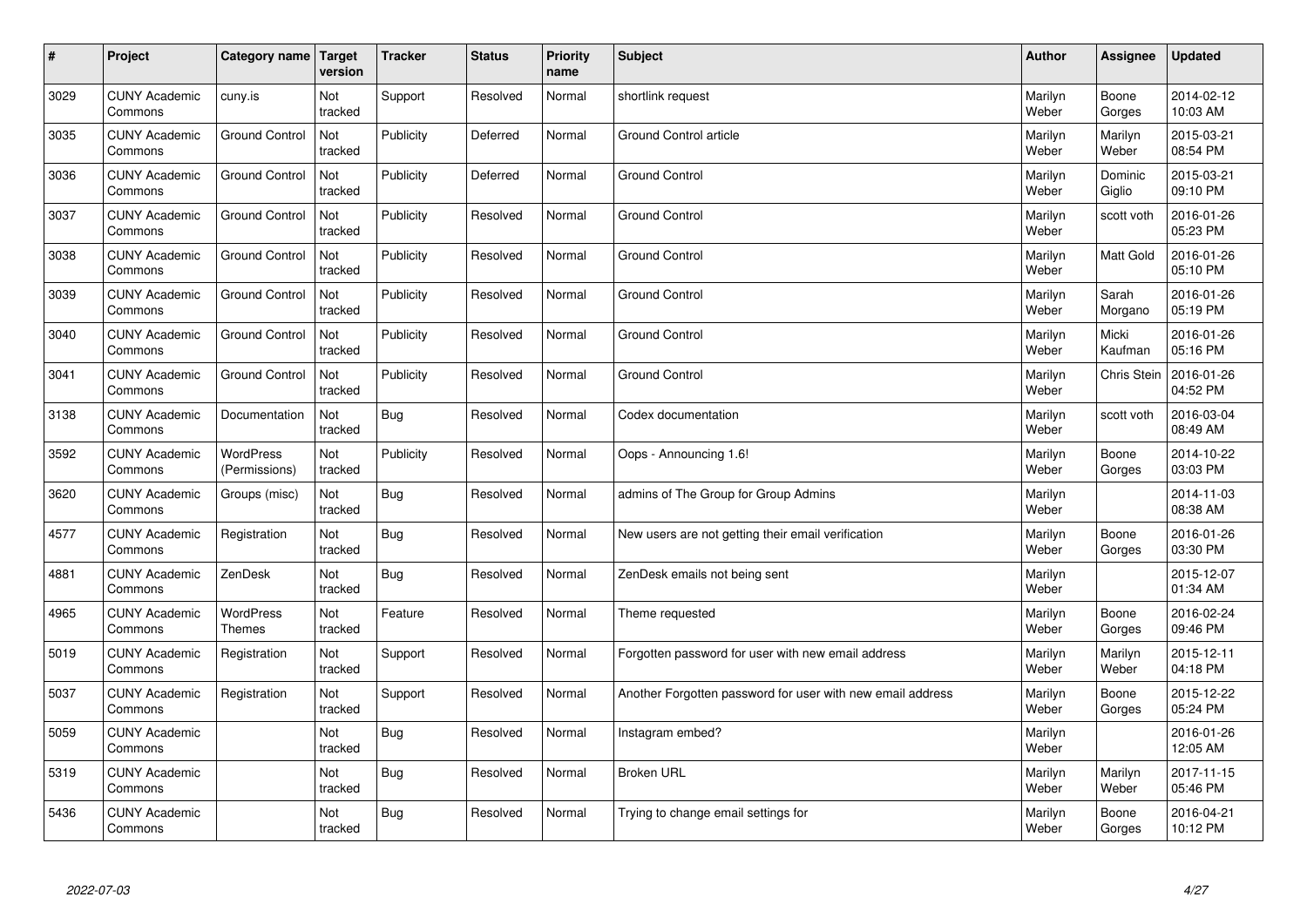| $\#$ | Project                         | Category name                | <b>Target</b><br>version | <b>Tracker</b> | <b>Status</b> | <b>Priority</b><br>name | <b>Subject</b>                                      | <b>Author</b>    | Assignee         | <b>Updated</b>         |
|------|---------------------------------|------------------------------|--------------------------|----------------|---------------|-------------------------|-----------------------------------------------------|------------------|------------------|------------------------|
| 5684 | <b>CUNY Academic</b><br>Commons | Group Files                  | Not<br>tracked           | <b>Bug</b>     | Resolved      | Normal                  | Making Group files appear as Blog entries           | Marilyn<br>Weber | Boone<br>Gorges  | 2017-11-20<br>03:28 PM |
| 5753 | <b>CUNY Academic</b><br>Commons | WordPress<br>(misc)          | Not<br>tracked           | Support        | Resolved      | Normal                  | merging blogs and groups                            | Marilyn<br>Weber | Boone<br>Gorges  | 2016-08-29<br>03:09 PM |
| 5772 | <b>CUNY Academic</b><br>Commons | Membership                   | Not<br>tracked           | Support        | Resolved      | Normal                  | User email change and forgotten password            | Marilyn<br>Weber | <b>Matt Gold</b> | 2017-11-15<br>06:18 PM |
| 5799 | <b>CUNY Academic</b><br>Commons | <b>Blogs</b><br>(BuddyPress) | Not<br>tracked           | Feature        | Resolved      | Normal                  | removing one's own access to sites?                 | Marilyn<br>Weber | Boone<br>Gorges  | 2016-07-26<br>01:55 PM |
| 5844 | <b>CUNY Academic</b><br>Commons |                              | Not<br>tracked           | Support        | Resolved      | Normal                  | edit Host Files on Windows 10 problems              | Marilyn<br>Weber |                  | 2016-07-27<br>09:08 AM |
| 5875 | <b>CUNY Academic</b><br>Commons | <b>WordPress</b><br>Plugins  | Not<br>tracked           | <b>Bug</b>     | Resolved      | Normal                  | Events Calendar garbled in IE                       | Marilyn<br>Weber | Marilyn<br>Weber | 2017-11-15<br>05:45 PM |
| 5968 | <b>CUNY Academic</b><br>Commons | Membership                   | Not<br>tracked           | <b>Bug</b>     | Resolved      | Normal                  | Deleting account without knowing password           | Marilyn<br>Weber | <b>Matt Gold</b> | 2017-11-15<br>06:19 PM |
| 5985 | <b>CUNY Academic</b><br>Commons | Support                      | Not<br>tracked           | Support        | Resolved      | Normal                  | change user's email address (she cannot access old) | Marilyn<br>Weber | Boone<br>Gorges  | 2016-09-07<br>01:43 PM |
| 6025 | <b>CUNY Academic</b><br>Commons | Search                       | Not<br>tracked           | <b>Bug</b>     | Resolved      | Normal                  | Search function not working                         | Marilyn<br>Weber | Boone<br>Gorges  | 2016-10-12<br>09:41 AM |
| 6091 | <b>CUNY Academic</b><br>Commons | Group<br>Invitations         | Not<br>tracked           | <b>Bug</b>     | Resolved      | Normal                  | User cannot re-join a group                         | Marilyn<br>Weber | Boone<br>Gorges  | 2016-09-28<br>01:47 PM |
| 6106 | <b>CUNY Academic</b><br>Commons | Server                       | Not<br>tracked           | <b>Bug</b>     | Resolved      | Normal                  | 504 error                                           | Marilyn<br>Weber |                  | 2017-11-15<br>01:55 PM |
| 6656 | <b>CUNY Academic</b><br>Commons | Support                      | Not<br>tracked           | Support        | Resolved      | Normal                  | Remove user profile                                 | Marilyn<br>Weber | Matt Gold        | 2016-11-10<br>02:18 PM |
| 6812 | <b>CUNY Academic</b><br>Commons |                              | Not<br>tracked           | Support        | Resolved      | Normal                  | User cannot change email                            | Marilyn<br>Weber | Matt Gold        | 2016-12-01<br>06:24 PM |
| 6815 | <b>CUNY Academic</b><br>Commons | Password<br>Reset            | Not<br>tracked           | Support        | Resolved      | Normal                  | password reset requested                            | Marilyn<br>Weber | Matt Gold        | 2016-11-22<br>10:30 AM |
| 6851 | <b>CUNY Academic</b><br>Commons | Redmine                      | Not<br>tracked           | Support        | Resolved      | Normal                  | How do I help users join Redmine?                   | Marilyn<br>Weber | Matt Gold        | 2016-11-28<br>10:16 AM |
| 6857 | <b>CUNY Academic</b><br>Commons | <b>Blogs</b><br>(BuddyPress) | Not<br>tracked           | Support        | Resolved      | Normal                  | Committee on Religion website                       | Marilyn<br>Weber | Boone<br>Gorges  | 2017-08-17<br>10:24 AM |
| 6866 | <b>CUNY Academic</b><br>Commons |                              | Not<br>tracked           | Support        | Resolved      | Normal                  | User would like to have her account deleted         | Marilyn<br>Weber | <b>Matt Gold</b> | 2017-11-15<br>05:49 PM |
| 6899 | <b>CUNY Academic</b><br>Commons | Account<br>settings          | Not<br>tracked           | Support        | Resolved      | Normal                  | New user has misspelled her own name                | Marilyn<br>Weber | Boone<br>Gorges  | 2016-12-01<br>05:10 PM |
| 7223 | <b>CUNY Academic</b><br>Commons | Membership                   | Not<br>tracked           | Bug            | Resolved      | Normal                  | User with two profiles would like to merge them     | Marilyn<br>Weber | Boone<br>Gorges  | 2017-01-10<br>02:07 PM |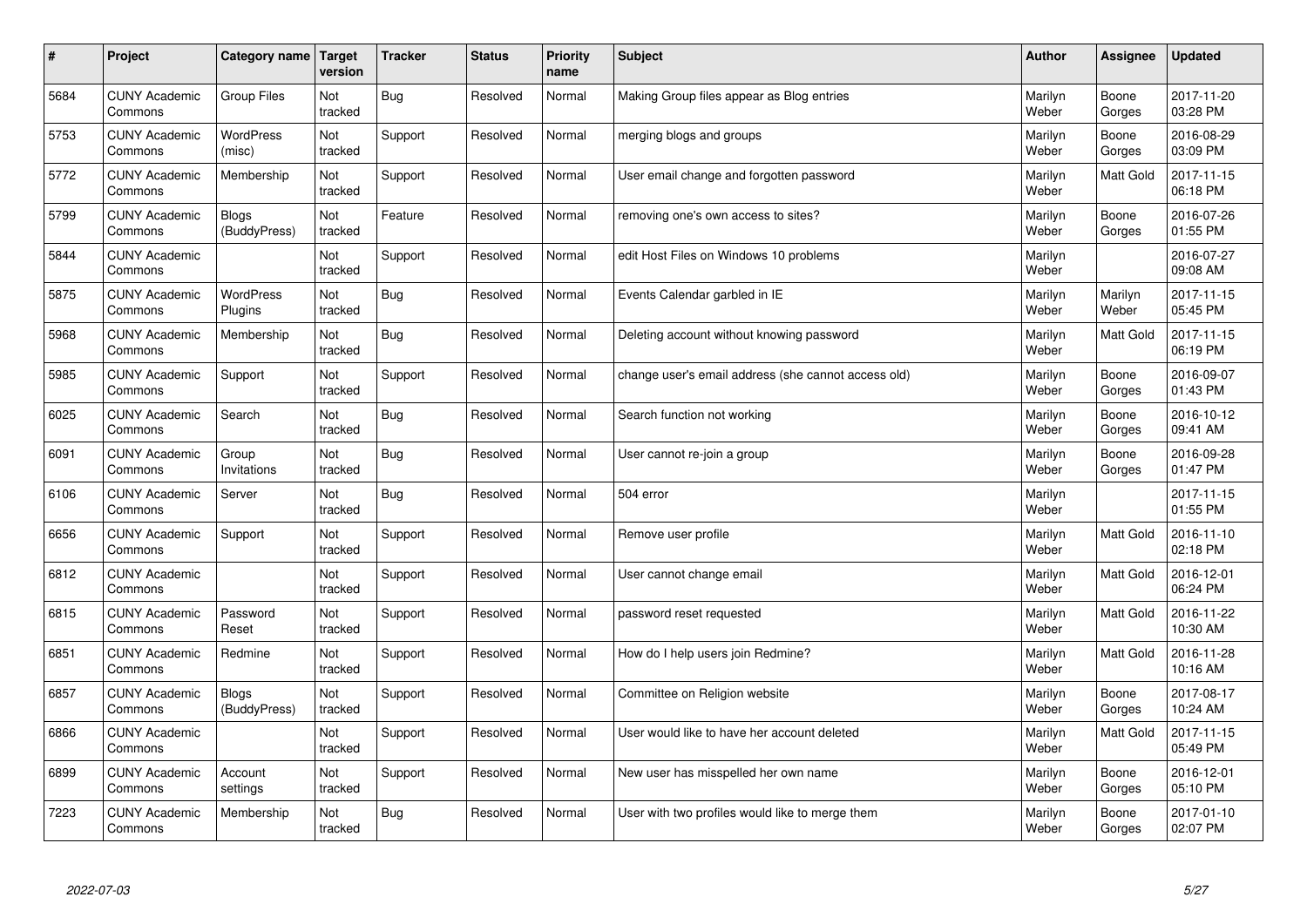| $\vert$ # | Project                         | Category name Target        | version        | <b>Tracker</b> | <b>Status</b> | <b>Priority</b><br>name | <b>Subject</b>                                 | <b>Author</b>    | <b>Assignee</b>  | <b>Updated</b>         |
|-----------|---------------------------------|-----------------------------|----------------|----------------|---------------|-------------------------|------------------------------------------------|------------------|------------------|------------------------|
| 7226      | <b>CUNY Academic</b><br>Commons | Registration                | Not<br>tracked | <b>Bug</b>     | Abandoned     | Normal                  | Community college student cannot register?     | Marilyn<br>Weber |                  | 2017-11-15<br>01:55 PM |
| 7328      | <b>CUNY Academic</b><br>Commons | WordPress<br>Plugins        | Not<br>tracked | Bug            | Resolved      | Normal                  | technical issue with the Events Manager plugin | Marilyn<br>Weber | Raymond<br>Hoh   | 2017-11-15<br>06:19 PM |
| 7337      | <b>CUNY Academic</b><br>Commons | Membership                  | Not<br>tracked | <b>Bug</b>     | Resolved      | Normal                  | User with new email                            | Marilyn<br>Weber |                  | 2017-01-06<br>11:05 AM |
| 7349      | <b>CUNY Academic</b><br>Commons | Membership                  | Not<br>tracked | <b>Bug</b>     | Resolved      | Normal                  | <b>LACUNY Institute website</b>                | Marilyn<br>Weber | Boone<br>Gorges  | 2017-01-11<br>04:26 PM |
| 7486      | <b>CUNY Academic</b><br>Commons | Membership                  | Not<br>tracked | Support        | Resolved      | Normal                  | changed email address                          | Marilyn<br>Weber |                  | 2017-01-24<br>10:00 PM |
| 7607      | <b>CUNY Academic</b><br>Commons | <b>WordPress</b><br>(misc)  | Not<br>tracked | Feature        | Resolved      | Normal                  | mp4 files                                      | Marilyn<br>Weber |                  | 2017-02-15<br>07:37 PM |
| 7608      | <b>CUNY Academic</b><br>Commons | Registration                | Not<br>tracked | Feature        | Resolved      | Normal                  | create an account                              | Marilyn<br>Weber |                  | 2017-02-15<br>10:45 PM |
| 7613      | <b>CUNY Academic</b><br>Commons | Registration                | Not<br>tracked | Support        | Resolved      | Normal                  | non-matriculated students                      | Marilyn<br>Weber | Boone<br>Gorges  | 2017-11-15<br>11:03 AM |
| 7619      | <b>CUNY Academic</b><br>Commons | Membership                  | Not<br>tracked | Support        | Resolved      | Normal                  | outside users for a site that isn't a class?   | Marilyn<br>Weber | <b>Matt Gold</b> | 2017-11-15<br>06:18 PM |
| 7678      | <b>CUNY Academic</b><br>Commons | Groups (misc)               | Not<br>tracked | Support        | Resolved      | Normal                  | add admin to student group                     | Marilyn<br>Weber | Boone<br>Gorges  | 2017-02-15<br>11:58 AM |
| 7685      | <b>CUNY Academic</b><br>Commons | Password<br>Reset           | Not<br>tracked | Support        | Resolved      | Normal                  | temporary password                             | Marilyn<br>Weber | Boone<br>Gorges  | 2017-02-15<br>07:36 PM |
| 7700      | <b>CUNY Academic</b><br>Commons |                             | Not<br>tracked | Support        | Abandoned     | Normal                  | slow loading Page on site                      | Marilyn<br>Weber | Boone<br>Gorges  | 2017-11-15<br>11:02 AM |
| 7724      | <b>CUNY Academic</b><br>Commons |                             | Not<br>tracked | Support        | Abandoned     | Normal                  | User name confusion                            | Marilyn<br>Weber | Boone<br>Gorges  | 2017-11-15<br>11:12 AM |
| 7767      | <b>CUNY Academic</b><br>Commons |                             | Not<br>tracked | <b>Bug</b>     | Resolved      | Normal                  | Site loading problems                          | Marilyn<br>Weber |                  | 2017-03-21<br>09:57 PM |
| 7770      | <b>CUNY Academic</b><br>Commons | <b>WordPress</b><br>Plugins | Not<br>tracked | <b>Bug</b>     | Abandoned     | Normal                  | Timeline.js problem                            | Marilyn<br>Weber |                  | 2017-11-15<br>01:43 PM |
| 7771      | <b>CUNY Academic</b><br>Commons | Membership                  | Not<br>tracked | Support        | Resolved      | Normal                  | User would like to be uncoupled from sites     | Marilyn<br>Weber | Boone<br>Gorges  | 2017-03-09<br>12:38 PM |
| 7775      | <b>CUNY Academic</b><br>Commons | Membership                  | Not<br>tracked | Support        | Resolved      | Normal                  | Email change                                   | Marilyn<br>Weber |                  | 2017-03-08<br>10:09 PM |
| 7785      | <b>CUNY Academic</b><br>Commons |                             | Not<br>tracked | Support        | Resolved      | Normal                  | ftp access or files?                           | Marilyn<br>Weber | Boone<br>Gorges  | 2017-03-13<br>02:34 PM |
| 7836      | <b>CUNY Academic</b><br>Commons | Social Paper                | Not<br>tracked | Support        | Resolved      | Normal                  | missing Social Paper                           | Marilyn<br>Weber |                  | 2017-11-15<br>01:31 PM |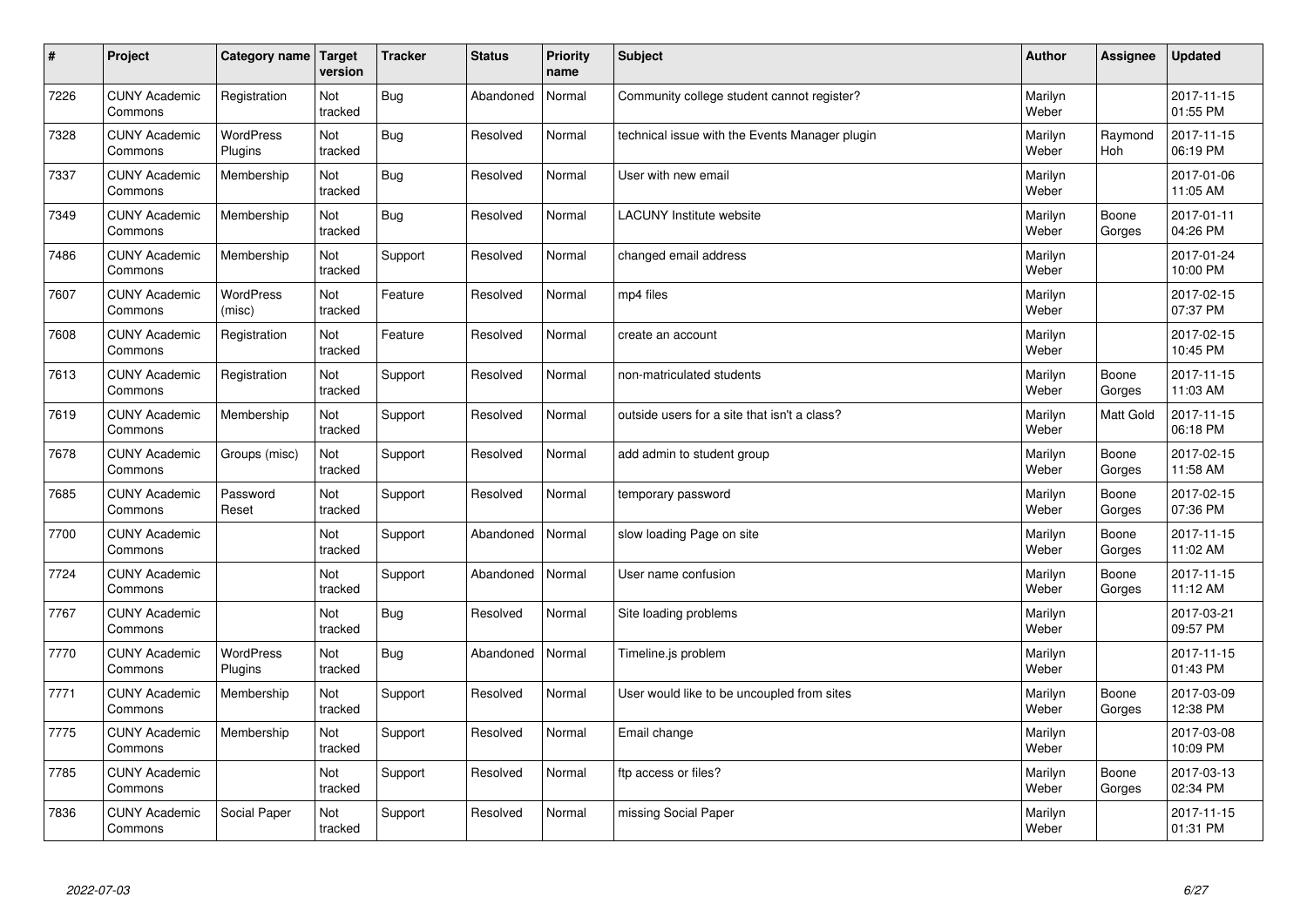| #    | Project                         | <b>Category name</b>        | Target<br>version | <b>Tracker</b>     | <b>Status</b> | <b>Priority</b><br>name | <b>Subject</b>                                              | <b>Author</b>    | Assignee        | <b>Updated</b>         |
|------|---------------------------------|-----------------------------|-------------------|--------------------|---------------|-------------------------|-------------------------------------------------------------|------------------|-----------------|------------------------|
| 7922 | <b>CUNY Academic</b><br>Commons | Membership                  | Not<br>tracked    | Support            | Resolved      | Normal                  | add me as an admin to the MALs alumni site?                 | Marilyn<br>Weber |                 | 2017-04-06<br>05:19 PM |
| 7972 | <b>CUNY Academic</b><br>Commons |                             | Not<br>tracked    | Support            | Resolved      | Normal                  | expand the memory limit for videos?                         | Marilyn<br>Weber |                 | 2017-04-20<br>10:07 AM |
| 8071 | <b>CUNY Academic</b><br>Commons | <b>WordPress</b><br>Plugins | Not<br>tracked    | Support            | Rejected      | Normal                  | Anthologize                                                 | Marilyn<br>Weber |                 | 2017-05-10<br>10:15 AM |
| 8098 | <b>CUNY Academic</b><br>Commons | <b>Public Portfolio</b>     | Not<br>tracked    | Bug                | Abandoned     | Normal                  | Widget in profile not working                               | Marilyn<br>Weber |                 | 2017-11-15<br>01:28 PM |
| 8120 | <b>CUNY Academic</b><br>Commons | Membership                  | Not<br>tracked    | Support            | Resolved      | Normal                  | add me as an admin to https://nyslavery.commons.gc.cuny.edu | Marilyn<br>Weber |                 | 2017-05-10<br>02:19 PM |
| 8200 | <b>CUNY Academic</b><br>Commons | Groups (misc)               | Not<br>tracked    | Bug                | Resolved      | Normal                  | Announcements has disappeared                               | Marilyn<br>Weber | Boone<br>Gorges | 2017-05-26<br>04:04 PM |
| 8222 | <b>CUNY Academic</b><br>Commons | Membership                  | Not<br>tracked    | Support            | Resolved      | Normal                  | Admin for iletc.commons.gc.cuny.edu                         | Marilyn<br>Weber | Boone<br>Gorges | 2017-06-08<br>10:06 AM |
| 8259 | <b>CUNY Academic</b><br>Commons |                             | Not<br>tracked    | Bug                | Resolved      | Normal                  | missing dashboard                                           | Marilyn<br>Weber |                 | 2017-11-15<br>01:28 PM |
| 8289 | <b>CUNY Academic</b><br>Commons |                             | Not<br>tracked    | Support            | Resolved      | Normal                  | removing my access to sites                                 | Marilyn<br>Weber | Luke<br>Waltzer | 2017-06-19<br>12:40 PM |
| 8308 | <b>CUNY Academic</b><br>Commons | WordPress<br>Plugins        | Not<br>tracked    | Support            | Resolved      | Normal                  | WP Migration plugin                                         | Marilyn<br>Weber |                 | 2017-11-15<br>01:27 PM |
| 8379 | <b>CUNY Academic</b><br>Commons |                             | Not<br>tracked    | Support            | Resolved      | Normal                  | request for site build help                                 | Marilyn<br>Weber |                 | 2017-07-01<br>10:48 AM |
| 8401 | <b>CUNY Academic</b><br>Commons | Membership                  | Not<br>tracked    | Support            | Resolved      | Normal                  | add me as an admin                                          | Marilyn<br>Weber | Boone<br>Gorges | 2017-07-11<br>11:40 AM |
| 8429 | <b>CUNY Academic</b><br>Commons | Membership                  | Not<br>tracked    | Support            | Resolved      | Normal                  | Please make me an admin of https://arc.commons.gc.cuny.edu  | Marilyn<br>Weber | Boone<br>Gorges | 2017-07-24<br>03:33 PM |
| 8459 | <b>CUNY Academic</b><br>Commons |                             | Not<br>tracked    | Documentatio<br>n. | Resolved      | Normal                  | comprehensive list of plugins?                              | Marilyn<br>Weber |                 | 2017-10-11<br>11:24 AM |
| 8464 | <b>CUNY Academic</b><br>Commons |                             | Not<br>tracked    | Support            | Resolved      | Normal                  | WP UI                                                       | Marilyn<br>Weber |                 | 2017-10-11<br>11:23 AM |
| 8471 | <b>CUNY Academic</b><br>Commons |                             | Not<br>tracked    | Support            | Resolved      | Normal                  | admin at https://commons.gc.cuny.edu/                       | Marilyn<br>Weber |                 | 2017-09-06<br>01:50 PM |
| 8481 | <b>CUNY Academic</b><br>Commons | Membership                  | Not<br>tracked    | Support            | Resolved      | Normal                  | admin of http://swipanalytic.org/organizers/                | Marilyn<br>Weber |                 | 2019-02-19<br>01:58 PM |
| 8529 | <b>CUNY Academic</b><br>Commons |                             | Not<br>tracked    | Support            | Resolved      | Normal                  | Iframe regiest?                                             | Marilyn<br>Weber |                 | 2017-08-16<br>04:40 PM |
| 8531 | <b>CUNY Academic</b><br>Commons | Membership                  | Not<br>tracked    | Support            | Resolved      | Normal                  | admin of https://admissions.commons.gc.cuny.edu             | Marilyn<br>Weber |                 | 2017-08-15<br>04:20 PM |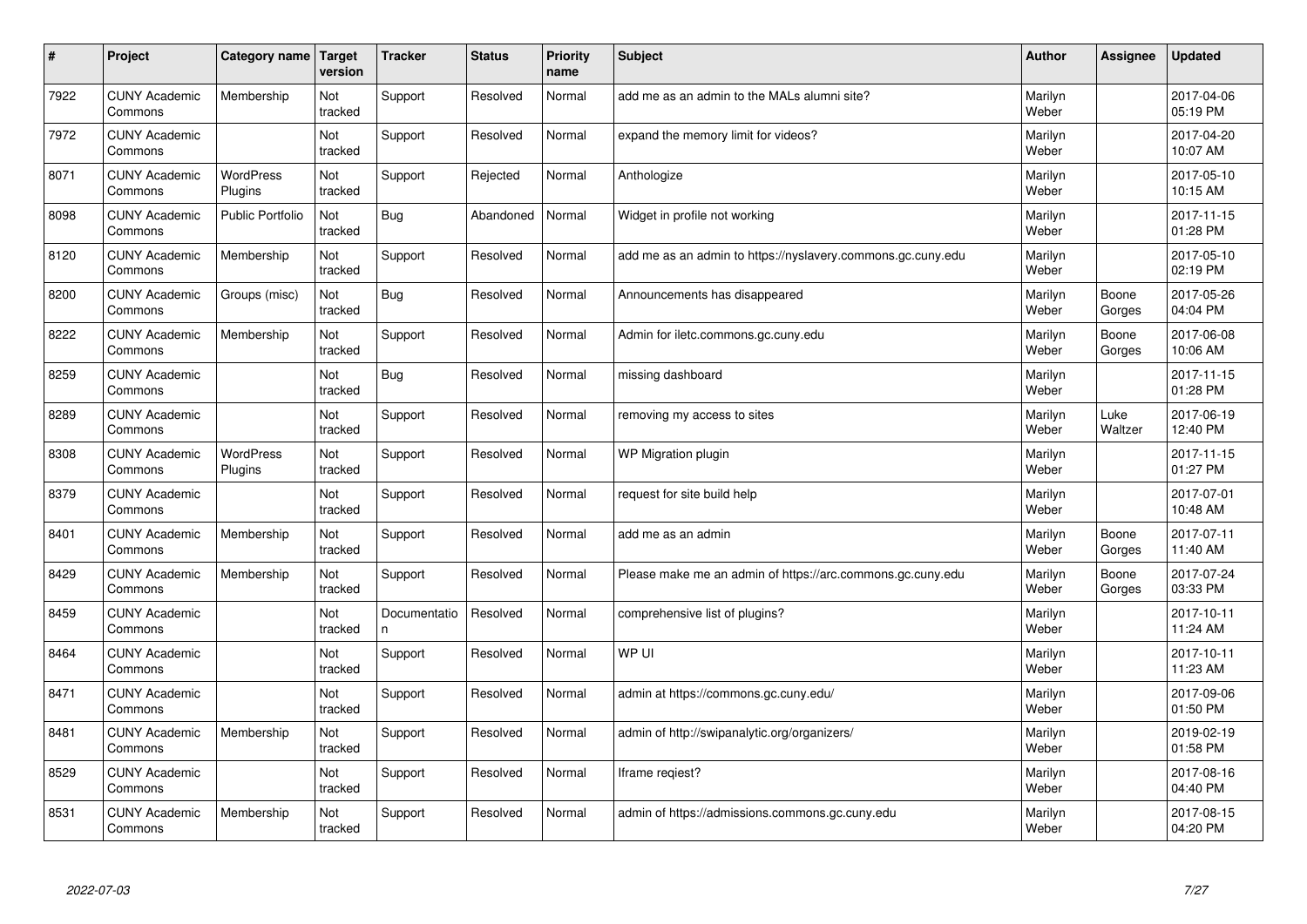| $\vert$ # | Project                         | Category name      | Target<br>version | <b>Tracker</b> | <b>Status</b> | <b>Priority</b><br>name | <b>Subject</b>                                     | <b>Author</b>    | Assignee  | <b>Updated</b>         |
|-----------|---------------------------------|--------------------|-------------------|----------------|---------------|-------------------------|----------------------------------------------------|------------------|-----------|------------------------|
| 8553      | <b>CUNY Academic</b><br>Commons |                    | Not<br>tracked    | Support        | Resolved      | Normal                  | storage limits?                                    | Marilyn<br>Weber |           | 2017-08-18<br>04:36 PM |
| 8566      | <b>CUNY Academic</b><br>Commons | Membership         | Not<br>tracked    | Support        | Resolved      | Normal                  | user email change                                  | Marilyn<br>Weber |           | 2017-11-15<br>01:27 PM |
| 8577      | <b>CUNY Academic</b><br>Commons | Membership         | Not<br>tracked    | Support        | Resolved      | Normal                  | another user email change                          | Marilyn<br>Weber |           | 2017-08-25<br>10:23 AM |
| 8607      | <b>CUNY Academic</b><br>Commons |                    | Not<br>tracked    | Support        | <b>New</b>    | Normal                  | Paypal?                                            | Marilyn<br>Weber | Matt Gold | 2018-05-15<br>01:37 PM |
| 8630      | <b>CUNY Academic</b><br>Commons | Membership         | Not<br>tracked    | Support        | Resolved      | Normal                  | Change in email/campus                             | Marilyn<br>Weber |           | 2017-08-30<br>03:48 PM |
| 8661      | <b>CUNY Academic</b><br>Commons | Group Blogs        | Not<br>tracked    | <b>Bug</b>     | Resolved      | Normal                  | new group, old site, can't link?                   | Marilyn<br>Weber |           | 2017-11-15<br>01:26 PM |
| 8729      | <b>CUNY Academic</b><br>Commons |                    | Not<br>tracked    | Support        | Resolved      | Normal                  | email change                                       | Marilyn<br>Weber |           | 2017-09-25<br>02:14 PM |
| 8768      | <b>CUNY Academic</b><br>Commons |                    | Not<br>tracked    | Support        | Resolved      | Normal                  | unsafe redirect?                                   | Marilyn<br>Weber |           | 2017-10-06<br>12:14 PM |
| 8848      | <b>CUNY Academic</b><br>Commons |                    | Not<br>tracked    | Support        | Resolved      | Normal                  | email change request                               | Marilyn<br>Weber |           | 2017-10-24<br>11:19 AM |
| 8855      | <b>CUNY Academic</b><br>Commons |                    | Not<br>tracked    | Support        | Resolved      | Normal                  | another email change request                       | Marilyn<br>Weber |           | 2017-10-25<br>10:55 AM |
| 8873      | <b>CUNY Academic</b><br>Commons |                    | Not<br>tracked    | Support        | Resolved      | Normal                  | maximum file upload size?                          | Marilyn<br>Weber |           | 2017-10-30<br>11:23 AM |
| 8882      | <b>CUNY Academic</b><br>Commons |                    | Not<br>tracked    | Support        | Resolved      | Normal                  | question about search engines                      | Marilyn<br>Weber |           | 2017-11-01<br>03:26 PM |
| 8906      | <b>CUNY Academic</b><br>Commons | Redmine            | Not<br>tracked    | Support        | Resolved      | Normal                  | Redmine access?                                    | Marilyn<br>Weber | Matt Gold | 2017-11-13<br>06:02 PM |
| 8937      | <b>CUNY Academic</b><br>Commons |                    | Not<br>tracked    | Bug            | Resolved      | Normal                  | videos gone                                        | Marilyn<br>Weber |           | 2017-12-01<br>11:27 AM |
| 8978      | <b>CUNY Academic</b><br>Commons | Groups (misc)      | Not<br>tracked    | Support        | Resolved      | Normal                  | removing old groups                                | Marilyn<br>Weber |           | 2018-12-10<br>03:52 PM |
| 9004      | <b>CUNY Academic</b><br>Commons | Membership         | Not<br>tracked    | Support        | Resolved      | Normal                  | email change request                               | Marilyn<br>Weber |           | 2017-12-14<br>12:27 PM |
| 9062      | <b>CUNY Academic</b><br>Commons |                    | Not<br>tracked    | <b>Bug</b>     | Resolved      | Normal                  | re-add me as admin of https://commons.gc.cuny.edu/ | Marilyn<br>Weber |           | 2018-01-08<br>12:03 PM |
| 9130      | <b>CUNY Academic</b><br>Commons | Homepage<br>Slides | Not<br>tracked    | <b>Bug</b>     | Resolved      | Normal                  | too many redirects                                 | Marilyn<br>Weber |           | 2018-01-29<br>10:27 AM |
| 9134      | <b>CUNY Academic</b><br>Commons | Membership         | Not<br>tracked    | Support        | Abandoned     | Normal                  | former user                                        | Marilyn<br>Weber | Matt Gold | 2019-09-18<br>10:26 AM |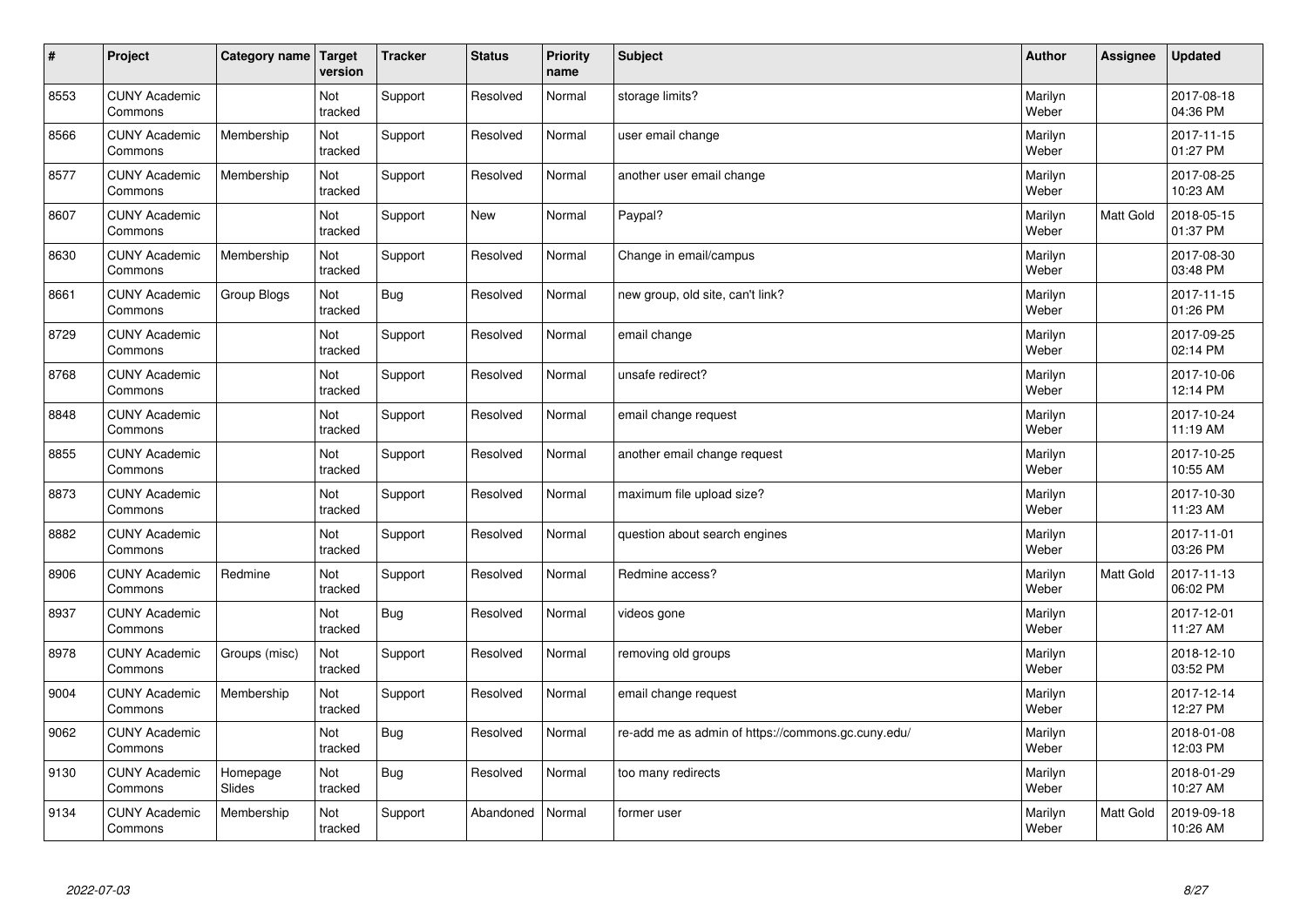| $\sharp$ | Project                         | <b>Category name</b>       | Target<br>version | <b>Tracker</b> | <b>Status</b> | <b>Priority</b><br>name | <b>Subject</b>                                     | <b>Author</b>    | Assignee         | <b>Updated</b>         |
|----------|---------------------------------|----------------------------|-------------------|----------------|---------------|-------------------------|----------------------------------------------------|------------------|------------------|------------------------|
| 9162     | <b>CUNY Academic</b><br>Commons | Registration               | Not<br>tracked    | Support        | Resolved      | Normal                  | email change due to user error                     | Marilyn<br>Weber | <b>Matt Gold</b> | 2018-02-13<br>11:11 AM |
| 9223     | <b>CUNY Academic</b><br>Commons |                            | Not<br>tracked    | Support        | Resolved      | Normal                  | moving wordpress sites                             | Marilyn<br>Weber |                  | 2018-02-18<br>08:44 PM |
| 9355     | <b>CUNY Academic</b><br>Commons |                            | Not<br>tracked    | Support        | Resolved      | Normal                  | 14gb of video?                                     | Marilyn<br>Weber |                  | 2018-03-13<br>11:56 AM |
| 9499     | <b>CUNY Academic</b><br>Commons | <b>WordPress</b><br>(misc) | Not<br>tracked    | Support        | Resolved      | Normal                  | tiny question - preventing dates on posts?         | Marilyn<br>Weber | Raymond<br>Hoh   | 2018-04-04<br>03:55 PM |
| 9518     | <b>CUNY Academic</b><br>Commons |                            | Not<br>tracked    | Support        | Rejected      | Normal                  | problems with site on Internet Explorer            | Marilyn<br>Weber | Raymond<br>Hoh   | 2019-03-11<br>11:18 PM |
| 9535     | <b>CUNY Academic</b><br>Commons |                            | Not<br>tracked    | Support        | Resolved      | Normal                  | admin for https://video.commons.gc.cuny.edu/?      | Marilyn<br>Weber | Matt Gold        | 2018-04-13<br>05:06 PM |
| 9541     | <b>CUNY Academic</b><br>Commons | WordPress<br>(misc)        | Not<br>tracked    | Support        | Resolved      | Normal                  | repeating header banner                            | Marilyn<br>Weber | Raymond<br>Hoh   | 2018-04-06<br>12:33 PM |
| 9604     | <b>CUNY Academic</b><br>Commons |                            | Not<br>tracked    | Support        | Resolved      | Normal                  | I (Marilyn) can only log into cdev as teststudent  | Marilyn<br>Weber |                  | 2018-04-21<br>10:20 AM |
| 9725     | <b>CUNY Academic</b><br>Commons |                            | Not<br>tracked    | Support        | Resolved      | Normal                  | problems with deleting a site                      | Marilyn<br>Weber |                  | 2018-05-07<br>10:24 PM |
| 9726     | <b>CUNY Academic</b><br>Commons | WordPress<br>Plugins       | Not<br>tracked    | Support        | Abandoned     | Normal                  | technical error on Contact page                    | Marilyn<br>Weber |                  | 2018-12-10<br>03:53 PM |
| 9767     | <b>CUNY Academic</b><br>Commons | Registration               | Not<br>tracked    | Support        | Resolved      | Normal                  | user deleted account but now needs one             | Marilyn<br>Weber |                  | 2018-05-11<br>02:39 PM |
| 9779     | <b>CUNY Academic</b><br>Commons | Membership                 | Not<br>tracked    | Support        | Resolved      | Normal                  | user not sure if she is registered.                | Marilyn<br>Weber |                  | 2018-12-10<br>03:53 PM |
| 9780     | <b>CUNY Academic</b><br>Commons |                            | Not<br>tracked    | Support        | Resolved      | Normal                  | remove the phone number on this profile?           | Marilyn<br>Weber |                  | 2018-05-15<br>10:35 AM |
| 9823     | <b>CUNY Academic</b><br>Commons | Account<br>settings        | Not<br>tracked    | Support        | Resolved      | Normal                  | email change                                       | Marilyn<br>Weber | Matt Gold        | 2018-05-23<br>01:58 PM |
| 9886     | <b>CUNY Academic</b><br>Commons | cuny.is                    | Not<br>tracked    | Support        | Resolved      | Normal                  | cuny.is SSL                                        | Marilyn<br>Weber |                  | 2018-10-26<br>02:07 PM |
| 9889     | <b>CUNY Academic</b><br>Commons |                            | Not<br>tracked    | Support        | Resolved      | Normal                  | remove comments from activity feed?                | Marilyn<br>Weber |                  | 2018-12-10<br>03:53 PM |
| 9919     | <b>CUNY Academic</b><br>Commons |                            | Not<br>tracked    | Bug            | Resolved      | Normal                  | admin of https://sphcurriculum.commons.gc.cuny.edu | Marilyn<br>Weber |                  | 2018-06-12<br>09:37 PM |
| 9927     | <b>CUNY Academic</b><br>Commons | Membership                 | Not<br>tracked    | Support        | Resolved      | Normal                  | wrong email used                                   | Marilyn<br>Weber | <b>Matt Gold</b> | 2018-06-14<br>10:21 AM |
| 9996     | <b>CUNY Academic</b><br>Commons | Membership                 | Not<br>tracked    | Support        | Rejected      | Normal                  | user email change request                          | Marilyn<br>Weber |                  | 2018-07-16<br>10:49 AM |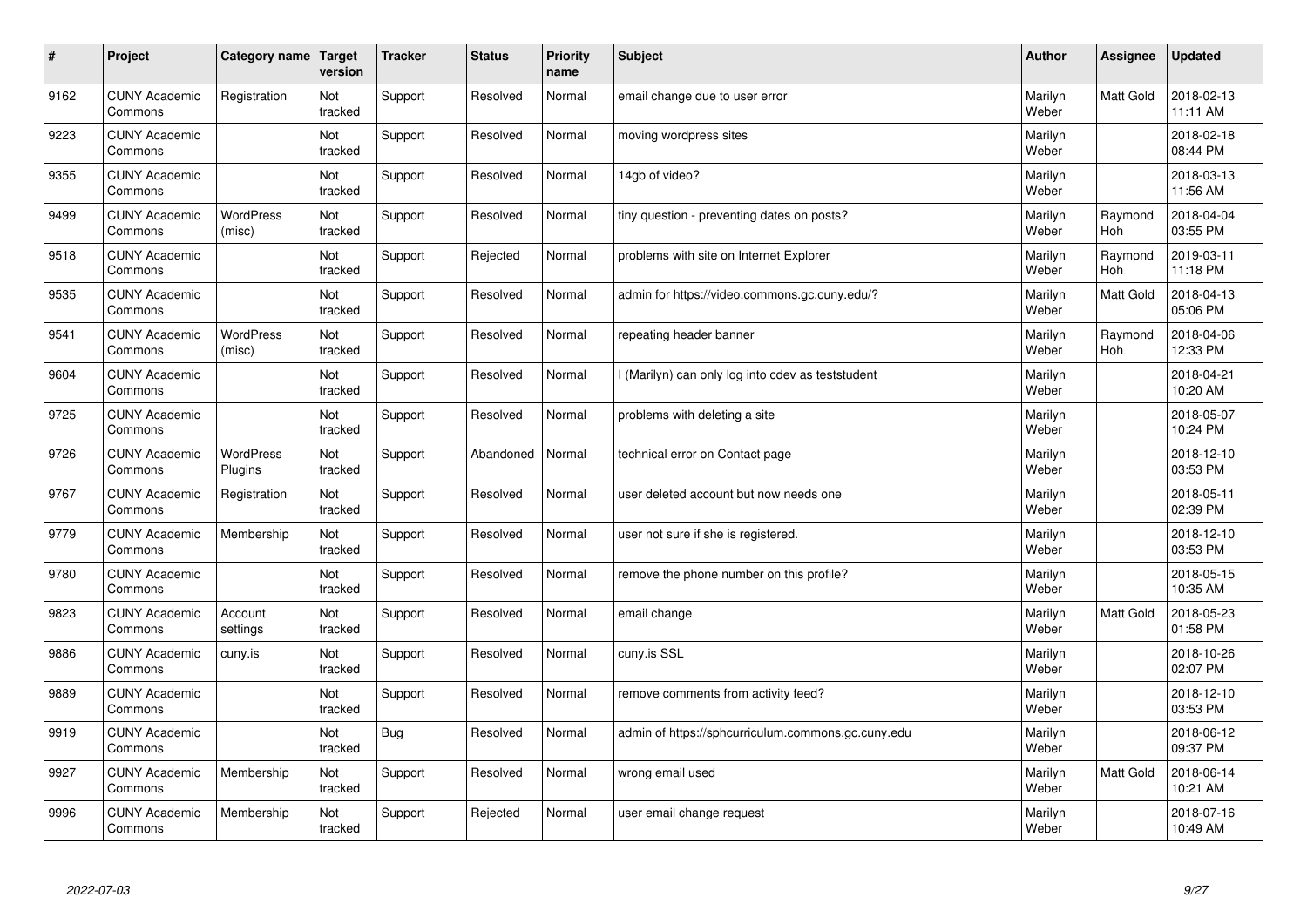| $\pmb{\sharp}$ | Project                         | Category name                     | Target<br>version | <b>Tracker</b> | <b>Status</b>        | <b>Priority</b><br>name | <b>Subject</b>                                          | <b>Author</b>    | Assignee        | <b>Updated</b>         |
|----------------|---------------------------------|-----------------------------------|-------------------|----------------|----------------------|-------------------------|---------------------------------------------------------|------------------|-----------------|------------------------|
| 10006          | <b>CUNY Academic</b><br>Commons | Membership                        | Not<br>tracked    | Support        | Resolved             | Normal                  | another email change request                            | Marilyn<br>Weber |                 | 2018-07-13<br>12:36 PM |
| 10035          | <b>CUNY Academic</b><br>Commons |                                   | Not<br>tracked    | <b>Bug</b>     | Resolved             | Normal                  | Reconnecting user to site                               | Marilyn<br>Weber |                 | 2018-07-23<br>11:55 AM |
| 10059          | <b>CUNY Academic</b><br>Commons | <b>WordPress</b><br><b>Themes</b> | Not<br>tracked    | Support        | Resolved             | Normal                  | Magazine Premium theme for new site                     | Marilyn<br>Weber |                 | 2020-02-17<br>03:39 PM |
| 10066          | <b>CUNY Academic</b><br>Commons | Membership                        | Not<br>tracked    | Support        | Resolved             | Normal                  | add me as an admin to https://pkms.commons.gc.cuny.edu/ | Marilyn<br>Weber |                 | 2018-07-26<br>11:54 AM |
| 10133          | <b>CUNY Academic</b><br>Commons | <b>WordPress</b><br>(misc)        | Not<br>tracked    | Support        | Resolved             | Normal                  | two Commons sites to be migrated elsewhere              | Marilyn<br>Weber |                 | 2018-12-10<br>03:54 PM |
| 10176          | <b>CUNY Academic</b><br>Commons | Documentation                     | Not<br>tracked    | <b>Bug</b>     | Resolved             | Normal                  | domain mapping requests                                 | Marilyn<br>Weber | scott voth      | 2018-08-29<br>05:30 PM |
| 10239          | <b>CUNY Academic</b><br>Commons |                                   | Not<br>tracked    | Support        | Resolved             | Normal                  | musicroombooking.commons.gc.cuny.edu                    | Marilyn<br>Weber |                 | 2018-08-29<br>03:06 PM |
| 10257          | <b>CUNY Academic</b><br>Commons | Membership                        | Not<br>tracked    | Support        | Resolved             | Normal                  | change the email from @login.cuny.edu to campu email    | Marilyn<br>Weber |                 | 2018-12-10<br>03:55 PM |
| 10273          | <b>CUNY Academic</b><br>Commons | Registration                      | Not<br>tracked    | Support        | Reporter<br>Feedback | Normal                  | users combining CF and campus address                   | Marilyn<br>Weber |                 | 2019-09-18<br>10:58 AM |
| 10298          | <b>CUNY Academic</b><br>Commons |                                   | Not<br>tracked    | Support        | Resolved             | Normal                  | RSS feed to itunes problem                              | Marilyn<br>Weber |                 | 2018-12-10<br>03:57 PM |
| 10387          | <b>CUNY Academic</b><br>Commons | Membership                        | Not<br>tracked    | Support        | Resolved             | Normal                  | remove user page                                        | Marilyn<br>Weber |                 | 2018-09-28<br>02:26 PM |
| 10407          | <b>CUNY Academic</b><br>Commons |                                   | Not<br>tracked    | Support        | Resolved             | Normal                  | toolbar problem                                         | Marilyn<br>Weber | Boone<br>Gorges | 2018-10-23<br>10:52 AM |
| 10440          | <b>CUNY Academic</b><br>Commons |                                   | Not<br>tracked    | Support        | Resolved             | Normal                  | Acert post problem                                      | Marilyn<br>Weber |                 | 2018-12-10<br>03:57 PM |
| 10537          | <b>CUNY Academic</b><br>Commons |                                   | Not<br>tracked    | <b>Bug</b>     | Resolved             | Normal                  | jpegs not showing                                       | Marilyn<br>Weber |                 | 2018-10-23<br>10:51 AM |
| 10571          | <b>CUNY Academic</b><br>Commons |                                   | Not<br>tracked    | Support        | Abandoned            | Normal                  | newsletter queue problem                                | Marilyn<br>Weber |                 | 2018-12-10<br>03:58 PM |
| 10606          | <b>CUNY Academic</b><br>Commons | cdev.gc.cuny.ed<br>u.             | Not<br>tracked    | Support        | Resolved             | Normal                  | problems with testing environment                       | Marilyn<br>Weber |                 | 2018-11-02<br>10:27 AM |
| 10657          | <b>CUNY Academic</b><br>Commons |                                   | Not<br>tracked    | Support        | Reporter<br>Feedback | Normal                  | child theme problems                                    | Marilyn<br>Weber |                 | 2018-11-08<br>01:19 PM |
| 10820          | <b>CUNY Academic</b><br>Commons |                                   | Not<br>tracked    | Support        | Resolved             | Normal                  | retrieve deleted pages/posts                            | Marilyn<br>Weber |                 | 2018-12-13<br>06:33 PM |
| 10910          | <b>CUNY Academic</b><br>Commons | Membership                        | Not<br>tracked    | Support        | Resolved             | Normal                  | request to be an admin to a prof's site                 | Marilyn<br>Weber |                 | 2019-01-04<br>10:45 AM |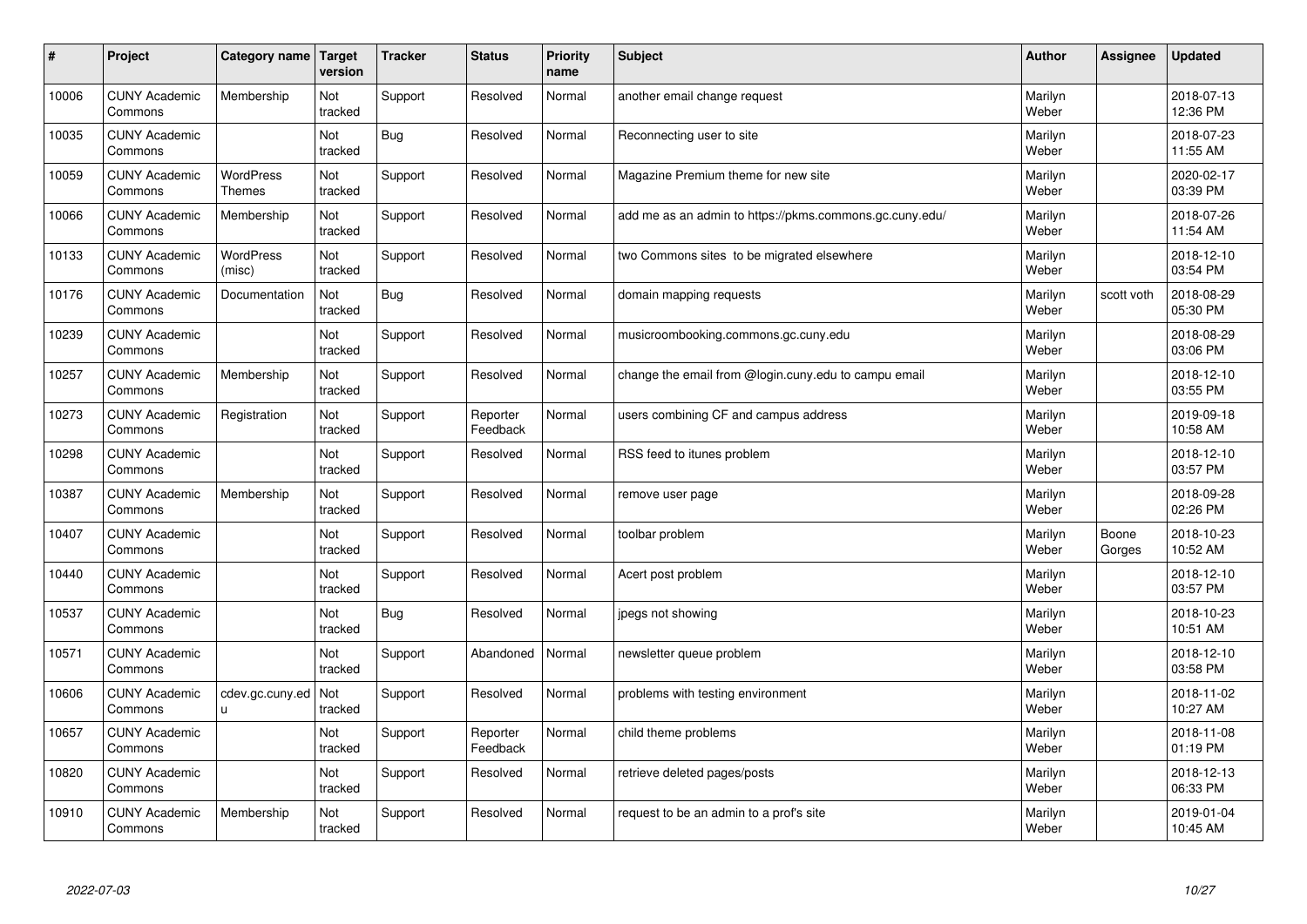| $\sharp$ | Project                         | Category name               | Target<br>version | <b>Tracker</b> | <b>Status</b>        | <b>Priority</b><br>name | <b>Subject</b>                       | <b>Author</b>    | Assignee       | <b>Updated</b>         |
|----------|---------------------------------|-----------------------------|-------------------|----------------|----------------------|-------------------------|--------------------------------------|------------------|----------------|------------------------|
| 10941    | <b>CUNY Academic</b><br>Commons | Membership                  | Not<br>tracked    | Support        | Resolved             | Normal                  | update user email                    | Marilyn<br>Weber |                | 2019-02-13<br>02:24 PM |
| 10986    | <b>CUNY Academic</b><br>Commons |                             | Not<br>tracked    | Support        | Resolved             | Normal                  | PDF embedder provoking error         | Marilyn<br>Weber |                | 2019-03-29<br>04:28 PM |
| 11002    | <b>CUNY Academic</b><br>Commons |                             | Not<br>tracked    | Support        | Resolved             | Normal                  | open link in a new tab not working   | Marilyn<br>Weber |                | 2019-06-03<br>07:57 PM |
| 11003    | <b>CUNY Academic</b><br>Commons |                             | Not<br>tracked    | Support        | Resolved             | Normal                  | user email change                    | Marilyn<br>Weber |                | 2019-01-24<br>02:50 PM |
| 11017    | <b>CUNY Academic</b><br>Commons |                             | Not<br>tracked    | Support        | Resolved             | Normal                  | site didn't save?                    | Marilyn<br>Weber |                | 2019-01-25<br>03:47 PM |
| 11031    | <b>CUNY Academic</b><br>Commons |                             | Not<br>tracked    | Support        | Resolved             | Normal                  | new group with seemingly old topics  | Marilyn<br>Weber |                | 2019-02-11<br>12:17 PM |
| 11088    | <b>CUNY Academic</b><br>Commons | Group Blogs                 | Not<br>tracked    | <b>Bug</b>     | Resolved             | Normal                  | no notification for comments         | Marilyn<br>Weber |                | 2019-02-15<br>03:30 PM |
| 11127    | <b>CUNY Academic</b><br>Commons | Membership                  | Not<br>tracked    | Support        | Resolved             | Normal                  | user with new campus affiliation     | Marilyn<br>Weber |                | 2019-02-19<br>02:09 PM |
| 11147    | <b>CUNY Academic</b><br>Commons | Membership                  | Not<br>tracked    | Support        | Resolved             | Normal                  | employee email change                | Marilyn<br>Weber |                | 2019-03-12<br>03:58 PM |
| 11149    | <b>CUNY Academic</b><br>Commons |                             | Not<br>tracked    | Support        | Reporter<br>Feedback | Normal                  | comments getting blocked             | Marilyn<br>Weber | Raymond<br>Hoh | 2019-03-26<br>11:40 AM |
| 11198    | <b>CUNY Academic</b><br>Commons |                             | Not<br>tracked    | Support        | Resolved             | Normal                  | former CUNY employee                 | Marilyn<br>Weber |                | 2019-03-07<br>02:21 PM |
| 11205    | <b>CUNY Academic</b><br>Commons | <b>WordPress</b><br>Plugins | Not<br>tracked    | Support        | Resolved             | Normal                  | problems with Google calendar        | Marilyn<br>Weber | Raymond<br>Hoh | 2019-03-11<br>02:17 PM |
| 11210    | <b>CUNY Academic</b><br>Commons | Membership                  | Not<br>tracked    | Support        | Resolved             | Normal                  | Please change the email              | Marilyn<br>Weber |                | 2019-03-11<br>04:16 PM |
| 11217    | <b>CUNY Academic</b><br>Commons | Membership                  | Not<br>tracked    | Support        | Resolved             | Normal                  | Another email update                 | Marilyn<br>Weber |                | 2019-03-12<br>03:37 PM |
| 11225    | <b>CUNY Academic</b><br>Commons |                             | Not<br>tracked    | Support        | Resolved             | Normal                  | bulk upload?                         | Marilyn<br>Weber |                | 2019-09-18<br>10:31 AM |
| 11294    | <b>CUNY Academic</b><br>Commons | Account<br>settings         | Not<br>tracked    | Support        | Resolved             | Normal                  | student emgail change                | Marilyn<br>Weber | Matt Gold      | 2019-04-07<br>09:11 PM |
| 11509    | <b>CUNY Academic</b><br>Commons |                             | Not<br>tracked    | Support        | Reporter<br>Feedback | Normal                  | deleted Page causing a Menu problem? | Marilyn<br>Weber |                | 2019-06-04<br>09:54 AM |
| 11516    | <b>CUNY Academic</b><br>Commons | Membership                  | Not<br>tracked    | Support        | Resolved             | Normal                  | request for email change             | Marilyn<br>Weber |                | 2019-06-04<br>01:48 PM |
| 11519    | <b>CUNY Academic</b><br>Commons |                             | Not<br>tracked    | Support        | Assigned             | Normal                  | comment option not appearing         | Marilyn<br>Weber |                | 2019-09-24<br>10:28 AM |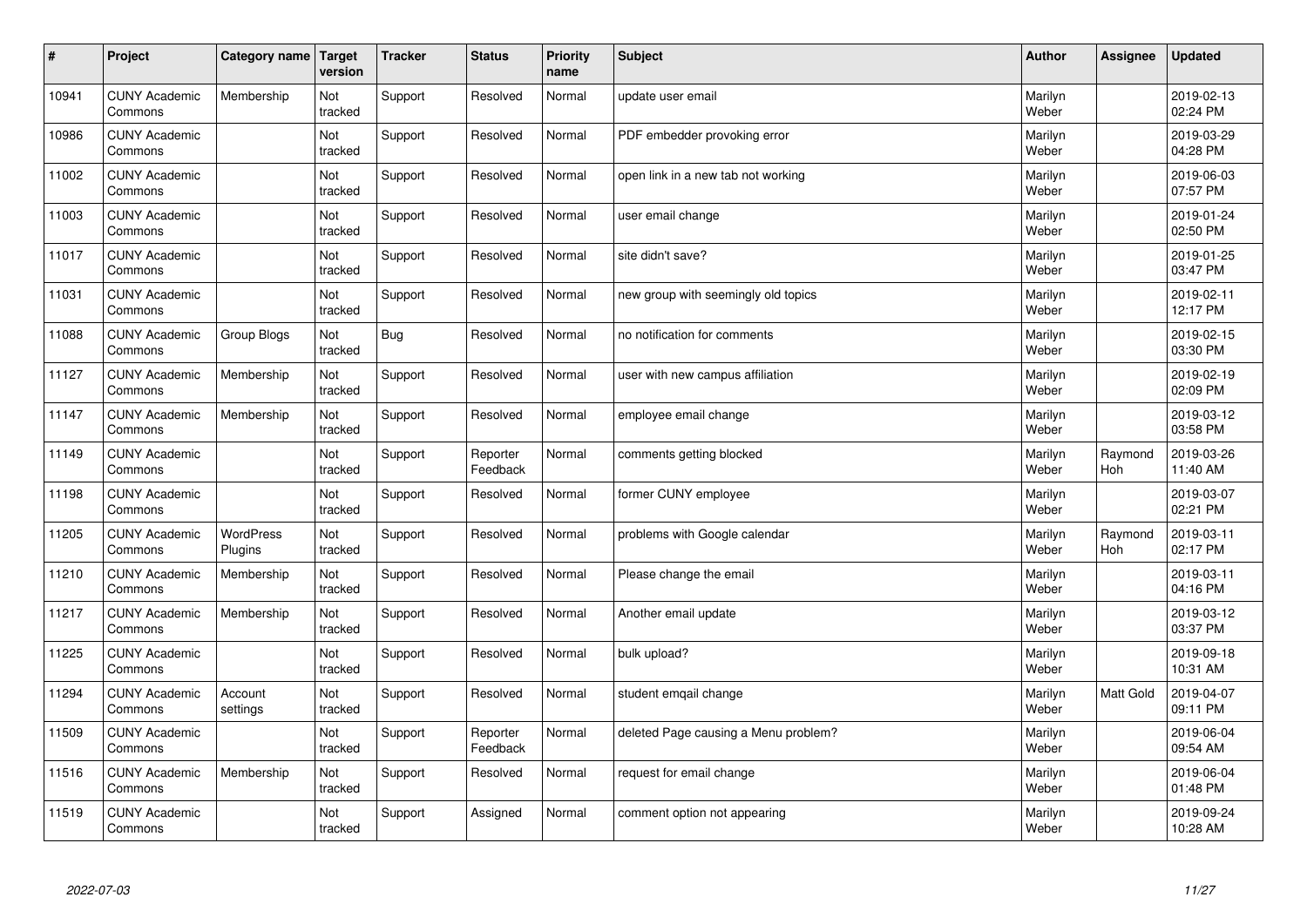| #     | Project                         | Category name                     | <b>Target</b><br>version | <b>Tracker</b> | <b>Status</b>        | Priority<br>name | <b>Subject</b>                                                                                         | <b>Author</b>    | Assignee        | <b>Updated</b>         |
|-------|---------------------------------|-----------------------------------|--------------------------|----------------|----------------------|------------------|--------------------------------------------------------------------------------------------------------|------------------|-----------------|------------------------|
| 11634 | <b>CUNY Academic</b><br>Commons | <b>WordPress</b><br>(misc)        | Not<br>tracked           | <b>Bug</b>     | Rejected             | Normal           | 'Insert Read More Tag" working oddly                                                                   | Marilyn<br>Weber | Raymond<br>Hoh  | 2019-07-15<br>11:48 PM |
| 11650 | <b>CUNY Academic</b><br>Commons |                                   | Not<br>tracked           | Support        | Resolved             | Normal           | https://commons.gc.cuny.edu/groups/introduction-to-literary-studies-engl<br>ish-252-at-hunter-college/ | Marilyn<br>Weber |                 | 2019-07-18<br>02:28 PM |
| 11771 | <b>CUNY Academic</b><br>Commons |                                   | Not<br>tracked           | Support        | Reporter<br>Feedback | Normal           | post displays in sections                                                                              | Marilyn<br>Weber |                 | 2019-08-20<br>10:34 AM |
| 11787 | <b>CUNY Academic</b><br>Commons |                                   | Not<br>tracked           | Support        | Reporter<br>Feedback | Normal           | automated comments notifications on ZenDesk                                                            | Marilyn<br>Weber |                 | 2019-08-26<br>06:18 PM |
| 11811 | <b>CUNY Academic</b><br>Commons |                                   | Not<br>tracked           | Support        | Duplicate            | Normal           | Content of Publications widget on profile page being erased on save                                    | Marilyn<br>Weber |                 | 2019-10-08<br>11:16 AM |
| 11848 | <b>CUNY Academic</b><br>Commons |                                   | Not<br>tracked           | Support        | Hold                 | Normal           | a Dean of Faculty wants to share a large file                                                          | Marilyn<br>Weber |                 | 2019-09-24<br>08:44 AM |
| 11896 | <b>CUNY Academic</b><br>Commons |                                   | Not<br>tracked           | Support        | Resolved             | Normal           | https://thenurseswritingproject.commons.gc.cuny.edu                                                    | Marilyn<br>Weber |                 | 2019-09-24<br>08:09 AM |
| 11915 | <b>CUNY Academic</b><br>Commons |                                   | Not<br>tracked           | Support        | Resolved             | Normal           | User not in list                                                                                       | Marilyn<br>Weber |                 | 2019-10-28<br>10:13 AM |
| 11922 | <b>CUNY Academic</b><br>Commons | Membership                        | Not<br>tracked           | Support        | Resolved             | Normal           | https://commons.gc.cuny.edu/members/cunyhealthequity/                                                  | Marilyn<br>Weber |                 | 2019-10-02<br>04:05 PM |
| 11961 | <b>CUNY Academic</b><br>Commons | Membership                        | Not<br>tracked           | Support        | Resolved             | Normal           | switch email for student user                                                                          | Marilyn<br>Weber |                 | 2019-10-09<br>01:56 PM |
| 11976 | <b>CUNY Academic</b><br>Commons | <b>WordPress</b><br><b>Themes</b> | Not<br>tracked           | Support        | Resolved             | Normal           | ColorMag request                                                                                       | Marilyn<br>Weber |                 | 2021-02-01<br>10:25 AM |
| 11977 | <b>CUNY Academic</b><br>Commons |                                   | Not<br>tracked           | Support        | Resolved             | Normal           | please remove me from many sites                                                                       | Marilyn<br>Weber |                 | 2019-11-21<br>01:05 PM |
| 12137 | <b>CUNY Academic</b><br>Commons | <b>WordPress</b><br>Themes        | Not<br>tracked           | Support        | Resolved             | Normal           | media player problem                                                                                   | Marilyn<br>Weber |                 | 2019-12-12<br>08:52 PM |
| 12156 | <b>CUNY Academic</b><br>Commons | Blogs<br>(BuddyPress)             | Not<br>tracked           | Support        | Resolved             | Normal           | My Sites list (Commons Profile or Sites directory) doesn't match toolbar<br>dropdown                   | Marilyn<br>Weber |                 | 2019-12-11<br>10:20 AM |
| 12165 | <b>CUNY Academic</b><br>Commons | <b>BuddyPress</b><br>(misc)       | Not<br>tracked           | Support        | Resolved             | Normal           | two reports of Profile problems                                                                        | Marilyn<br>Weber | Boone<br>Gorges | 2019-12-04<br>05:06 PM |
| 12176 | <b>CUNY Academic</b><br>Commons |                                   | Not<br>tracked           | Support        | Resolved             | Normal           | Mp4s?                                                                                                  | Marilyn<br>Weber |                 | 2019-12-05<br>11:04 AM |
| 12190 | <b>CUNY Academic</b><br>Commons | <b>Blogs</b><br>(BuddyPress)      | Not<br>tracked           | Support        | Resolved             | Normal           | Site avatar in directory is not what user expects                                                      | Marilyn<br>Weber |                 | 2019-12-12<br>08:51 PM |
| 12350 | <b>CUNY Academic</b><br>Commons | <b>Blogs</b><br>(BuddyPress)      | Not<br>tracked           | Support        | Reporter<br>Feedback | Normal           | URL creation problem                                                                                   | Marilyn<br>Weber |                 | 2020-02-03<br>11:27 AM |
| 12352 | <b>CUNY Academic</b><br>Commons |                                   | Not<br>tracked           | Support        | <b>New</b>           | Normal           | "posts list" page builder block option                                                                 | Marilyn<br>Weber |                 | 2020-02-03<br>01:29 PM |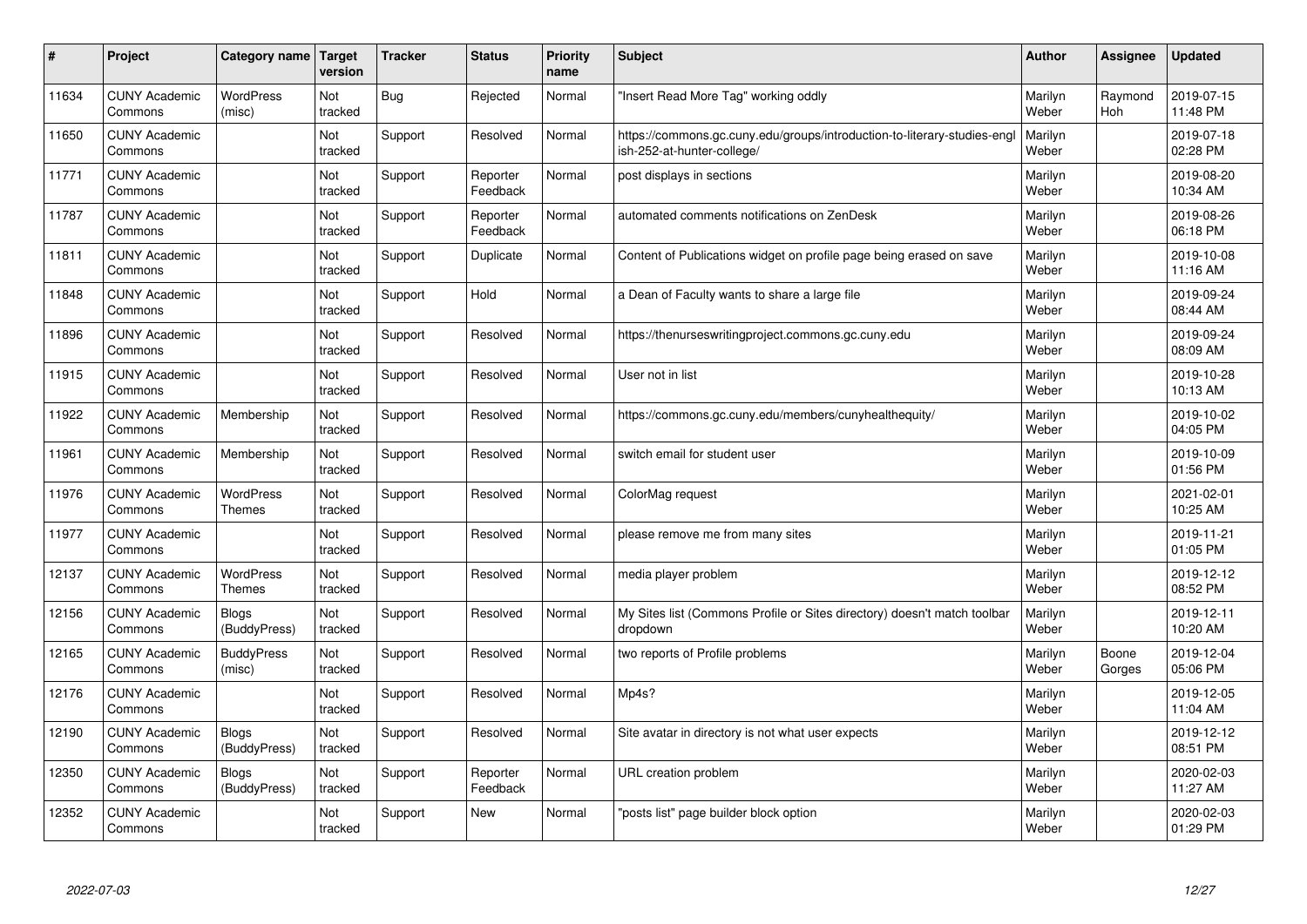| #     | Project                         | <b>Category name</b>              | Target<br>version | <b>Tracker</b> | <b>Status</b>        | <b>Priority</b><br>name | <b>Subject</b>                                                                             | <b>Author</b>    | Assignee         | <b>Updated</b>         |
|-------|---------------------------------|-----------------------------------|-------------------|----------------|----------------------|-------------------------|--------------------------------------------------------------------------------------------|------------------|------------------|------------------------|
| 12360 | <b>CUNY Academic</b><br>Commons | <b>WordPress</b><br><b>Themes</b> | Not<br>tracked    | <b>Bug</b>     | Reporter<br>Feedback | Normal                  | site just says "DANTE We are currently in maintenance mode, please<br>check back shortly." | Marilyn<br>Weber |                  | 2020-02-04<br>12:13 PM |
| 12382 | <b>CUNY Academic</b><br>Commons | Membership                        | Not<br>tracked    | Support        | <b>New</b>           | Normal                  | Email request change                                                                       | Marilyn<br>Weber | Marilyn<br>Weber | 2020-02-06<br>12:56 PM |
| 12395 | <b>CUNY Academic</b><br>Commons | Spam/Spam<br>Prevention           | Not<br>tracked    | Support        | Resolved             | Normal                  | comments again being blocked                                                               | Marilyn<br>Weber | Raymond<br>Hoh   | 2020-03-10<br>11:13 AM |
| 12427 | <b>CUNY Academic</b><br>Commons |                                   | Not<br>tracked    | Support        | Resolved             | Normal                  | organizing PDF on a site?                                                                  | Marilyn<br>Weber | scott voth       | 2020-03-10<br>11:11 AM |
| 12543 | <b>CUNY Academic</b><br>Commons | <b>Public Portfolio</b>           | Not<br>tracked    | Support        | Resolved             | Normal                  | User cannot find profile edit button                                                       | Marilyn<br>Weber | scott voth       | 2020-03-22<br>02:49 PM |
| 12741 | <b>CUNY Academic</b><br>Commons | <b>WordPress</b><br>Plugins       | Not<br>tracked    | Support        | Reporter<br>Feedback | Normal                  | Tableau Public Viz Block                                                                   | Marilyn<br>Weber | Raymond<br>Hoh   | 2020-05-12<br>11:00 AM |
| 13013 | <b>CUNY Academic</b><br>Commons |                                   | Not<br>tracked    | Bug            | Resolved             | Normal                  | an invite to Group Admins from Brian Foote?!                                               | Marilyn<br>Weber |                  | 2020-07-07<br>02:36 PM |
| 13034 | <b>CUNY Academic</b><br>Commons |                                   | Not<br>tracked    | Support        | Reporter<br>Feedback | Normal                  | a site is asking people to join the Commons to get a download                              | Marilyn<br>Weber |                  | 2020-07-12<br>07:23 AM |
| 13065 | <b>CUNY Academic</b><br>Commons |                                   | Not<br>tracked    | Support        | Resolved             | Normal                  | can't invite new user to group                                                             | Marilyn<br>Weber |                  | 2020-07-22<br>04:24 PM |
| 13085 | <b>CUNY Academic</b><br>Commons | Domain<br>Mapping                 | Not<br>tracked    | Support        | Resolved             | Normal                  | domain mapping request                                                                     | Marilyn<br>Weber | <b>Matt Gold</b> | 2020-07-28<br>03:33 PM |
| 13138 | <b>CUNY Academic</b><br>Commons | Group Library                     | Not<br>tracked    | Support        | Resolved             | Normal                  | moving Library contents for Steve Brier                                                    | Marilyn<br>Weber |                  | 2020-08-03<br>04:00 PM |
| 13159 | <b>CUNY Academic</b><br>Commons | Group Library                     | Not<br>tracked    | Support        | Resolved             | Normal                  | changing folder names?                                                                     | Marilyn<br>Weber | Boone<br>Gorges  | 2020-08-27<br>08:59 AM |
| 13255 | <b>CUNY Academic</b><br>Commons |                                   | Not<br>tracked    | Support        | Reporter<br>Feedback | Normal                  | Accessibility problems                                                                     | Marilyn<br>Weber |                  | 2020-09-01<br>05:48 PM |
| 13286 | <b>CUNY Academic</b><br>Commons |                                   | Not<br>tracked    | Support        | <b>New</b>           | Normal                  | problem connecting with WordPress app                                                      | Marilyn<br>Weber | Raymond<br>Hoh   | 2020-09-08<br>11:16 AM |
| 13295 | <b>CUNY Academic</b><br>Commons |                                   | Not<br>tracked    | Support        | Resolved             | Normal                  | can't find new user                                                                        | Marilyn<br>Weber |                  | 2020-09-08<br>10:18 AM |
| 13328 | <b>CUNY Academic</b><br>Commons | Group Forums                      | Not<br>tracked    | Bug            | Reporter<br>Feedback | Normal                  | cross-posting in two related groups                                                        | Marilyn<br>Weber | Raymond<br>Hoh   | 2020-09-15<br>10:39 PM |
| 13541 | <b>CUNY Academic</b><br>Commons |                                   | Not<br>tracked    | Support        | Resolved             | Normal                  | add a page template to OER site.                                                           | Marilyn<br>Weber |                  | 2020-11-11<br>11:12 AM |
| 13699 | <b>CUNY Academic</b><br>Commons |                                   | Not<br>tracked    | Support        | Resolved             | Normal                  | Martin Segal Center site down                                                              | Marilyn<br>Weber | Raymond<br>Hoh   | 2020-12-22<br>03:03 PM |
| 13710 | <b>CUNY Academic</b><br>Commons |                                   | Not<br>tracked    | Support        | Resolved             | Normal                  | small change to Hosting Partner Handbook                                                   | Marilyn<br>Weber |                  | 2020-12-16<br>04:29 PM |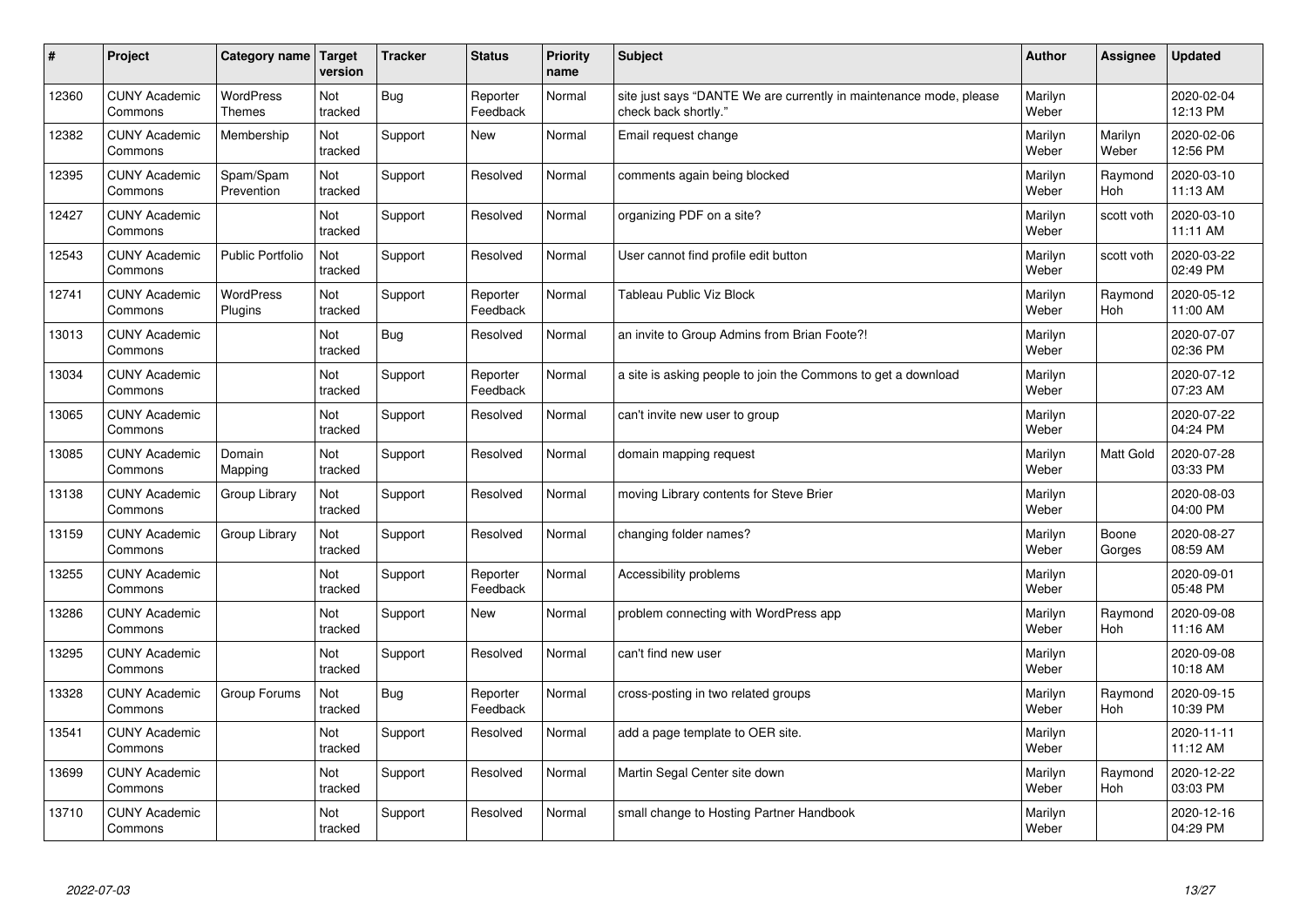| $\pmb{\sharp}$ | Project                         | Category name               | Target<br>version | <b>Tracker</b> | <b>Status</b>        | <b>Priority</b><br>name | <b>Subject</b>                               | <b>Author</b>    | Assignee        | <b>Updated</b>         |
|----------------|---------------------------------|-----------------------------|-------------------|----------------|----------------------|-------------------------|----------------------------------------------|------------------|-----------------|------------------------|
| 13768          | <b>CUNY Academic</b><br>Commons | Domain<br>Mapping           | Not<br>tracked    | <b>Bug</b>     | Resolved             | Normal                  | patricksweeney.commons.gc.cuny.edu down      | Marilyn<br>Weber | Raymond<br>Hoh  | 2021-01-12<br>10:47 AM |
| 13918          | <b>CUNY Academic</b><br>Commons |                             | Not<br>tracked    | Support        | Rejected             | Normal                  | MailPoet Newsletters Premium plugin          | Marilyn<br>Weber |                 | 2021-02-09<br>11:01 AM |
| 13975          | <b>CUNY Academic</b><br>Commons | Social Paper                | Not<br>tracked    | Support        | Reporter<br>Feedback | Normal                  | can't approve comments on Social Paper paper | Marilyn<br>Weber |                 | 2021-02-12<br>09:33 AM |
| 14074          | <b>CUNY Academic</b><br>Commons | <b>WordPress</b><br>(misc)  | Not<br>tracked    | Support        | Reporter<br>Feedback | Normal                  | page password protection problem             | Marilyn<br>Weber |                 | 2021-03-02<br>11:03 AM |
| 14075          | <b>CUNY Academic</b><br>Commons | <b>WordPress</b><br>Plugins | Not<br>tracked    | <b>Bug</b>     | Resolved             | Normal                  | sludigitalportfolios.commons.gc.cuny.edu     | Marilyn<br>Weber | Boone<br>Gorges | 2021-03-01<br>10:46 AM |
| 14344          | <b>CUNY Academic</b><br>Commons | Domain<br>Mapping           | Not<br>tracked    | Support        | Resolved             | Normal                  | arabstages.org site down                     | Marilyn<br>Weber | Raymond<br>Hoh  | 2021-04-19<br>01:42 PM |
| 14369          | <b>CUNY Academic</b><br>Commons | WordPress -<br>Media        | Not<br>tracked    | Support        | Resolved             | Normal                  | renewed problem with ppsx files              | Marilyn<br>Weber |                 | 2021-04-27<br>12:44 PM |
| 14378          | <b>CUNY Academic</b><br>Commons |                             | Not<br>tracked    | Support        | Resolved             | Normal                  | PPTX files unfetchable                       | Marilyn<br>Weber |                 | 2021-05-11<br>11:25 AM |
| 14398          | <b>CUNY Academic</b><br>Commons |                             | Not<br>tracked    | Support        | Reporter<br>Feedback | Normal                  | Events plug-in notification problem          | Marilyn<br>Weber |                 | 2021-05-11<br>11:21 AM |
| 14404          | <b>CUNY Academic</b><br>Commons |                             | Not<br>tracked    | Support        | Resolved             | Normal                  | blocked IP of user?                          | Marilyn<br>Weber |                 | 2021-05-10<br>01:00 PM |
| 14448          | <b>CUNY Academic</b><br>Commons | Password<br>Reset           | Not<br>tracked    | Bug            | Rejected             | Normal                  | password reset weirdness                     | Marilyn<br>Weber | Raymond<br>Hoh  | 2021-05-12<br>01:34 PM |
| 14594          | <b>CUNY Academic</b><br>Commons |                             | Not<br>tracked    | Support        | Resolved             | Normal                  | Administration email verification?           | Marilyn<br>Weber |                 | 2021-07-12<br>11:40 AM |
| 14606          | <b>CUNY Academic</b><br>Commons | <b>WordPress</b><br>(misc)  | Not<br>tracked    | Support        | Rejected             | Normal                  | calendar wrong month                         | Marilyn<br>Weber |                 | 2021-07-23<br>12:11 PM |
| 14625          | <b>CUNY Academic</b><br>Commons |                             | Not<br>tracked    | Support        | Rejected             | Normal                  | image won't appear in slideshow.             | Marilyn<br>Weber |                 | 2021-07-27<br>10:33 AM |
| 14718          | <b>CUNY Academic</b><br>Commons |                             | Not<br>tracked    | Support        | Resolved             | Normal                  | User wants to recover deleted account        | Marilyn<br>Weber |                 | 2021-08-30<br>02:46 PM |
| 14812          | <b>CUNY Academic</b><br>Commons |                             | Not<br>tracked    | Support        | Resolved             | Normal                  | Custom Sidebars and Wordpress 5.6            | Marilyn<br>Weber |                 | 2021-09-30<br>10:43 AM |
| 14813          | <b>CUNY Academic</b><br>Commons |                             | Not<br>tracked    | Support        | Resolved             | Normal                  | raise the file size limit                    | Marilyn<br>Weber |                 | 2021-09-30<br>12:02 PM |
| 14891          | <b>CUNY Academic</b><br>Commons |                             | Not<br>tracked    | Support        | Resolved             | Normal                  | changing site template after creation?       | Marilyn<br>Weber |                 | 2022-04-27<br>04:58 PM |
| 14900          | <b>CUNY Academic</b><br>Commons |                             | Not<br>tracked    | Support        | Reporter<br>Feedback | Normal                  | previous theme?                              | Marilyn<br>Weber |                 | 2021-10-25<br>10:31 AM |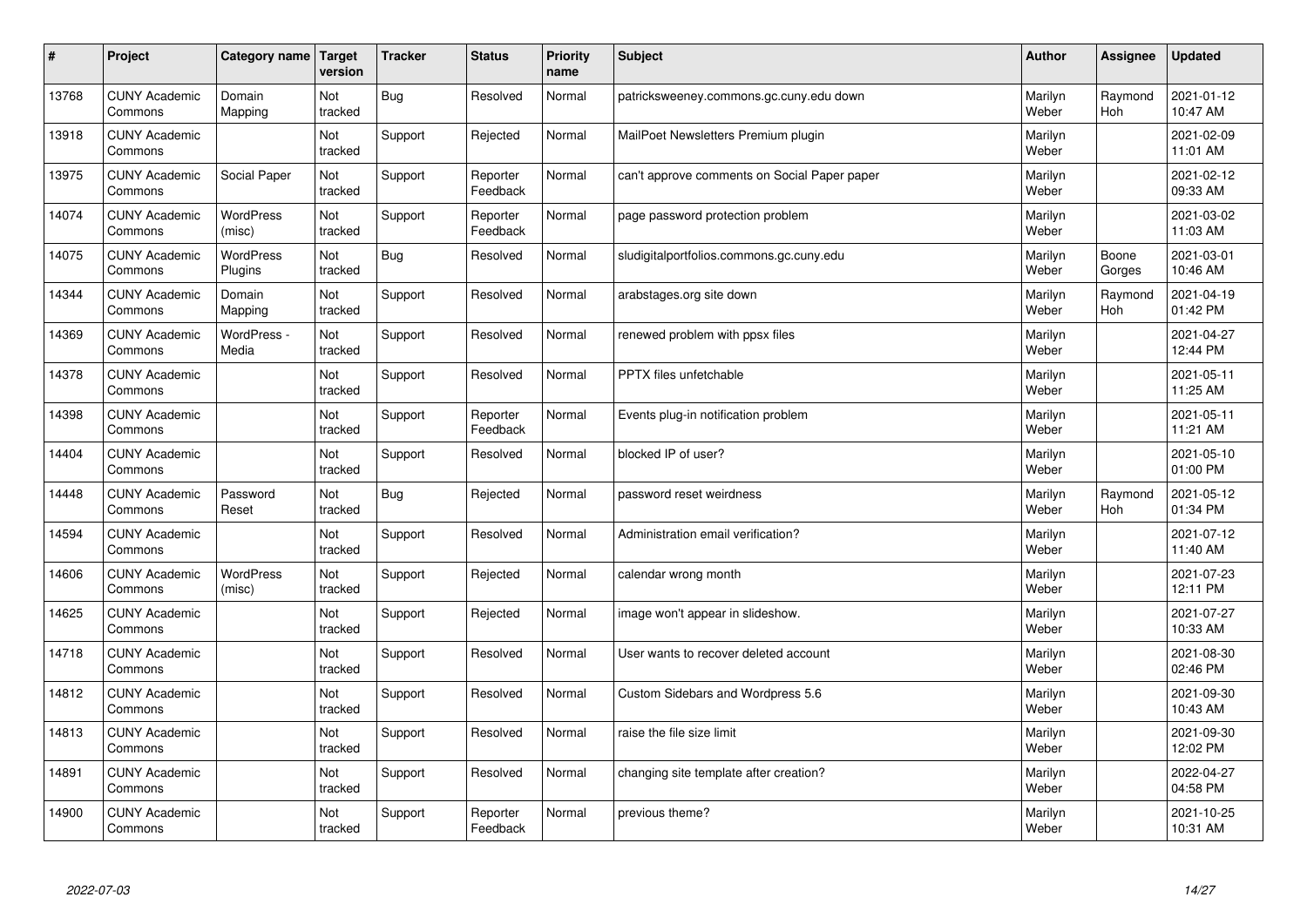| $\sharp$ | Project                         | Category name                     | Target<br>version | <b>Tracker</b> | <b>Status</b>        | <b>Priority</b><br>name | <b>Subject</b>                                                  | <b>Author</b>    | Assignee            | <b>Updated</b>         |
|----------|---------------------------------|-----------------------------------|-------------------|----------------|----------------------|-------------------------|-----------------------------------------------------------------|------------------|---------------------|------------------------|
| 14911    | <b>CUNY Academic</b><br>Commons | <b>WordPress</b><br><b>Themes</b> | Not<br>tracked    | Support        | <b>New</b>           | Normal                  | Twentytwentyone theme                                           | Marilyn<br>Weber |                     | 2021-10-28<br>10:37 AM |
| 15252    | <b>CUNY Academic</b><br>Commons | Layout                            | Not<br>tracked    | Bug            | Resolved             | Normal                  | visual glitch with the Segal Center webpage                     | Marilyn<br>Weber | Raymond<br>Hoh      | 2022-02-03<br>04:56 PM |
| 15269    | <b>CUNY Academic</b><br>Commons | Redmine                           | Not<br>tracked    | Support        | Resolved             | Normal                  | Segal Theater sites                                             | Marilyn<br>Weber |                     | 2022-02-07<br>04:11 PM |
| 15610    | <b>CUNY Academic</b><br>Commons | <b>WordPress</b><br>Plugins       | Not<br>tracked    | Support        | Rejected             | Normal                  | Loops & Logic plugin                                            | Marilyn<br>Weber | Raymond<br>Hoh      | 2022-03-19<br>11:16 AM |
| 15816    | <b>CUNY Academic</b><br>Commons |                                   | Not<br>tracked    | Support        | <b>New</b>           | Normal                  | slow loading at SPS                                             | Marilyn<br>Weber |                     | 2022-04-05<br>01:26 PM |
| 5199     | <b>CUNY Academic</b><br>Commons | Social Paper                      | Future<br>release | Feature        | <b>New</b>           | Normal                  | add tables to the SP editor                                     | Marilyn<br>Weber |                     | 2016-10-24<br>11:27 AM |
| 5205     | <b>CUNY Academic</b><br>Commons | Social Paper                      | Future<br>release | Feature        | <b>New</b>           | Normal                  | Social Paper folders                                            | Marilyn<br>Weber |                     | 2016-02-11<br>10:24 PM |
| 5282     | <b>CUNY Academic</b><br>Commons | Social Paper                      | Future<br>release | Bug            | <b>New</b>           | Normal                  | Replying via email directs to paper but not individual comment. | Marilyn<br>Weber | Raymond<br>Hoh      | 2016-03-02<br>01:48 PM |
| 5397     | <b>CUNY Academic</b><br>Commons | Social Paper                      | Future<br>release | Feature        | <b>New</b>           | Normal                  | frustrating to have to enable/disable in SP                     | Marilyn<br>Weber | Samantha<br>Raddatz | 2016-04-20<br>03:39 PM |
| 5991     | <b>CUNY Academic</b><br>Commons | Email<br><b>Notifications</b>     | Future<br>release | Support        | Resolved             | Normal                  | change format of autogenerated blog emails                      | Marilyn<br>Weber | Paige<br>Dupont     | 2018-01-12<br>02:55 PM |
| 5992     | <b>CUNY Academic</b><br>Commons | Email<br>Notifications            | Future<br>release | Feature        | New                  | Normal                  | Changing the From line of autogenerated blog emails             | Marilyn<br>Weber |                     | 2018-09-27<br>05:19 PM |
| 9207     | <b>CUNY Academic</b><br>Commons |                                   | Future<br>release | Support        | Reporter<br>Feedback | Normal                  | display dashboards made in Tableau?                             | Marilyn<br>Weber | Boone<br>Gorges     | 2018-04-10<br>10:42 AM |
| 9835     | <b>CUNY Academic</b><br>Commons | Group Forums                      | Future<br>release | Bug            | Assigned             | Normal                  | add a "like" function?                                          | Marilyn<br>Weber | Erik<br>Trainer     | 2018-06-05<br>01:49 PM |
| 3093     | <b>CUNY Academic</b><br>Commons | WordPress<br>Plugins              |                   | Bug            | Rejected             | Normal                  | <b>Custom Google Maps</b>                                       | Marilyn<br>Weber | Boone<br>Gorges     | 2014-05-02<br>10:52 AM |
| 3116     | <b>CUNY Academic</b><br>Commons | <b>WordPress</b><br>(Permissions) |                   | <b>Bug</b>     | Resolved             | Normal                  | Updating the FAQ page                                           | Marilyn<br>Weber | Boone<br>Gorges     | 2014-04-01<br>10:12 PM |
| 3136     | <b>CUNY Academic</b><br>Commons | WordPress<br>Plugins              |                   | Bug            | Rejected             | Normal                  | The Easy Rotator                                                | Marilyn<br>Weber | Boone<br>Gorges     | 2014-04-01<br>10:26 PM |
| 3673     | <b>CUNY Academic</b><br>Commons |                                   |                   | <b>Bug</b>     | Rejected             | Normal                  | CBox pagination issue with the Wiki                             | Marilyn<br>Weber |                     | 2014-11-20<br>04:08 PM |
| 3674     | <b>CUNY Academic</b><br>Commons |                                   |                   | <b>Bug</b>     | Rejected             | Normal                  | CBox pagination issue with the Wiki                             | Marilyn<br>Weber |                     | 2014-11-20<br>05:03 PM |
| 4013     | <b>CUNY Academic</b><br>Commons |                                   |                   | <b>Bug</b>     | Duplicate            | Normal                  | Math question?                                                  | Marilyn<br>Weber |                     | 2015-04-22<br>04:05 PM |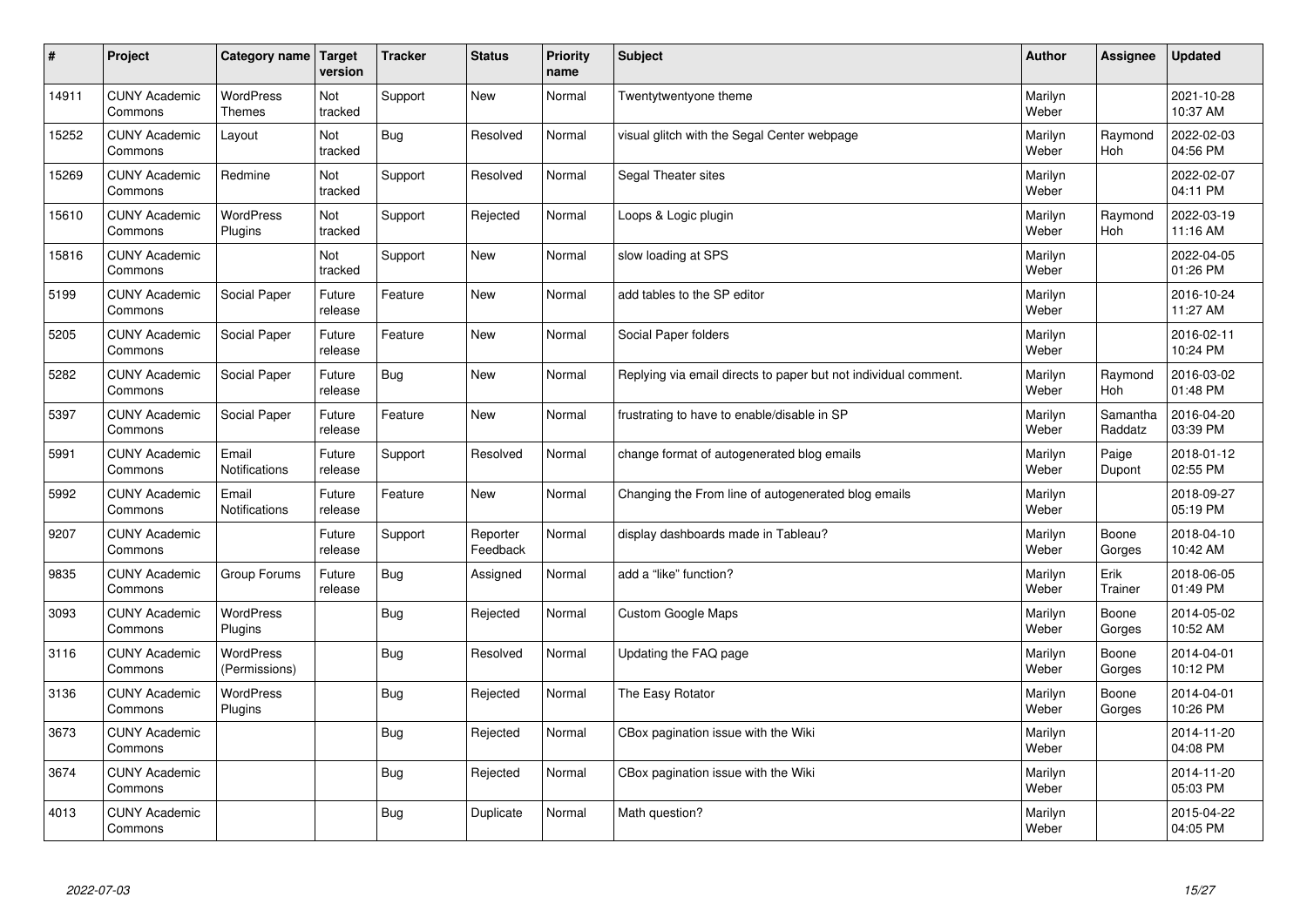| $\sharp$ | Project                         | Category name   Target        | version | <b>Tracker</b> | <b>Status</b> | <b>Priority</b><br>name | <b>Subject</b>                                           | <b>Author</b>    | Assignee         | <b>Updated</b>         |
|----------|---------------------------------|-------------------------------|---------|----------------|---------------|-------------------------|----------------------------------------------------------|------------------|------------------|------------------------|
| 4834     | <b>CUNY Academic</b><br>Commons | <b>Blogs</b><br>(BuddyPress)  |         | Bug            | Resolved      | Normal                  | Admin invite problem                                     | Marilyn<br>Weber | Boone<br>Gorges  | 2015-11-13<br>12:25 PM |
| 5072     | <b>CUNY Academic</b><br>Commons |                               |         | Feature        | Duplicate     | Normal                  | redirect shortcode handler                               | Marilyn<br>Weber | Boone<br>Gorges  | 2016-01-07<br>12:34 PM |
| 5184     | <b>CUNY Academic</b><br>Commons | Social Paper                  |         | Bug            | Rejected      | Normal                  | Problem linking SP to a group                            | Marilyn<br>Weber | Boone<br>Gorges  | 2016-02-21<br>12:27 PM |
| 5834     | <b>CUNY Academic</b><br>Commons |                               |         | <b>Bug</b>     | Resolved      | Normal                  | My access to cdev                                        | Marilyn<br>Weber | Boone<br>Gorges  | 2016-07-25<br>03:12 PM |
| 5988     | <b>CUNY Academic</b><br>Commons | Support                       |         | Support        | Rejected      | Normal                  | Forbidden error when trying to join                      | Marilyn<br>Weber | Boone<br>Gorges  | 2016-09-08<br>01:42 PM |
| 6118     | <b>CUNY Academic</b><br>Commons | cuny.is                       |         | Feature        | Resolved      | Normal                  | Cuny. Is request from Javier Otero Peña                  | Marilyn<br>Weber | Sarah<br>Morgano | 2016-10-04<br>07:02 PM |
| 6175     | <b>CUNY Academic</b><br>Commons | Account<br>settings           |         | Support        | Resolved      | Normal                  | Email address (user cannot access old)                   | Marilyn<br>Weber | <b>Matt Gold</b> | 2016-11-29<br>06:31 PM |
| 6313     | <b>CUNY Academic</b><br>Commons | Groups (misc)                 |         | Bug            | Duplicate     | Normal                  | group member no longer in group, can't rejoin.           | Marilyn<br>Weber |                  | 2016-10-14<br>09:27 PM |
| 6338     | <b>CUNY Academic</b><br>Commons |                               |         | <b>Bug</b>     | Rejected      | Normal                  | Multiple email notifications for each blog post          | Marilyn<br>Weber | Boone<br>Gorges  | 2016-10-18<br>08:45 PM |
| 6575     | <b>CUNY Academic</b><br>Commons | Groups (misc)                 |         | <b>Bug</b>     | Rejected      | Normal                  | No papers link for the group "social paper"              | Marilyn<br>Weber |                  | 2016-11-02<br>10:39 PM |
| 6893     | <b>CUNY Academic</b><br>Commons | Group Forums                  |         | Bug            | Resolved      | Normal                  | Forum for CUNY Academic Commons Team is gone             | Marilyn<br>Weber | Boone<br>Gorges  | 2016-12-01<br>08:08 AM |
| 7376     | <b>CUNY Academic</b><br>Commons | Email<br><b>Notifications</b> |         | <b>Bug</b>     | Rejected      | Normal                  | automatic forwarding of blog posts not working           | Marilyn<br>Weber | Boone<br>Gorges  | 2017-05-01<br>10:36 PM |
| 7668     | <b>CUNY Academic</b><br>Commons | WordPress<br>Plugins          |         | Support        | Rejected      | Normal                  | Iframes question                                         | Marilyn<br>Weber |                  | 2017-04-11<br>09:29 PM |
| 7803     | <b>CUNY Academic</b><br>Commons |                               |         | Bug            | Resolved      | Normal                  | user email change                                        | Marilyn<br>Weber |                  | 2017-03-16<br>11:58 AM |
| 8195     | <b>CUNY Academic</b><br>Commons |                               |         | Support        | Rejected      | Normal                  | possible to make the Profile pic semi-hidden?            | Marilyn<br>Weber |                  | 2017-05-24<br>11:00 PM |
| 8693     | <b>CUNY Academic</b><br>Commons | <b>WordPress</b><br>Plugins   |         | Support        | Resolved      | Normal                  | Existing blog wants to replace Mailpoet with Newsletters | Marilyn<br>Weber |                  | 2017-09-12<br>02:24 PM |
| 8726     | <b>CUNY Academic</b><br>Commons |                               |         | Support        | Resolved      | Normal                  | Redirect problem                                         | Marilyn<br>Weber |                  | 2017-09-21<br>12:14 PM |
| 9033     | <b>CUNY Academic</b><br>Commons |                               |         | Support        | Rejected      | Normal                  | Site search terms                                        | Marilyn<br>Weber |                  | 2017-12-22<br>01:10 PM |
| 9131     | <b>CUNY Academic</b><br>Commons |                               |         | Support        | Resolved      | Normal                  | webrecorder.io via Firefox                               | Marilyn<br>Weber |                  | 2018-01-29<br>11:11 AM |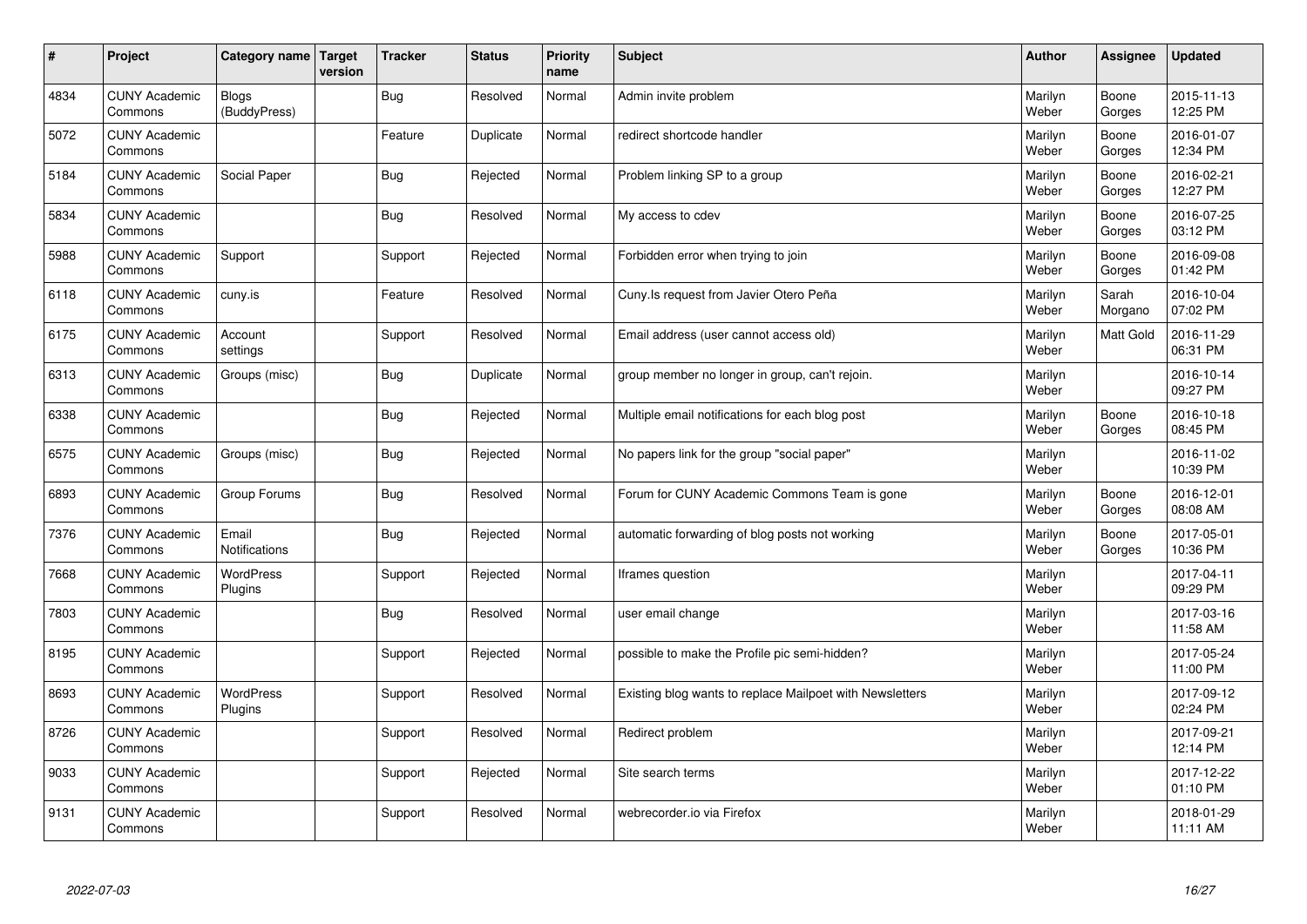| $\pmb{\#}$ | Project                         | Category name       | Target<br>version | <b>Tracker</b> | <b>Status</b> | <b>Priority</b><br>name | <b>Subject</b>                                               | <b>Author</b>    | <b>Assignee</b>  | <b>Updated</b>         |
|------------|---------------------------------|---------------------|-------------------|----------------|---------------|-------------------------|--------------------------------------------------------------|------------------|------------------|------------------------|
| 9133       | <b>CUNY Academic</b><br>Commons |                     |                   | Support        | Duplicate     | Normal                  | webrecorder.io                                               | Marilyn<br>Weber |                  | 2018-01-29<br>10:34 AM |
| 9275       | <b>CUNY Academic</b><br>Commons |                     |                   | Support        | Rejected      | Normal                  | soft chalk page?                                             | Marilyn<br>Weber | Boone<br>Gorges  | 2018-04-09<br>10:37 AM |
| 9470       | <b>CUNY Academic</b><br>Commons |                     |                   | <b>Bug</b>     | Resolved      | Normal                  | Users not appearing via "Add New"                            | Marilyn<br>Weber |                  | 2018-03-22<br>07:44 PM |
| 9477       | <b>CUNY Academic</b><br>Commons | Account<br>settings |                   | Support        | Resolved      | Normal                  | email change request                                         | Marilyn<br>Weber | Matt Gold        | 2018-03-24<br>08:53 AM |
| 9587       | <b>CUNY Academic</b><br>Commons |                     |                   | Support        | Rejected      | Normal                  | possible request for the "PDF Poster" plugin                 | Marilyn<br>Weber |                  | 2018-04-24<br>10:52 AM |
| 9659       | <b>CUNY Academic</b><br>Commons | Account<br>settings |                   | Support        | Resolved      | Normal                  | user email change                                            | Marilyn<br>Weber | Matt Gold        | 2018-04-24<br>12:08 PM |
| 9684       | <b>CUNY Academic</b><br>Commons |                     |                   | Support        | Rejected      | Normal                  | SEO cleanup for newlaborforum.cuny.edu                       | Marilyn<br>Weber |                  | 2018-04-30<br>10:29 AM |
| 9787       | <b>CUNY Academic</b><br>Commons | Registration        |                   | Support        | Resolved      | Normal                  | email change request                                         | Marilyn<br>Weber | <b>Matt Gold</b> | 2018-05-16<br>09:55 PM |
| 9834       | <b>CUNY Academic</b><br>Commons |                     |                   | Support        | Duplicate     | Normal                  | add a "like" function                                        | Marilyn<br>Weber |                  | 2018-05-25<br>10:38 AM |
| 9885       | <b>CUNY Academic</b><br>Commons |                     |                   | Support        | Rejected      | Normal                  | Publications field problem                                   | Marilyn<br>Weber |                  | 2018-06-06<br>01:18 PM |
| 9928       | <b>CUNY Academic</b><br>Commons | Account<br>settings |                   | Support        | Resolved      | Normal                  | email change request from former student                     | Marilyn<br>Weber | Matt Gold        | 2018-06-14<br>10:20 AM |
| 10227      | <b>CUNY Academic</b><br>Commons |                     |                   | Support        | Resolved      | Normal                  | user incorrectly entered her email address                   | Marilyn<br>Weber | Matt Gold        | 2018-08-26<br>08:55 PM |
| 10256      | <b>CUNY Academic</b><br>Commons |                     |                   | Support        | Resolved      | Normal                  | email change requested                                       | Marilyn<br>Weber | <b>Matt Gold</b> | 2018-08-29<br>02:52 PM |
| 10260      | <b>CUNY Academic</b><br>Commons |                     |                   | Bug            | Rejected      | Normal                  | bad activation email                                         | Marilyn<br>Weber |                  | 2018-08-30<br>01:25 PM |
| 10266      | <b>CUNY Academic</b><br>Commons |                     |                   | Support        | Resolved      | Normal                  | GC email change requested                                    | Marilyn<br>Weber | Matt Gold        | 2018-08-30<br>03:07 PM |
| 10562      | <b>CUNY Academic</b><br>Commons |                     |                   | Bug            | Rejected      | Normal                  | Commons is down                                              | Marilyn<br>Weber |                  | 2018-10-23<br>10:49 AM |
| 10850      | <b>CUNY Academic</b><br>Commons |                     |                   | Support        | Rejected      | Normal                  | Gravity form being resent                                    | Marilyn<br>Weber |                  | 2018-12-20<br>10:18 PM |
| 10932      | <b>CUNY Academic</b><br>Commons |                     |                   | Support        | Resolved      | Normal                  | add me as admin to meenaalexander.com                        | Marilyn<br>Weber | Matt Gold        | 2019-01-09<br>02:12 PM |
| 11267      | <b>CUNY Academic</b><br>Commons |                     |                   | Support        | Rejected      | Normal                  | signing up with a nonCUNY signup code from the Register page | Marilyn<br>Weber |                  | 2019-03-26<br>03:00 PM |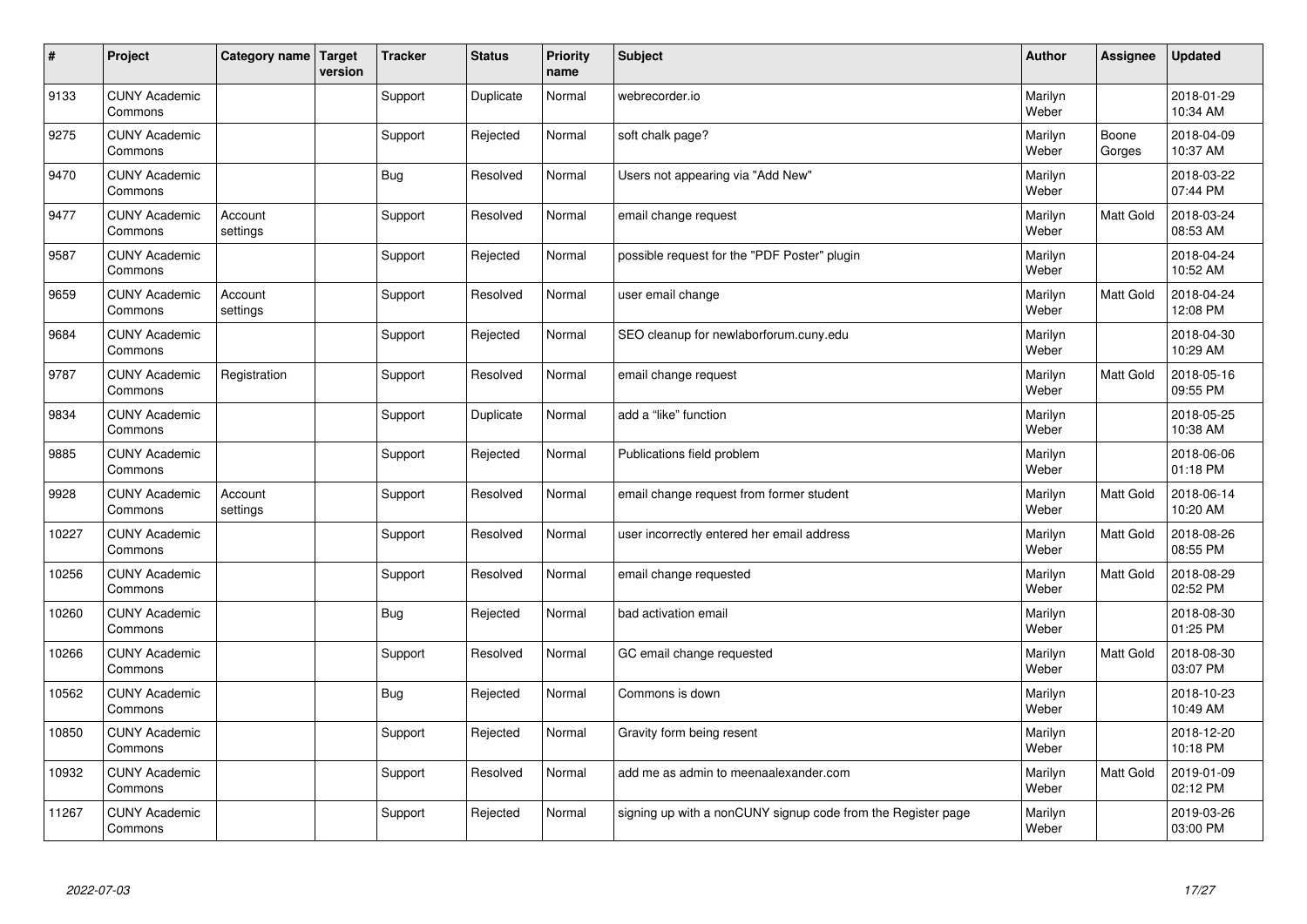| $\sharp$ | Project                         | Category name   Target     | version | <b>Tracker</b> | <b>Status</b> | <b>Priority</b><br>name | <b>Subject</b>                                                                 | <b>Author</b>    | Assignee       | <b>Updated</b>         |
|----------|---------------------------------|----------------------------|---------|----------------|---------------|-------------------------|--------------------------------------------------------------------------------|------------------|----------------|------------------------|
| 11912    | <b>CUNY Academic</b><br>Commons |                            |         | Support        | Resolved      | Normal                  | influence search results?                                                      | Marilyn<br>Weber |                | 2020-02-11<br>10:51 AM |
| 12205    | <b>CUNY Academic</b><br>Commons |                            |         | Support        | Rejected      | Normal                  | possible update to the 2019 theme?                                             | Marilyn<br>Weber |                | 2020-01-14<br>12:08 PM |
| 12334    | <b>CUNY Academic</b><br>Commons |                            |         | Support        | Resolved      | Normal                  | request for a Redmine account                                                  | Marilyn<br>Weber | Matt Gold      | 2020-01-30<br>12:01 PM |
| 12346    | <b>CUNY Academic</b><br>Commons | Redmine                    |         | Support        | Resolved      | Normal                  | another Redmine request                                                        | Marilyn<br>Weber | Matt Gold      | 2020-01-30<br>08:20 PM |
| 12861    | <b>CUNY Academic</b><br>Commons |                            |         | Support        | Resolved      | Normal                  | trouble with YouTube                                                           | Marilyn<br>Weber | Raymond<br>Hoh | 2020-06-09<br>11:16 AM |
| 12986    | <b>CUNY Academic</b><br>Commons |                            |         | Support        | Rejected      | Normal                  | Someone is trying to create accounts using random CUNY entity emails           | Marilyn<br>Weber |                | 2020-07-02<br>09:47 PM |
| 13012    | <b>CUNY Academic</b><br>Commons | <b>WordPress</b><br>(misc) |         | Support        | Rejected      | Normal                  | icon image associated with the teaching template's Creative Commons<br>License | Marilyn<br>Weber | Raymond<br>Hoh | 2020-08-25<br>10:56 AM |
| 13121    | <b>CUNY Academic</b><br>Commons |                            |         | Support        | Rejected      | Normal                  | embed a DropBox Paper file                                                     | Marilyn<br>Weber |                | 2020-08-25<br>10:56 AM |
| 13160    | <b>CUNY Academic</b><br>Commons |                            |         | Support        | Rejected      | Normal                  | site not working on iphone                                                     | Marilyn<br>Weber |                | 2020-08-25<br>10:58 AM |
| 13217    | <b>CUNY Academic</b><br>Commons |                            |         | Support        | Rejected      | Normal                  | upload recordings of our past webinars?                                        | Marilyn<br>Weber |                | 2020-08-25<br>07:56 AM |
| 13288    | <b>CUNY Academic</b><br>Commons |                            |         | Support        | Abandoned     | Normal                  | log in problems on iPhone 6                                                    | Marilyn<br>Weber |                | 2020-10-27<br>10:26 AM |
| 13584    | <b>CUNY Academic</b><br>Commons |                            |         | Support        | Abandoned     | Normal                  | Graphy theme question                                                          | Marilyn<br>Weber |                | 2021-09-14<br>10:41 AM |
| 13596    | <b>CUNY Academic</b><br>Commons |                            |         | Support        | Abandoned     | Normal                  | invited as Author but show as Contributor                                      | Marilyn<br>Weber |                | 2021-09-14<br>10:41 AM |
| 13637    | <b>CUNY Academic</b><br>Commons |                            |         | Support        | Abandoned     | Normal                  | All-in-One Migration plugin request                                            | Marilyn<br>Weber |                | 2020-12-08<br>10:46 AM |
| 13826    | <b>CUNY Academic</b><br>Commons |                            |         | Support        | Resolved      | Normal                  | January 14th                                                                   | Marilyn<br>Weber |                | 2021-01-26<br>04:26 PM |
| 13916    | <b>CUNY Academic</b><br>Commons |                            |         | Support        | Rejected      | Normal                  | <b>Custom Sidebars</b>                                                         | Marilyn<br>Weber |                | 2021-02-23<br>10:45 AM |
| 14016    | <b>CUNY Academic</b><br>Commons |                            |         | Support        | Rejected      | Normal                  | PDFs not downloading                                                           | Marilyn<br>Weber |                | 2021-02-22<br>11:00 AM |
| 14148    | <b>CUNY Academic</b><br>Commons |                            |         | Support        | Abandoned     | Normal                  | post notification problem                                                      | Marilyn<br>Weber |                | 2021-09-14<br>10:43 AM |
| 14242    | <b>CUNY Academic</b><br>Commons |                            |         | Support        | Resolved      | Normal                  | LAILAC site missing content                                                    | Marilyn<br>Weber |                | 2021-03-27<br>08:40 AM |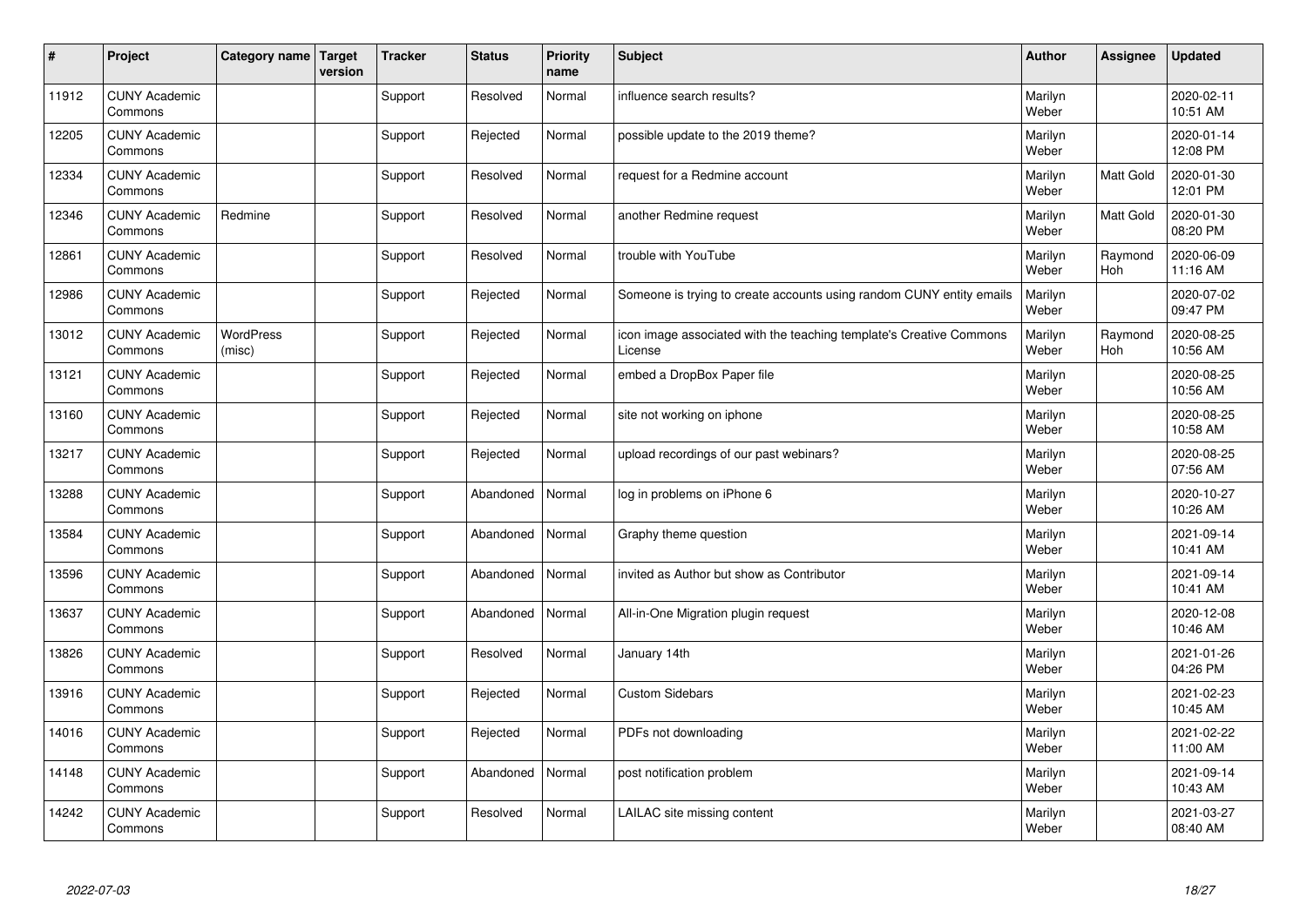| #     | Project                         | Category name   Target | version | <b>Tracker</b> | <b>Status</b>        | <b>Priority</b><br>name | <b>Subject</b>                                                  | <b>Author</b>    | Assignee       | <b>Updated</b>         |
|-------|---------------------------------|------------------------|---------|----------------|----------------------|-------------------------|-----------------------------------------------------------------|------------------|----------------|------------------------|
| 14360 | <b>CUNY Academic</b><br>Commons |                        |         | Support        | Rejected             | Normal                  | danielgerouldarchives.org?                                      | Marilyn<br>Weber |                | 2021-04-27<br>10:42 AM |
| 14389 | <b>CUNY Academic</b><br>Commons |                        |         | Support        | Abandoned            | Normal                  | WebflowIO?                                                      | Marilyn<br>Weber |                | 2021-09-14<br>10:45 AM |
| 14711 | <b>CUNY Academic</b><br>Commons |                        |         | Support        | Rejected             | Normal                  | Custom Facebook Feed plugin problem                             | Marilyn<br>Weber |                | 2022-04-27<br>04:29 PM |
| 14784 | <b>CUNY Academic</b><br>Commons |                        |         | Support        | Reporter<br>Feedback | Normal                  | User report of logo problem when using Customizer theme         | Marilyn<br>Weber |                | 2021-09-17<br>10:25 AM |
| 14850 | <b>CUNY Academic</b><br>Commons |                        |         | Support        | Abandoned            | Normal                  | brooklyn waterfront site "connection not secure"                | Marilyn<br>Weber |                | 2022-04-27<br>04:56 PM |
| 14972 | <b>CUNY Academic</b><br>Commons |                        |         | Support        | Rejected             | Normal                  | Mailchimp plugin                                                | Marilyn<br>Weber |                | 2021-11-17<br>02:13 PM |
| 14973 | <b>CUNY Academic</b><br>Commons |                        |         | Support        | Resolved             | Normal                  | <b>Mail Poet</b>                                                | Marilyn<br>Weber |                | 2021-12-06<br>10:20 AM |
| 15025 | <b>CUNY Academic</b><br>Commons |                        |         | Support        | Duplicate            | Normal                  | emails for all the papers on the commons that have been changed | Marilyn<br>Weber |                | 2021-12-02<br>11:57 AM |
| 15045 | <b>CUNY Academic</b><br>Commons |                        |         | Support        | New                  | Normal                  | no result for KCeL in the search box on the commons             | Marilyn<br>Weber |                | 2021-12-10<br>11:29 AM |
| 15120 | <b>CUNY Academic</b><br>Commons |                        |         | Support        | Resolved             | Normal                  | embed Zoom recordings in a post?                                | Marilyn<br>Weber |                | 2021-12-29<br>08:15 AM |
| 15260 | <b>CUNY Academic</b><br>Commons |                        |         | Support        | Reporter<br>Feedback | Normal                  | Diacritical markings   European Stages                          | Marilyn<br>Weber |                | 2022-02-04<br>08:16 AM |
| 15266 | <b>CUNY Academic</b><br>Commons |                        |         | Support        | Resolved             | Normal                  | Just an appreciation                                            | Marilyn<br>Weber |                | 2022-02-07<br>10:42 AM |
| 15279 | <b>CUNY Academic</b><br>Commons |                        |         | <b>Bug</b>     | Rejected             | Normal                  | big delay - cloning the history site                            | Marilyn<br>Weber |                | 2022-02-09<br>01:49 PM |
| 15370 | <b>CUNY Academic</b><br>Commons |                        |         | Support        | Reporter<br>Feedback | Normal                  | All-in-One Event Calendar?                                      | Marilyn<br>Weber |                | 2022-02-17<br>11:03 AM |
| 15565 | <b>CUNY Academic</b><br>Commons |                        |         | Support        | <b>New</b>           | Normal                  | Events - send updates to an email listserv                      | Marilyn<br>Weber |                | 2022-03-10<br>01:06 PM |
| 16099 | <b>CUNY Academic</b><br>Commons |                        |         | Support        | Reporter<br>Feedback | Normal                  | request for Newsletter Glue                                     | Marilyn<br>Weber |                | 2022-05-13<br>12:14 PM |
| 16110 | <b>CUNY Academic</b><br>Commons |                        |         | Support        | Reporter<br>Feedback | Normal                  | remove Creative Commons license from pages?                     | Marilyn<br>Weber | Raymond<br>Hoh | 2022-05-17<br>06:11 PM |
| 15169 | <b>CUNY Academic</b><br>Commons |                        | 2.0.3   | Support        | Reporter<br>Feedback | Normal                  | new Prelude website zipfiles for custom theme and other files.  | Marilyn<br>Weber |                | 2022-06-29<br>11:32 AM |
| 15655 | <b>CUNY Academic</b><br>Commons |                        | 2.0.3   | Support        | Reporter<br>Feedback | Normal                  | Event Aggregator plugin?                                        | Marilyn<br>Weber |                | 2022-06-29<br>11:32 AM |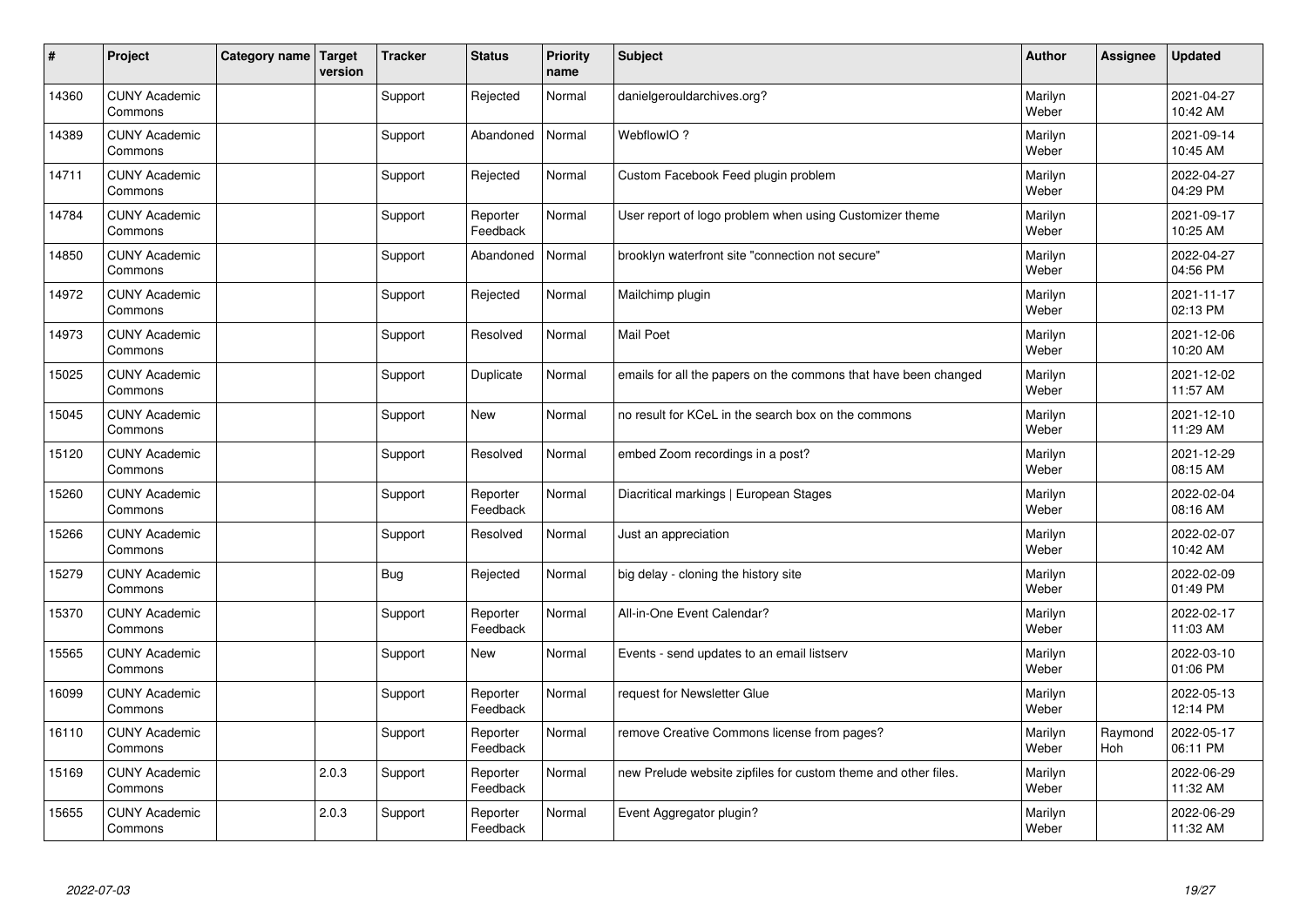| $\sharp$ | Project                         | <b>Category name</b>              | Target<br>version | <b>Tracker</b> | <b>Status</b> | <b>Priority</b><br>name | <b>Subject</b>                                                                          | <b>Author</b>    | Assignee              | <b>Updated</b>         |
|----------|---------------------------------|-----------------------------------|-------------------|----------------|---------------|-------------------------|-----------------------------------------------------------------------------------------|------------------|-----------------------|------------------------|
| 15978    | <b>CUNY Academic</b><br>Commons | WordPress -<br>Media              | 2.0.2             | Support        | Resolved      | Normal                  | tex files?                                                                              | Marilyn<br>Weber | Raymond<br><b>Hoh</b> | 2022-06-28<br>09:09 PM |
| 16172    | <b>CUNY Academic</b><br>Commons | <b>WordPress</b><br>(misc)        | 2.0.2             | Bug            | Resolved      | Normal                  | 'Lost your password" link not in error messge                                           | Marilyn<br>Weber | Raymond<br>Hoh        | 2022-06-14<br>09:21 PM |
| 16291    | <b>CUNY Academic</b><br>Commons | Site cloning                      | 2.0.2             | Support        | Resolved      | Normal                  | Images coming up blank in Media Library                                                 | Marilyn<br>Weber | Raymond<br><b>Hoh</b> | 2022-06-29<br>11:31 AM |
| 16198    | <b>CUNY Academic</b><br>Commons |                                   | 2.0.1             | <b>Bug</b>     | Resolved      | Normal                  | Change role to                                                                          | Marilyn<br>Weber | Boone<br>Gorges       | 2022-06-14<br>11:35 AM |
| 15654    | <b>CUNY Academic</b><br>Commons | <b>WordPress</b><br>Plugins       | 1.19.6            | Support        | Resolved      | Normal                  | Numerous Copies of Events showing up                                                    | Marilyn<br>Weber | Boone<br>Gorges       | 2022-03-22<br>11:30 AM |
| 15545    | <b>CUNY Academic</b><br>Commons | WordPress<br>Plugins              | 1.19.5            | Feature        | Resolved      | Normal                  | 'ZI Hide Featured Image" plugin request                                                 | Marilyn<br>Weber | Boone<br>Gorges       | 2022-03-09<br>10:09 AM |
| 15241    | <b>CUNY Academic</b><br>Commons | Onboarding                        | 1.19.3            | Design/UX      | Resolved      | Normal                  | white on gray                                                                           | Marilyn<br>Weber | Boone<br>Gorges       | 2022-02-08<br>02:38 PM |
| 15211    | <b>CUNY Academic</b><br>Commons | Blogs<br>(BuddyPress)             | 1.19.2            | Support        | Resolved      | Normal                  | No good error reporting for already-used domain name when creating a<br>site in Firefox | Marilyn<br>Weber | Boone<br>Gorges       | 2022-01-25<br>11:33 AM |
| 14889    | <b>CUNY Academic</b><br>Commons | Events                            | 1.19.0            | Support        | Resolved      | Normal                  | events in group - can they be edited by all admins?                                     | Marilyn<br>Weber | Raymond<br><b>Hoh</b> | 2021-12-13<br>03:31 PM |
| 14885    | <b>CUNY Academic</b><br>Commons | WordPress<br>Plugins              | 1.18.22           | Bug            | Resolved      | Normal                  | Long Loading Times -- Wordpress Admin Site                                              | Marilyn<br>Weber | Raymond<br>Hoh        | 2021-10-26<br>12:28 PM |
| 14734    | <b>CUNY Academic</b><br>Commons | <b>WordPress</b><br><b>Themes</b> | 1.18.18           | Support        | Resolved      | Normal                  | missing section of Sujatha Fernandes' site                                              | Marilyn<br>Weber | Raymond<br>Hoh        | 2021-09-06<br>04:15 PM |
| 14509    | <b>CUNY Academic</b><br>Commons | <b>WordPress</b><br>Plugins       | 1.18.12           | <b>Bug</b>     | Resolved      | Normal                  | Elementor Editor problem                                                                | Marilyn<br>Weber |                       | 2021-06-08<br>09:55 AM |
| 14534    | <b>CUNY Academic</b><br>Commons | <b>WordPress</b><br>Plugins       | 1.18.12           | Support        | Resolved      | Normal                  | Share This Image plugin?                                                                | Marilyn<br>Weber |                       | 2021-06-08<br>11:50 AM |
| 14265    | <b>CUNY Academic</b><br>Commons | WordPress<br>Plugins              | 1.18.10           | Support        | Resolved      | Normal                  | separate the tag cloud in the blog sidebar                                              | Marilyn<br>Weber | Boone<br>Gorges       | 2021-05-12<br>05:19 PM |
| 14410    | <b>CUNY Academic</b><br>Commons |                                   | 1.18.10           | <b>Bug</b>     | Resolved      | Normal                  | events calendar problem?                                                                | Marilyn<br>Weber |                       | 2021-05-10<br>04:45 PM |
| 14411    | <b>CUNY Academic</b><br>Commons | WordPress<br><b>Themes</b>        | 1.18.10           | Bug            | Resolved      | Normal                  | logo problems                                                                           | Marilyn<br>Weber |                       | 2021-05-03<br>04:37 PM |
| 14246    | <b>CUNY Academic</b><br>Commons |                                   | 1.18.8            | Support        | Resolved      | Normal                  | 'Weekly jQuery Migrate Status Update"                                                   | Marilyn<br>Weber |                       | 2021-04-13<br>11:08 AM |
| 14270    | <b>CUNY Academic</b><br>Commons | WordPress<br><b>Themes</b>        | 1.18.8            | Support        | Resolved      | Normal                  | grid theme?                                                                             | Marilyn<br>Weber |                       | 2021-04-13<br>11:20 AM |
| 14304    | <b>CUNY Academic</b><br>Commons | Group Library                     | 1.18.8            | Bug            | Resolved      | Normal                  | Library items change folders when adding subsequent items in new<br>folders             | Marilyn<br>Weber | Boone<br>Gorges       | 2021-04-13<br>11:21 AM |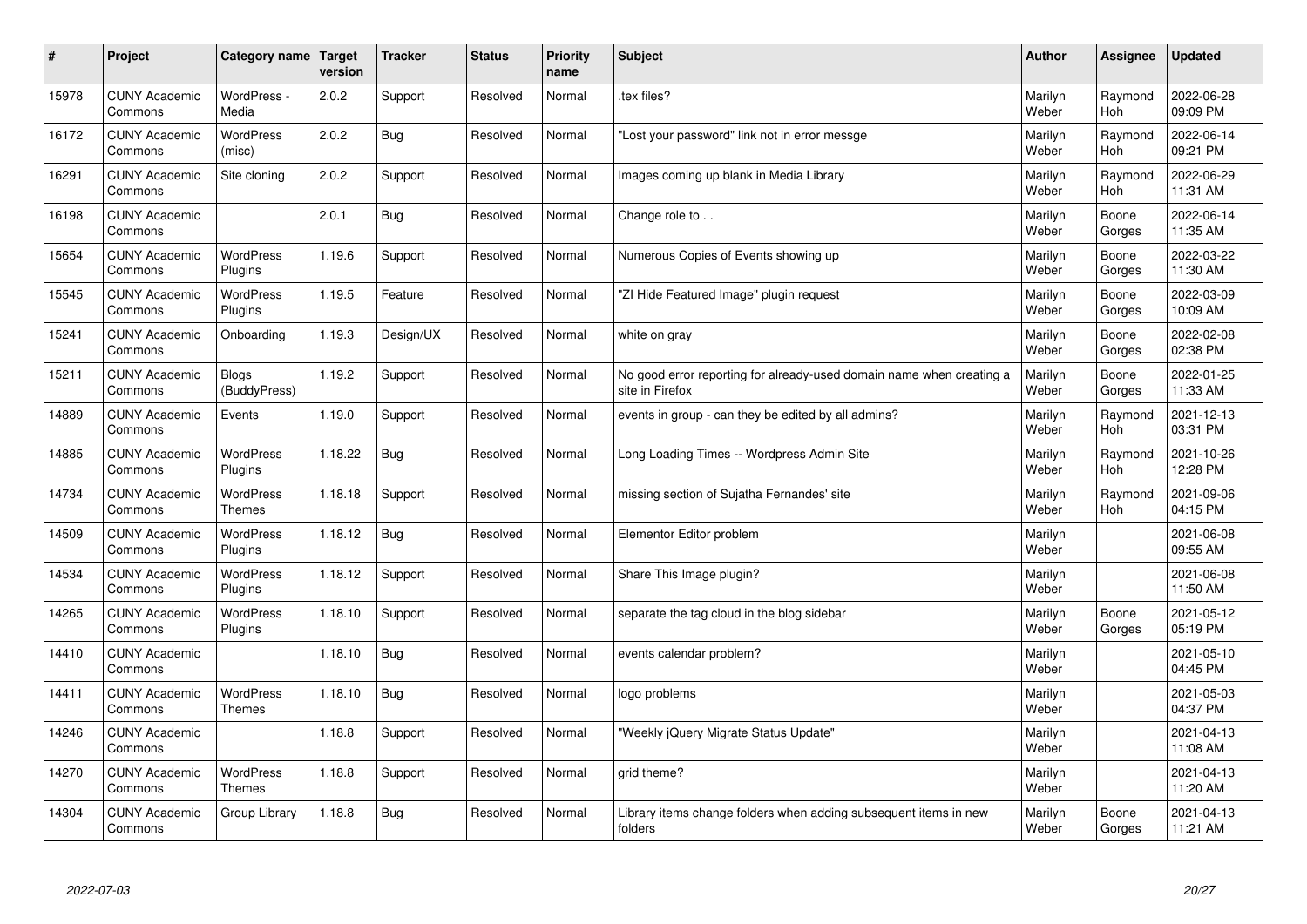| $\pmb{\#}$ | Project                         | Category name               | Target<br>version | <b>Tracker</b> | <b>Status</b> | <b>Priority</b><br>name | <b>Subject</b>                              | <b>Author</b>    | Assignee              | <b>Updated</b>         |
|------------|---------------------------------|-----------------------------|-------------------|----------------|---------------|-------------------------|---------------------------------------------|------------------|-----------------------|------------------------|
| 14077      | <b>CUNY Academic</b><br>Commons | <b>WordPress</b><br>Plugins | 1.18.7            | Support        | Resolved      | Normal                  | Elementor Pro plugin for the slider         | Marilyn<br>Weber | Raymond<br><b>Hoh</b> | 2021-03-23<br>11:43 AM |
| 14129      | <b>CUNY Academic</b><br>Commons | Onboarding                  | 1.18.6            | Support        | Resolved      | Normal                  | can only see some invites sent              | Marilyn<br>Weber | Raymond<br>Hoh        | 2021-04-09<br>09:00 AM |
| 14012      | <b>CUNY Academic</b><br>Commons | WordPress<br>Plugins        | 1.18.5            | Support        | Resolved      | Normal                  | Open External Links in a New Window plugin? | Marilyn<br>Weber | Boone<br>Gorges       | 2021-03-02<br>02:07 PM |
| 14019      | <b>CUNY Academic</b><br>Commons | <b>WordPress</b><br>Plugins | 1.18.5            | <b>Bug</b>     | Resolved      | Normal                  | smorales.commons.gc.cuny.edu                | Marilyn<br>Weber | Boone<br>Gorges       | 2021-02-23<br>11:06 AM |
| 13929      | <b>CUNY Academic</b><br>Commons |                             | 1.18.4            | Support        | Resolved      | Normal                  | update error message                        | Marilyn<br>Weber | Boone<br>Gorges       | 2021-02-09<br>11:05 AM |
| 13944      | <b>CUNY Academic</b><br>Commons | WordPress<br>Plugins        | 1.18.4            | Support        | Resolved      | Normal                  | 3D FlipBook request                         | Marilyn<br>Weber |                       | 2021-02-09<br>11:05 AM |
| 13947      | <b>CUNY Academic</b><br>Commons | <b>WordPress</b><br>Plugins | 1.18.4            | <b>Bug</b>     | Resolved      | Normal                  | Elementor plugin problem                    | Marilyn<br>Weber | Raymond<br>Hoh        | 2021-02-08<br>09:34 PM |
| 13958      | <b>CUNY Academic</b><br>Commons |                             | 1.18.4            | Support        | Resolved      | Normal                  | calendar widget problem                     | Marilyn<br>Weber |                       | 2021-02-09<br>11:05 AM |
| 13741      | <b>CUNY Academic</b><br>Commons | <b>WordPress</b><br>Plugins | 1.18.3            | Support        | Resolved      | Normal                  | Ensemble Video Plugin                       | Marilyn<br>Weber |                       | 2021-01-26<br>04:43 PM |
| 13827      | <b>CUNY Academic</b><br>Commons | Group Forums                | 1.18.3            | <b>Bug</b>     | Resolved      | Normal                  | more forum post problems                    | Marilyn<br>Weber | Raymond<br>Hoh        | 2021-01-22<br>08:19 PM |
| 13841      | <b>CUNY Academic</b><br>Commons | WordPress<br>Plugins        | 1.18.3            | Support        | Resolved      | Normal                  | Folders plugin request                      | Marilyn<br>Weber | Boone<br>Gorges       | 2021-01-26<br>04:43 PM |
| 13846      | <b>CUNY Academic</b><br>Commons | <b>WordPress</b><br>Plugins | 1.18.3            | Support        | Resolved      | Normal                  | Yoast SEO plugin problem                    | Marilyn<br>Weber |                       | 2021-01-19<br>05:34 PM |
| 13641      | <b>CUNY Academic</b><br>Commons |                             | 1.18.2            | Support        | Resolved      | Normal                  | follow up to migration request              | Marilyn<br>Weber | Boone<br>Gorges       | 2021-01-12<br>10:59 AM |
| 13783      | <b>CUNY Academic</b><br>Commons |                             | 1.18.2            | Support        | Resolved      | Normal                  | new CUNY OneSearch url                      | Marilyn<br>Weber |                       | 2021-01-14<br>04:53 PM |
| 12999      | <b>CUNY Academic</b><br>Commons |                             | 1.18.1            | Support        | Resolved      | Normal                  | request for Dentist theme                   | Marilyn<br>Weber | Boone<br>Gorges       | 2020-12-22<br>03:31 PM |
| 13738      | <b>CUNY Academic</b><br>Commons |                             | 1.18.1            | Support        | Resolved      | Normal                  | theme requests from a non-CUY person        | Marilyn<br>Weber |                       | 2020-12-23<br>11:34 AM |
| 11908      | <b>CUNY Academic</b><br>Commons | Spam/Spam<br>Prevention     | 1.17.7            | Support        | Resolved      | Normal                  | overeager spam filter                       | Marilyn<br>Weber | Raymond<br>Hoh        | 2020-11-05<br>04:36 PM |
| 13512      | <b>CUNY Academic</b><br>Commons | WordPress<br>Themes         | 1.17.7            | Support        | Resolved      | Normal                  | theme update                                | Marilyn<br>Weber |                       | 2020-11-16<br>04:46 PM |
| 13521      | <b>CUNY Academic</b><br>Commons | Onboarding                  | 1.17.7            | Support        | Resolved      | Normal                  | sent invitations page                       | Marilyn<br>Weber | Raymond<br>Hoh        | 2020-11-10<br>10:31 AM |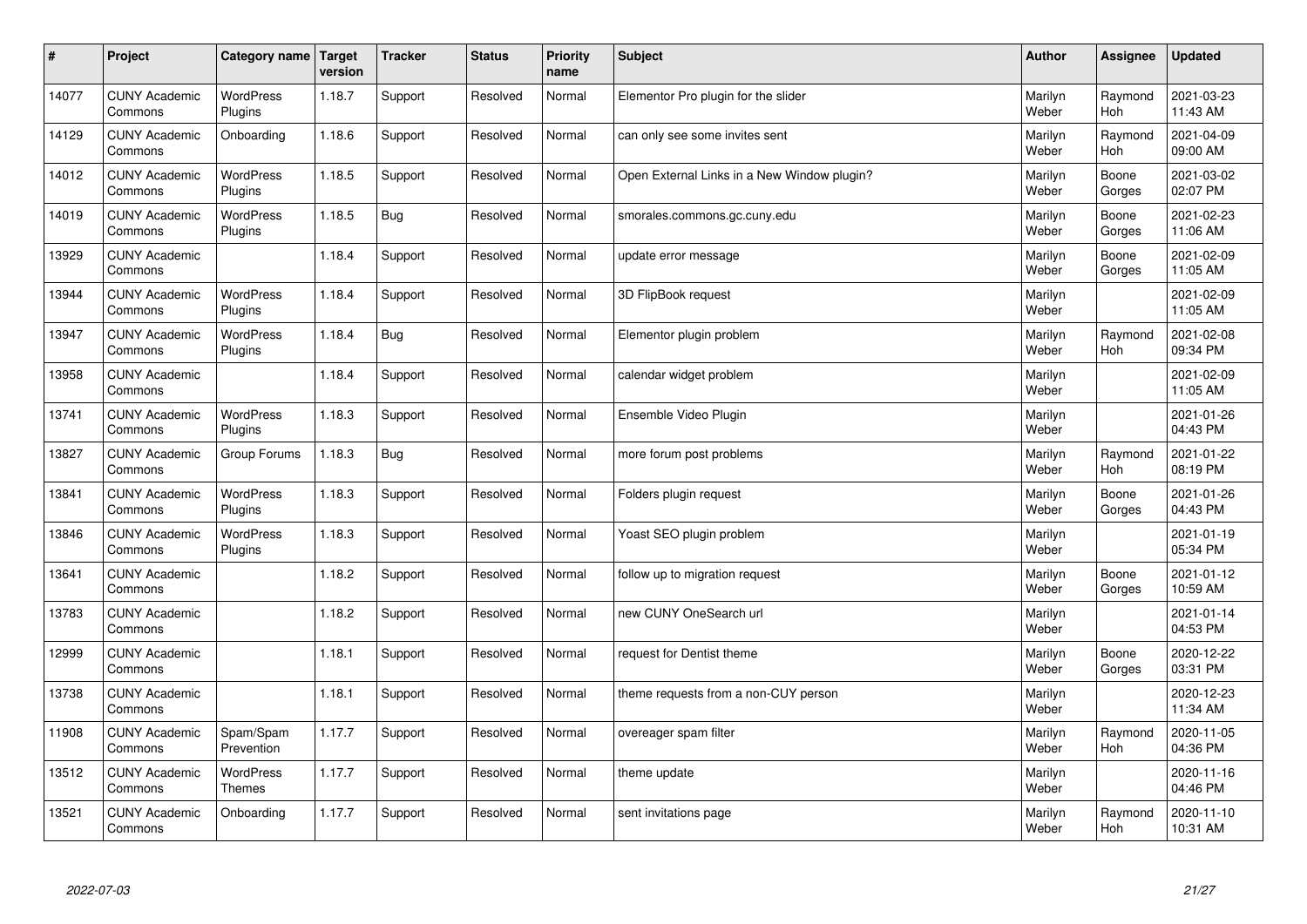| $\sharp$ | Project                         | Category name   Target            | version | <b>Tracker</b> | <b>Status</b> | <b>Priority</b><br>name | <b>Subject</b>                                                  | <b>Author</b>    | Assignee              | <b>Updated</b>         |
|----------|---------------------------------|-----------------------------------|---------|----------------|---------------|-------------------------|-----------------------------------------------------------------|------------------|-----------------------|------------------------|
| 13378    | <b>CUNY Academic</b><br>Commons |                                   | 1.17.5  | Bug            | Resolved      | Normal                  | problem on one of my sites                                      | Marilyn<br>Weber |                       | 2020-09-24<br>05:27 PM |
| 13441    | <b>CUNY Academic</b><br>Commons |                                   | 1.17.5  | Support        | Resolved      | Normal                  | ongoing user problems with daily digests                        | Marilyn<br>Weber |                       | 2020-10-13<br>10:02 AM |
| 13169    | <b>CUNY Academic</b><br>Commons |                                   | 1.17.4  | Support        | Rejected      | Normal                  | footer logo image has no alt-text                               | Marilyn<br>Weber |                       | 2020-09-22<br>10:18 AM |
| 13341    | <b>CUNY Academic</b><br>Commons | Group Forums                      | 1.17.4  | <b>Bug</b>     | Resolved      | Normal                  | Forum reply problems                                            | Marilyn<br>Weber | Raymond<br>Hoh        | 2020-09-22<br>12:08 PM |
| 13238    | <b>CUNY Academic</b><br>Commons | WordPress -<br>Media              | 1.17.3  | Support        | Resolved      | Normal                  | allow ppsx file?                                                | Marilyn<br>Weber | Raymond<br>Hoh        | 2020-09-10<br>11:46 AM |
| 13184    | <b>CUNY Academic</b><br>Commons | WordPress<br>Plugins              | 1.17.2  | Support        | Resolved      | Normal                  | google translate plugin                                         | Marilyn<br>Weber |                       | 2020-08-25<br>11:36 AM |
| 13185    | <b>CUNY Academic</b><br>Commons | <b>WordPress</b><br><b>Themes</b> | 1.17.2  | Support        | Resolved      | Normal                  | Less theme?                                                     | Marilyn<br>Weber |                       | 2020-08-25<br>11:26 AM |
| 13116    | <b>CUNY Academic</b><br>Commons | ZenDesk                           | 1.17.1  | Support        | Resolved      | Normal                  | support/send us a message link obscured                         | Marilyn<br>Weber | Raymond<br>Hoh        | 2020-07-29<br>09:33 PM |
| 13134    | <b>CUNY Academic</b><br>Commons | Site cloning                      | 1.17.1  | Support        | Resolved      | Normal                  | New site (a clone) point to old dashboard                       | Marilyn<br>Weber |                       | 2020-08-12<br>03:22 PM |
| 13091    | <b>CUNY Academic</b><br>Commons |                                   | 1.17.0  | Support        | Resolved      | Normal                  | problem with latex (math equations)                             | Marilyn<br>Weber |                       | 2020-07-28<br>11:09 AM |
| 13016    | <b>CUNY Academic</b><br>Commons | Shortcodes and<br>embeds          | 1.16.15 | Support        | Resolved      | Normal                  | possible to run code examples, like in Jupyter Notebooks?       | Marilyn<br>Weber |                       | 2020-07-16<br>11:52 AM |
| 12777    | <b>CUNY Academic</b><br>Commons |                                   | 1.16.14 | Support        | Resolved      | Normal                  | request to include custom javascript into a Commons-hosted site | Marilyn<br>Weber |                       | 2020-06-16<br>04:03 PM |
| 12905    | <b>CUNY Academic</b><br>Commons |                                   | 1.16.14 | Support        | Resolved      | Normal                  | trouble embedding a flipbook from Flipsnack                     | Marilyn<br>Weber | Boone<br>Gorges       | 2020-06-23<br>10:53 AM |
| 12960    | <b>CUNY Academic</b><br>Commons |                                   | 1.16.14 | Support        | Resolved      | Normal                  | mutiple plugin in requests                                      | Marilyn<br>Weber | Boone<br>Gorges       | 2020-06-23<br>10:53 AM |
| 12676    | <b>CUNY Academic</b><br>Commons | <b>WordPress</b><br>Plugins       | 1.16.10 | Support        | Resolved      | Normal                  | request for Require Post Category plug-in                       | Marilyn<br>Weber |                       | 2020-04-28<br>11:03 AM |
| 12487    | <b>CUNY Academic</b><br>Commons | Group Forums                      | 1.16.7  | Bug            | Resolved      | Normal                  | group posting problems?                                         | Marilyn<br>Weber | Raymond<br><b>Hoh</b> | 2020-03-10<br>11:40 AM |
| 12515    | <b>CUNY Academic</b><br>Commons | cuny.is                           | 1.16.7  | Support        | Resolved      | Normal                  | AJAX actions on cuny is admin page are failing                  | Marilyn<br>Weber |                       | 2020-03-10<br>11:57 AM |
| 12302    | <b>CUNY Academic</b><br>Commons | <b>WordPress</b><br><b>Themes</b> | 1.16.4  | Support        | Resolved      | Normal                  | Pictorio theme request                                          | Marilyn<br>Weber | Raymond<br>Hoh        | 2020-01-28<br>11:44 AM |
| 11907    | <b>CUNY Academic</b><br>Commons | <b>Public Portfolio</b>           | 1.15.13 | Support        | Resolved      | Normal                  | more publications problems (in profile)                         | Marilyn<br>Weber |                       | 2019-11-04<br>11:16 AM |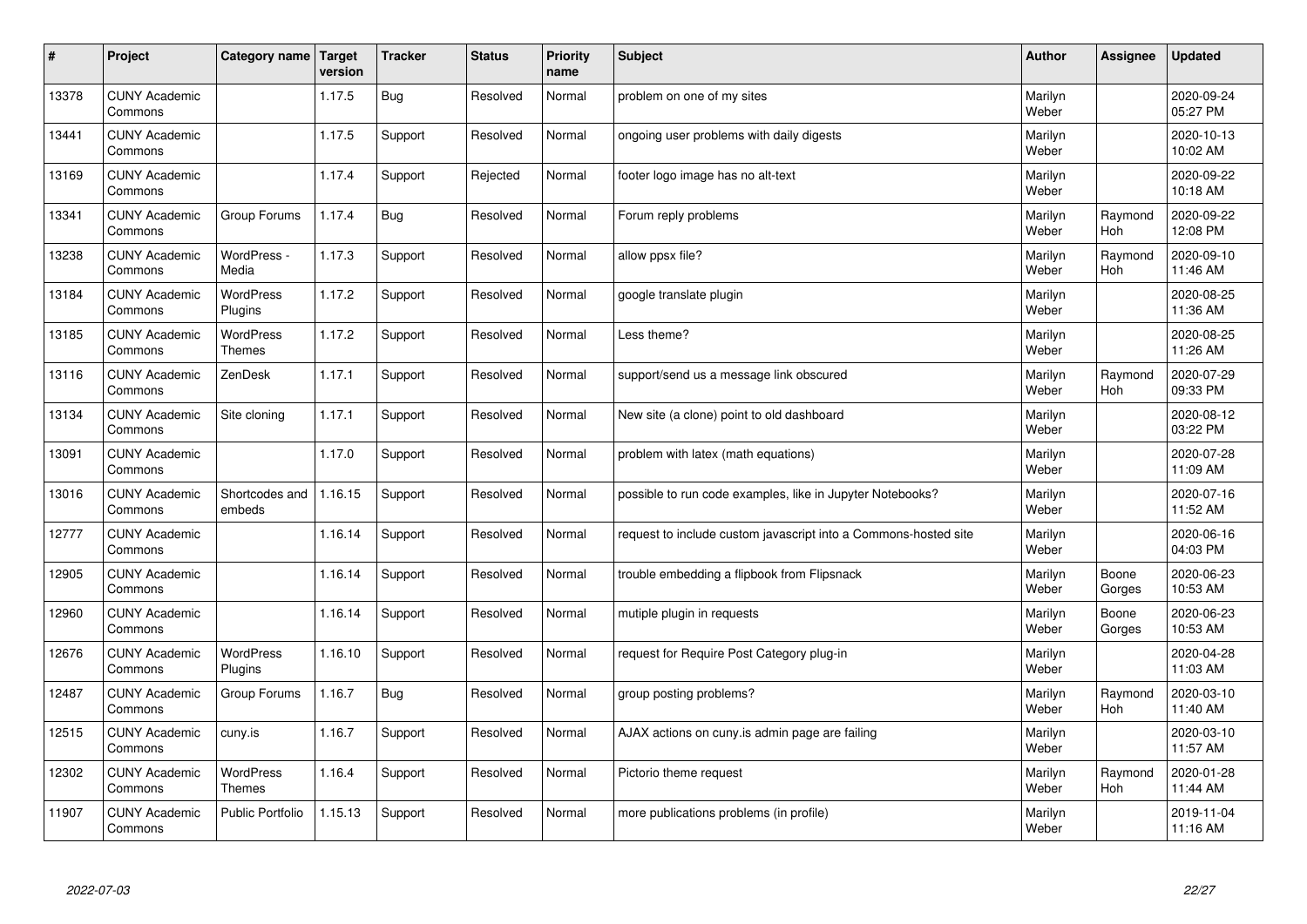| #     | Project                         | Category name   Target            | version | <b>Tracker</b> | <b>Status</b> | <b>Priority</b><br>name | <b>Subject</b>                                                       | <b>Author</b>    | Assignee              | <b>Updated</b>         |
|-------|---------------------------------|-----------------------------------|---------|----------------|---------------|-------------------------|----------------------------------------------------------------------|------------------|-----------------------|------------------------|
| 12038 | <b>CUNY Academic</b><br>Commons |                                   | 1.15.13 | Bug            | Resolved      | Normal                  | admin visibility problem at careerplan.commons.gc.cuny.edu           | Marilyn<br>Weber |                       | 2019-11-12<br>10:20 AM |
| 11964 | <b>CUNY Academic</b><br>Commons | Layout                            | 1.15.12 | Bug            | Resolved      | Normal                  | https://commons.gc.cuny.edu/create/ not displaying correctly in Edge | Marilyn<br>Weber | Raymond<br><b>Hoh</b> | 2019-10-22<br>11:54 AM |
| 11832 | <b>CUNY Academic</b><br>Commons | <b>WordPress</b><br>Plugins       | 1.15.11 | Support        | Resolved      | Normal                  | Yoast SEO premium for sexgenlab.org                                  | Marilyn<br>Weber |                       | 2019-10-08<br>11:22 AM |
| 11865 | <b>CUNY Academic</b><br>Commons | Onboarding                        | 1.15.10 | Bug            | Resolved      | Normal                  | Site name not appearing in "Membership" lists of Invitation modal    | Marilyn<br>Weber | Boone<br>Gorges       | 2019-09-24<br>11:09 AM |
| 11866 | <b>CUNY Academic</b><br>Commons | <b>WordPress</b><br><b>Themes</b> | 1.15.10 | Support        | Resolved      | Normal                  | problem with project widget and the 'skills' to generate tags        | Marilyn<br>Weber | Raymond<br>Hoh        | 2019-09-19<br>03:20 PM |
| 11813 | <b>CUNY Academic</b><br>Commons | WordPress<br>Plugins              | 1.15.9  | Support        | Resolved      | Normal                  | 'Change Password Protected Message" plugin requests                  | Marilyn<br>Weber |                       | 2019-09-10<br>05:57 PM |
| 11647 | <b>CUNY Academic</b><br>Commons |                                   | 1.15.6  | Support        | Resolved      | Normal                  | <b>Tribulant Newsletters update</b>                                  | Marilyn<br>Weber |                       | 2019-07-18<br>02:27 PM |
| 11609 | <b>CUNY Academic</b><br>Commons |                                   | 1.15.5  | Support        | Resolved      | Normal                  | <b>Mixed Content flag</b>                                            | Marilyn<br>Weber |                       | 2019-06-27<br>06:54 PM |
| 11567 | <b>CUNY Academic</b><br>Commons | Group Files                       | 1.15.4  | Bug            | Resolved      | Normal                  | Group files pagination doesn't work properly in folders              | Marilyn<br>Weber | Boone<br>Gorges       | 2019-06-25<br>04:22 PM |
| 10838 | <b>CUNY Academic</b><br>Commons |                                   | 1.15.3  | Support        | Rejected      | Normal                  | two plugin/theme requests from a digital fellow                      | Marilyn<br>Weber |                       | 2019-06-11<br>10:31 AM |
| 11453 | <b>CUNY Academic</b><br>Commons | <b>WordPress</b><br>(misc)        | 1.15.2  | <b>Bug</b>     | Resolved      | Normal                  | 403 error on Firefox                                                 | Marilyn<br>Weber | Raymond<br>Hoh        | 2019-05-28<br>11:46 AM |
| 11483 | <b>CUNY Academic</b><br>Commons |                                   | 1.15.2  | Bug            | Resolved      | Normal                  | "Add New user" not working                                           | Marilyn<br>Weber |                       | 2019-05-21<br>02:26 PM |
| 11448 | <b>CUNY Academic</b><br>Commons | <b>BuddyPress</b><br>(misc)       | 1.15.1  | Support        | Resolved      | Normal                  | sole administrator listed on sites is not an admin at all?           | Marilyn<br>Weber | Raymond<br>Hoh        | 2019-05-14<br>11:15 AM |
| 11029 | <b>CUNY Academic</b><br>Commons | Authentication                    | 1.14.9  | Support        | Resolved      | Normal                  | Sujatha Fernandes cannot edit her site                               | Marilyn<br>Weber | Raymond<br>Hoh        | 2019-03-26<br>12:10 PM |
| 11233 | <b>CUNY Academic</b><br>Commons |                                   | 1.14.9  | Support        | Resolved      | Normal                  | Hotjar ?                                                             | Marilyn<br>Weber |                       | 2019-03-26<br>12:10 PM |
| 11211 | <b>CUNY Academic</b><br>Commons | <b>WordPress</b><br><b>Themes</b> | 1.14.8  | Support        | Resolved      | Normal                  | user needs to edit the HTML coding                                   | Marilyn<br>Weber |                       | 2019-03-12<br>11:20 AM |
| 11091 | <b>CUNY Academic</b><br>Commons | <b>BuddyPress</b><br><b>Docs</b>  | 1.14.7  | Support        | Resolved      | Normal                  | word limit for comments on a group doc?                              | Marilyn<br>Weber |                       | 2019-02-26<br>02:04 PM |
| 11006 | <b>CUNY Academic</b><br>Commons | Groups (misc)                     | 1.14.6  | Support        | Resolved      | Normal                  | removing members from a group isn't working                          | Marilyn<br>Weber |                       | 2019-01-24<br>03:18 PM |
| 10772 | <b>CUNY Academic</b><br>Commons | Groups (misc)                     | 1.14.2  | <b>Bug</b>     | Resolved      | Normal                  | can't create groups                                                  | Marilyn<br>Weber |                       | 2018-12-04<br>10:42 AM |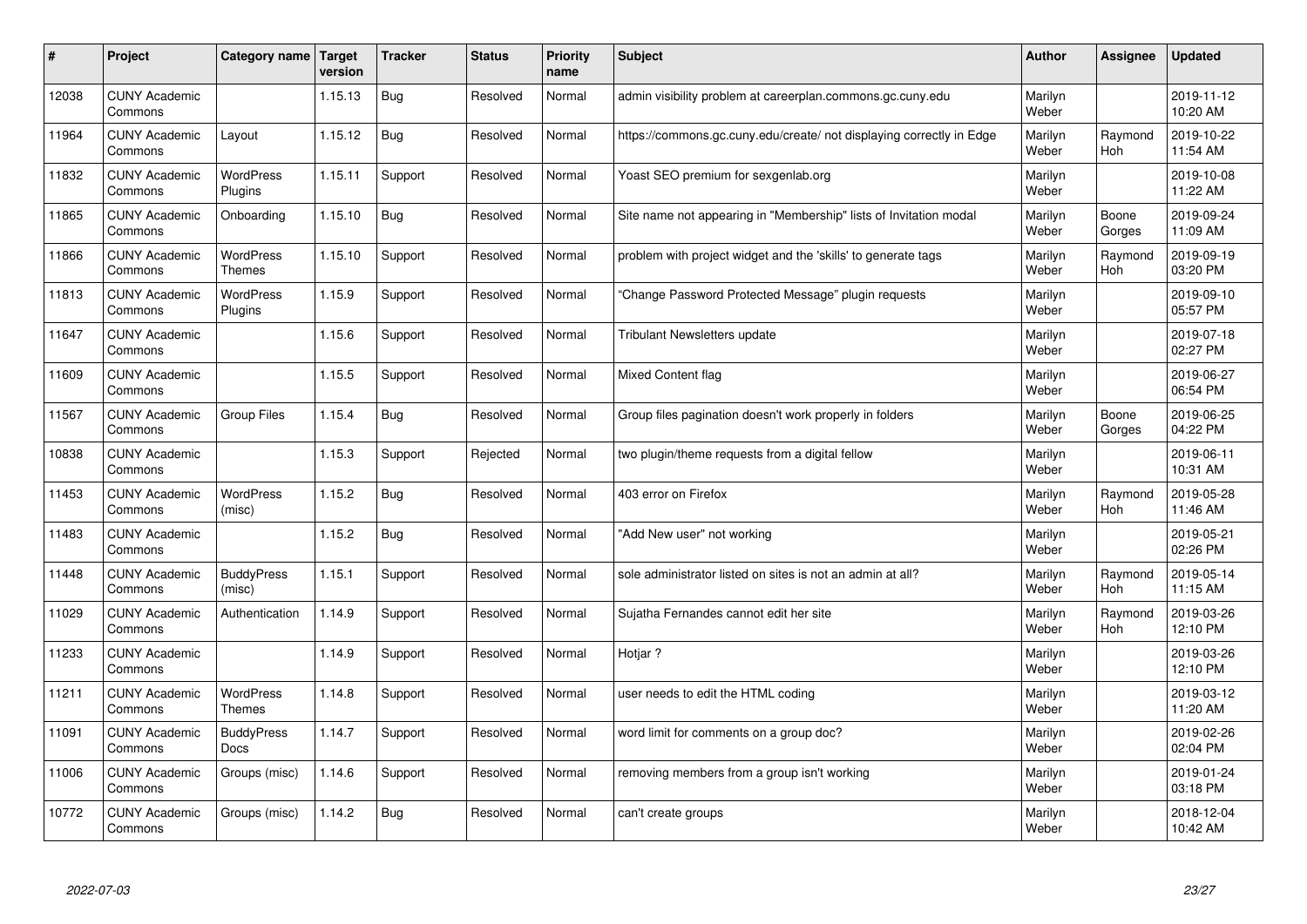| $\sharp$ | Project                         | Category name   Target            | version | <b>Tracker</b> | <b>Status</b> | <b>Priority</b><br>name | <b>Subject</b>                                      | <b>Author</b>    | Assignee        | <b>Updated</b>         |
|----------|---------------------------------|-----------------------------------|---------|----------------|---------------|-------------------------|-----------------------------------------------------|------------------|-----------------|------------------------|
| 10810    | <b>CUNY Academic</b><br>Commons | <b>WordPress</b><br>(misc)        | 1.14.2  | Bug            | Resolved      | Normal                  | Sites set as public are becoming private            | Marilyn<br>Weber |                 | 2018-12-11<br>10:15 AM |
| 10361    | <b>CUNY Academic</b><br>Commons | Group Forums                      | 1.13.10 | Bug            | Resolved      | Normal                  | forum post pending oddity                           | Marilyn<br>Weber |                 | 2018-09-25<br>10:45 AM |
| 10240    | <b>CUNY Academic</b><br>Commons | WordPress<br>Plugins              | 1.13.8  | Support        | Resolved      | Normal                  | require-featured-image plug-in request              | Marilyn<br>Weber |                 | 2018-08-29<br>05:15 PM |
| 10101    | <b>CUNY Academic</b><br>Commons |                                   | 1.13.7  | Bug            | Resolved      | Normal                  | URL changes within Manage section of groups         | Marilyn<br>Weber |                 | 2018-08-03<br>01:54 PM |
| 9992     | <b>CUNY Academic</b><br>Commons |                                   | 1.13.6  | Bug            | Resolved      | Normal                  | ACERT website down again                            | Marilyn<br>Weber |                 | 2018-07-10<br>12:15 PM |
| 9949     | <b>CUNY Academic</b><br>Commons |                                   | 1.13.4  | Support        | Resolved      | Normal                  | raise storage space limit?                          | Marilyn<br>Weber | Boone<br>Gorges | 2018-06-26<br>12:00 PM |
| 9955     | <b>CUNY Academic</b><br>Commons | WordPress<br>Plugins              | 1.13.4  | Support        | Rejected      | Normal                  | docx converter plugin?                              | Marilyn<br>Weber |                 | 2018-06-26<br>11:39 AM |
| 9965     | <b>CUNY Academic</b><br>Commons | <b>WordPress</b><br>Plugins       | 1.13.4  | Support        | Resolved      | Normal                  | plug-in request for OneTone Companion               | Marilyn<br>Weber | Raymond<br>Hoh  | 2018-06-26<br>12:00 PM |
| 9888     | <b>CUNY Academic</b><br>Commons | WordPress<br>Plugins              | 1.13.3  | Support        | Resolved      | Normal                  | Business directory Plug-in request                  | Marilyn<br>Weber |                 | 2018-06-12<br>11:52 AM |
| 8941     | <b>CUNY Academic</b><br>Commons | WordPress<br>Themes               | 1.13.1  | Support        | Resolved      | Normal                  | Theme request: ColorNews                            | Marilyn<br>Weber |                 | 2018-05-08<br>10:42 AM |
| 9224     | <b>CUNY Academic</b><br>Commons | <b>Group Files</b>                | 1.13    | Feature        | Resolved      | Normal                  | attachments to forum posts clutter up Files area    | Marilyn<br>Weber | Boone<br>Gorges | 2018-03-22<br>03:34 PM |
| 9500     | <b>CUNY Academic</b><br>Commons | <b>WordPress</b><br>Plugins       | 1.12.12 | Support        | Resolved      | Normal                  | PowerPoint in the media library?                    | Marilyn<br>Weber | Raymond<br>Hoh  | 2018-04-12<br>02:28 PM |
| 9330     | <b>CUNY Academic</b><br>Commons | WordPress<br>Plugins              | 1.12.10 | Bug            | Resolved      | Normal                  | part 2 of problems with the Leaflet plug -in        | Marilyn<br>Weber |                 | 2018-03-04<br>05:58 PM |
| 9335     | <b>CUNY Academic</b><br>Commons | <b>WordPress</b><br><b>Themes</b> | 1.12.10 | Bug            | Resolved      | Normal                  | clone http://digitalscholarship.ccny.cuny.edu site? | Marilyn<br>Weber | Boone<br>Gorges | 2018-03-14<br>12:43 PM |
| 9340     | <b>CUNY Academic</b><br>Commons | <b>WordPress</b><br>Plugins       | 1.12.10 | <b>Bug</b>     | Resolved      | Normal                  | change the web preview?                             | Marilyn<br>Weber | Raymond<br>Hoh  | 2018-03-13<br>11:50 AM |
| 9282     | <b>CUNY Academic</b><br>Commons | Group Forums                      | 1.12.9  | Bug            | Resolved      | Normal                  | "Forum ID is missing" error?                        | Marilyn<br>Weber |                 | 2018-02-27<br>10:32 AM |
| 9154     | <b>CUNY Academic</b><br>Commons | Events                            | 1.12.8  | Bug            | Resolved      | Normal                  | problem with group calendar                         | Marilyn<br>Weber | Raymond<br>Hoh  | 2018-02-13<br>10:49 AM |
| 9163     | <b>CUNY Academic</b><br>Commons | Layout                            | 1.12.8  | Support        | Resolved      | Normal                  | Mobile responsiveness issues                        | Marilyn<br>Weber | Raymond<br>Hoh  | 2018-02-13<br>10:49 AM |
| 9192     | <b>CUNY Academic</b><br>Commons | <b>WordPress</b><br>Plugins       | 1.12.8  | <b>Bug</b>     | Resolved      | Normal                  | problems with the Leaflet plug -in                  | Marilyn<br>Weber | Boone<br>Gorges | 2018-02-13<br>11:07 AM |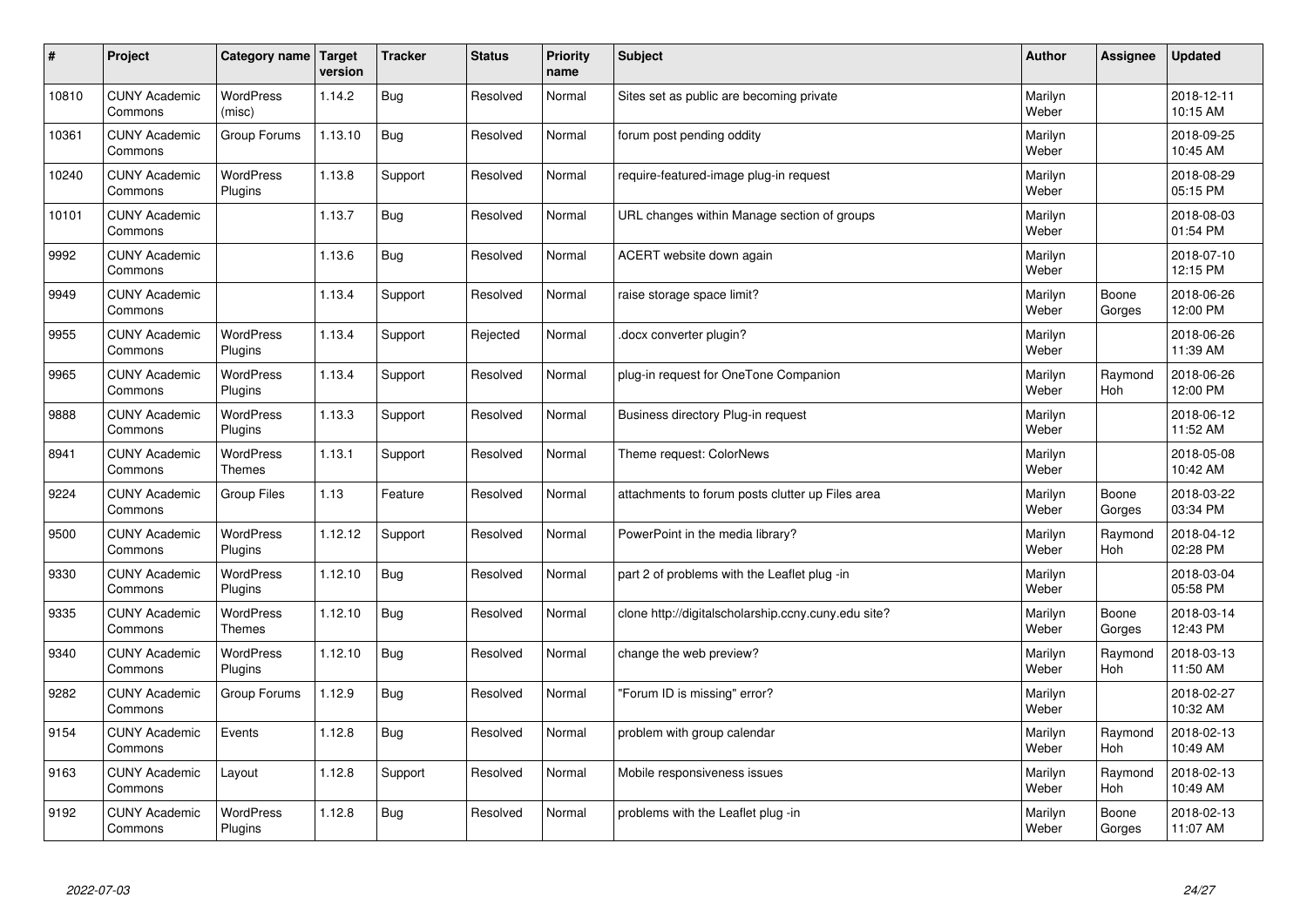| $\sharp$ | Project                         | Category name                     | Target<br>version | <b>Tracker</b> | <b>Status</b> | <b>Priority</b><br>name | <b>Subject</b>                                                              | <b>Author</b>    | Assignee              | <b>Updated</b>         |
|----------|---------------------------------|-----------------------------------|-------------------|----------------|---------------|-------------------------|-----------------------------------------------------------------------------|------------------|-----------------------|------------------------|
| 9078     | <b>CUNY Academic</b><br>Commons | <b>WordPress</b><br>Plugins       | 1.12.7            | Support        | Resolved      | Normal                  | arcgis web maps?                                                            | Marilyn<br>Weber | Raymond<br><b>Hoh</b> | 2018-01-23<br>11:11 AM |
| 9087     | <b>CUNY Academic</b><br>Commons | <b>WordPress</b><br>Plugins       | 1.12.7            | Support        | Resolved      | Normal                  | request for WP Social Sharing                                               | Marilyn<br>Weber |                       | 2018-01-23<br>11:17 AM |
| 9026     | <b>CUNY Academic</b><br>Commons | <b>WordPress</b><br>Plugins       | 1.12.6            | Support        | Resolved      | Normal                  | plugin request from Carlos Guevara                                          | Marilyn<br>Weber |                       | 2018-01-03<br>09:33 AM |
| 8924     | <b>CUNY Academic</b><br>Commons | <b>WordPress</b><br>Plugins       | 1.12.4            | <b>Bug</b>     | Resolved      | Normal                  | auto-remove feature on http://pcp.gc.cuny.edu                               | Marilyn<br>Weber | Matt Gold             | 2017-12-04<br>10:18 AM |
| 8908     | <b>CUNY Academic</b><br>Commons | <b>WordPress</b><br>Plugins       | 1.12.2            | Support        | Resolved      | Normal                  | Plugin request from Steve Brier                                             | Marilyn<br>Weber |                       | 2017-11-27<br>11:39 AM |
| 8893     | <b>CUNY Academic</b><br>Commons | Social Paper                      | 1.12.1            | Support        | Resolved      | Normal                  | Social paper won't connect to group?                                        | Marilyn<br>Weber |                       | 2017-12-11<br>01:16 PM |
| 6860     | <b>CUNY Academic</b><br>Commons | User<br>Onboarding                | 1.12              | Bug            | Resolved      | Normal                  | Invitation to join a group is appearing as an invitiation to join the site! | Marilyn<br>Weber | Boone<br>Gorges       | 2017-10-30<br>10:03 AM |
| 8446     | <b>CUNY Academic</b><br>Commons | <b>WordPress</b><br>Plugins       | 1.11.14           | Support        | Resolved      | Normal                  | request for multiple accordion menu plugins                                 | Marilyn<br>Weber |                       | 2018-05-07<br>09:57 PM |
| 8721     | <b>CUNY Academic</b><br>Commons | <b>WordPress</b><br>Plugins       | 1.11.13           | Bug            | Resolved      | Normal                  | more problems with Events calendar                                          | Marilyn<br>Weber |                       | 2017-09-21<br>10:35 AM |
| 8576     | <b>CUNY Academic</b><br>Commons | WordPress<br>Plugins              | 1.11.11           | Support        | Resolved      | Normal                  | Digital Measures plugin request                                             | Marilyn<br>Weber |                       | 2017-09-01<br>03:44 PM |
| 8638     | <b>CUNY Academic</b><br>Commons | Group Blogs                       | 1.11.11           | <b>Bug</b>     | Resolved      | Normal                  | members not syncing from group to site                                      | Marilyn<br>Weber |                       | 2017-09-01<br>03:50 PM |
| 8552     | <b>CUNY Academic</b><br>Commons | <b>WordPress</b><br>Plugins       | 1.11.10           | <b>Bug</b>     | Resolved      | Normal                  | Events Calendar problem                                                     | Marilyn<br>Weber |                       | 2017-08-18<br>04:36 PM |
| 8131     | <b>CUNY Academic</b><br>Commons | <b>WordPress</b><br>Plugins       | 1.11              | Bug            | Resolved      | Normal                  | Newsletters plug-in                                                         | Marilyn<br>Weber | Boone<br>Gorges       | 2017-05-11<br>09:42 PM |
| 7745     | <b>CUNY Academic</b><br>Commons | <b>WordPress</b><br>Plugins       | 1.10.13           | Support        | Resolved      | Normal                  | Featured Video Plus plugin requested                                        | Marilyn<br>Weber |                       | 2017-03-03<br>01:51 PM |
| 7460     | <b>CUNY Academic</b><br>Commons | <b>WordPress</b><br><b>Themes</b> | 1.10.8            | Support        | Resolved      | Normal                  | install Independent Publisher theme?                                        | Marilyn<br>Weber | Boone<br>Gorges       | 2017-01-21<br>09:34 PM |
| 7310     | <b>CUNY Academic</b><br>Commons |                                   | 1.10.7            | Bug            | Resolved      | Normal                  | Friendship request mystery.                                                 | Marilyn<br>Weber | Boone<br>Gorges       | 2017-01-05<br>03:12 PM |
| 5629     | <b>CUNY Academic</b><br>Commons | <b>Public Portfolio</b>           | 1.10.4            | Support        | Resolved      | Normal                  | Title field in profile can't be edited                                      | Marilyn<br>Weber |                       | 2016-12-13<br>11:19 AM |
| 6818     | <b>CUNY Academic</b><br>Commons | Email<br><b>Notifications</b>     | 1.10.3            | Support        | Resolved      | Normal                  | No more email notifications?                                                | Marilyn<br>Weber |                       | 2016-11-22<br>02:51 PM |
| 5448     | <b>CUNY Academic</b><br>Commons | Email<br><b>Notifications</b>     | 1.10.2            | Bug            | Rejected      | Normal                  | garbled CAC activity digests                                                | Marilyn<br>Weber | Raymond<br>Hoh        | 2016-11-20<br>02:38 AM |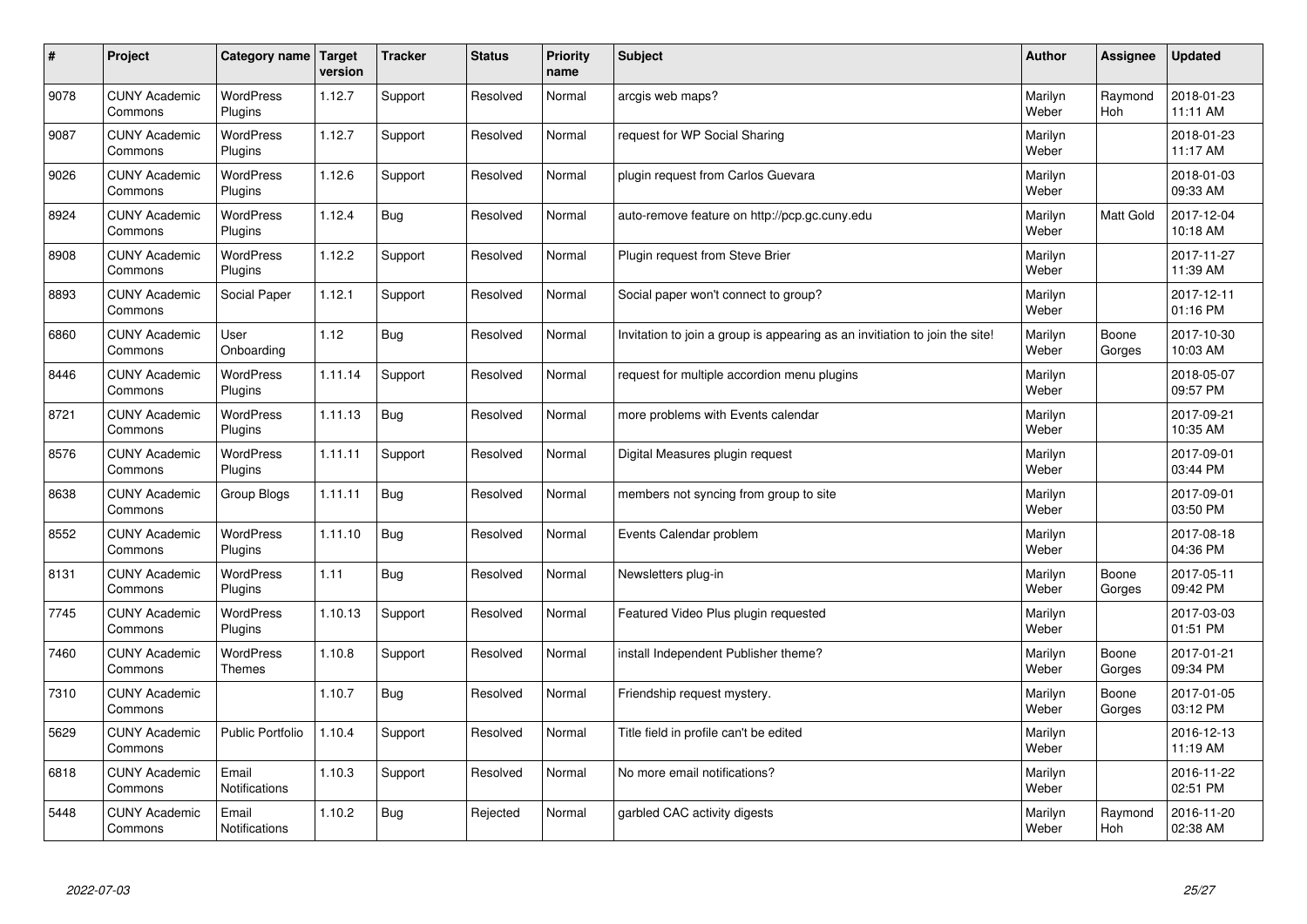| $\pmb{\#}$ | Project                         | Category name               | Target<br>version | <b>Tracker</b> | <b>Status</b> | <b>Priority</b><br>name | <b>Subject</b>                                              | <b>Author</b>    | Assignee          | <b>Updated</b>         |
|------------|---------------------------------|-----------------------------|-------------------|----------------|---------------|-------------------------|-------------------------------------------------------------|------------------|-------------------|------------------------|
| 6626       | <b>CUNY Academic</b><br>Commons | Group Files                 | 1.10.1            | <b>Bug</b>     | Resolved      | Normal                  | Files from non-member showing up in private group           | Marilyn<br>Weber | Boone<br>Gorges   | 2016-11-07<br>03:54 PM |
| 5969       | <b>CUNY Academic</b><br>Commons | Registration                | 1.9.27            | <b>Bug</b>     | Resolved      | Normal                  | Queens students unable to join                              | Marilyn<br>Weber | Boone<br>Gorges   | 2016-09-04<br>09:41 PM |
| 5657       | <b>CUNY Academic</b><br>Commons | WordPress<br>Plugins        | 1.9.18            | Feature        | Resolved      | Normal                  | Plugin Request - Instagram Feed WD                          | Marilyn<br>Weber | Boone<br>Gorges   | 2016-06-08<br>12:36 PM |
| 5667       | <b>CUNY Academic</b><br>Commons | <b>Public Portfolio</b>     | 1.9.18            | Bug            | Resolved      | Normal                  | publication section on my public portfolio won't update     | Marilyn<br>Weber | Boone<br>Gorges   | 2016-06-12<br>10:19 AM |
| 5345       | <b>CUNY Academic</b><br>Commons | Social Paper                | 1.9.17            | Feature        | Rejected      | Normal                  | Plus symbol problem in SP                                   | Marilyn<br>Weber | Christian<br>Wach | 2016-05-27<br>04:26 AM |
| 5621       | <b>CUNY Academic</b><br>Commons | WordPress<br>Plugins        | 1.9.17            | Feature        | Resolved      | Normal                  | Taxonomy plugin request                                     | Marilyn<br>Weber | Boone<br>Gorges   | 2016-06-01<br>11:28 PM |
| 5630       | <b>CUNY Academic</b><br>Commons | WordPress<br><b>Themes</b>  | 1.9.17            | Feature        | Resolved      | Normal                  | Bavota magazine Pro theme                                   | Marilyn<br>Weber | Boone<br>Gorges   | 2016-06-02<br>12:09 AM |
| 5522       | <b>CUNY Academic</b><br>Commons | <b>WordPress</b><br>Plugins | 1.9.15            | Feature        | Resolved      | Normal                  | plugin request                                              | Marilyn<br>Weber | Boone<br>Gorges   | 2016-05-09<br>10:36 AM |
| 5346       | <b>CUNY Academic</b><br>Commons | Toolbar                     | 1.9.11            | Bug            | Resolved      | Normal                  | possible dynamic HTML code bug?                             | Marilyn<br>Weber | Boone<br>Gorges   | 2016-03-22<br>10:53 AM |
| 5302       | <b>CUNY Academic</b><br>Commons | WordPress<br>Plugins        | 1.9.10            | Feature        | Resolved      | Normal                  | request for WP Gallery Custom Links plug-in                 | Marilyn<br>Weber | Boone<br>Gorges   | 2016-03-11<br>09:20 PM |
| 5176       | <b>CUNY Academic</b><br>Commons | <b>Public Portfolio</b>     | 1.9.6             | <b>Bug</b>     | Resolved      | Normal                  | Widgets in Profile not saving                               | Marilyn<br>Weber | Boone<br>Gorges   | 2016-02-01<br>11:07 AM |
| 5177       | <b>CUNY Academic</b><br>Commons | Toolbar                     | 1.9.6             | <b>Bug</b>     | Resolved      | Normal                  | No "My Papers" tab                                          | Marilyn<br>Weber | Raymond<br>Hoh    | 2016-01-29<br>08:37 AM |
| 5083       | <b>CUNY Academic</b><br>Commons | WordPress<br>Plugins        | 1.9.5             | Support        | Rejected      | Normal                  | creating a shortcode for the iframe code of the google form | Marilyn<br>Weber | Marilyn<br>Weber  | 2016-01-12<br>04:25 PM |
| 4831       | <b>CUNY Academic</b><br>Commons | Public Portfolio            | 1.9.4             | <b>Bug</b>     | Resolved      | Normal                  | User cannot update profile                                  | Marilyn<br>Weber | Boone<br>Gorges   | 2016-01-11<br>10:46 PM |
| 4997       | <b>CUNY Academic</b><br>Commons | WordPress<br>Plugins        | 1.9.4             | Feature        | Resolved      | Normal                  | ability to embed maps from StoryMapJS?                      | Marilyn<br>Weber | Boone<br>Gorges   | 2016-01-07<br>12:34 PM |
| 5036       | <b>CUNY Academic</b><br>Commons | <b>WordPress</b><br>Plugins | 1.9.1.1           | Feature        | Resolved      | Normal                  | Embeds request                                              | Marilyn<br>Weber | Boone<br>Gorges   | 2015-12-18<br>10:12 PM |
| 4340       | <b>CUNY Academic</b><br>Commons | WordPress -<br>Media        | 1.8.14            | Feature        | Resolved      | Normal                  | embedding a video                                           | Marilyn<br>Weber | Daniel<br>Jones   | 2015-10-20<br>12:01 AM |
| 4542       | <b>CUNY Academic</b><br>Commons | WordPress<br>Plugins        | 1.8.10            | Bug            | Resolved      | Normal                  | Emailing group users problem                                | Marilyn<br>Weber | Boone<br>Gorges   | 2015-09-11<br>11:16 AM |
| 4496       | <b>CUNY Academic</b><br>Commons | cuny.is                     | 1.8.9             | <b>Bug</b>     | Resolved      | Normal                  | Quick links broken?                                         | Marilyn<br>Weber | Boone<br>Gorges   | 2015-08-28<br>10:39 AM |